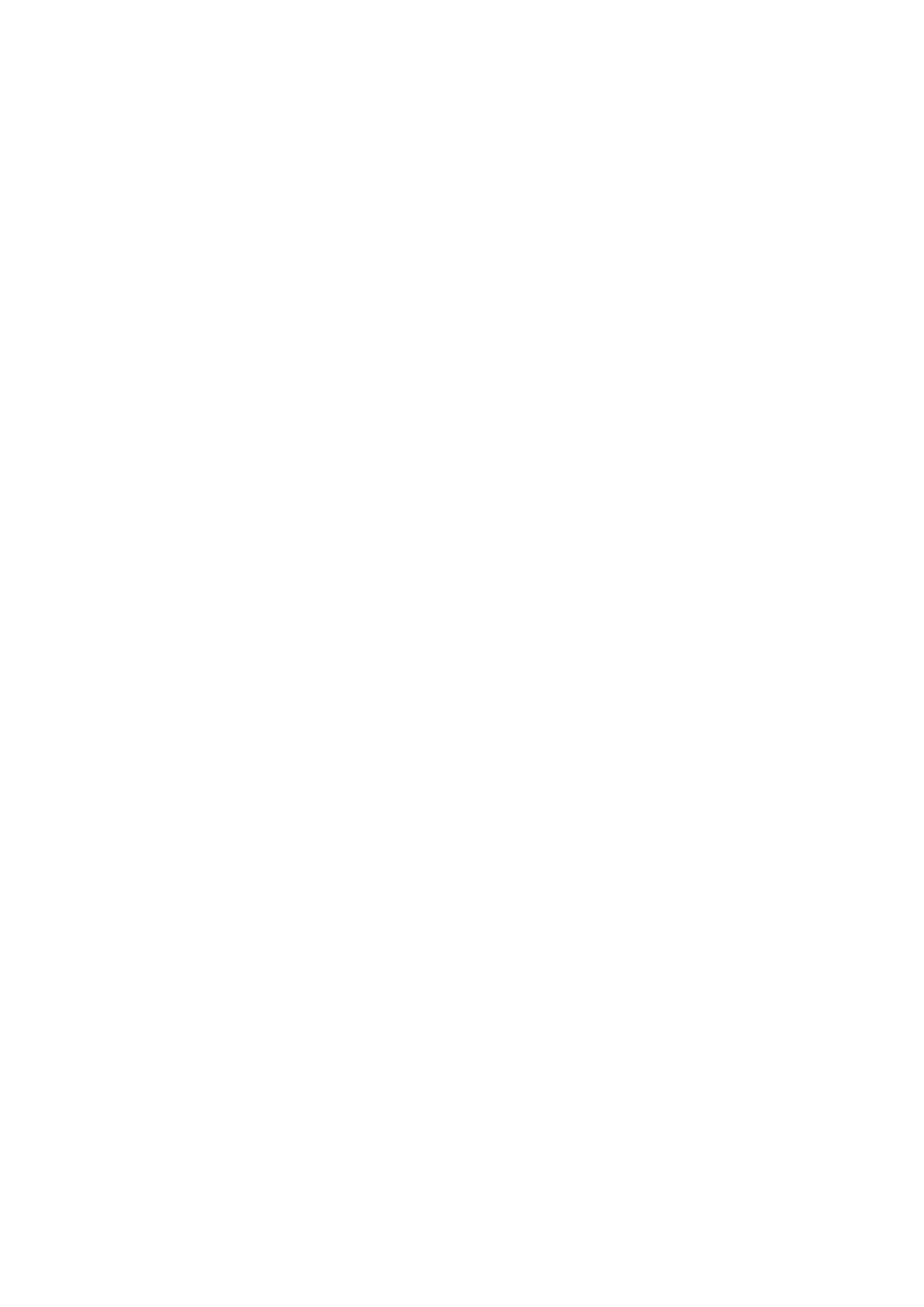## Regulation No. 112

#### UNIFORM PROVISIONS CONCERNING THE APPROVAL OF MOTOR VEHICLE HEADLAMPS EMITTING AN ASYMMETRICAL PASSING BEAM OR A DRIVING BEAM OR BOTH AND EQUIPPED WITH FILAMENT LAMPS

### **CONTENTS**

| <b>REGULATION</b> |                                      | Page |
|-------------------|--------------------------------------|------|
| A.                | <b>ADMINISTRATIVE PROVISIONS</b>     |      |
| $\mathbf{0}$ .    |                                      |      |
| 1.                |                                      |      |
| 2.                |                                      |      |
| 3.                |                                      |      |
| 4.                |                                      |      |
| B.                | TECHNICAL REQUIREMENTS FOR HEADLAMPS |      |
| 5.                |                                      |      |
| 6.                |                                      |      |
| 7.                |                                      |      |
| 8.                |                                      |      |
| $C$ .             | FURTHER ADMINISTRATIVE PROVISIONS    |      |
| 9.                | Modification of the headlamp type    |      |
| 10.               |                                      |      |
| 11.               |                                      |      |
| 12.               |                                      |      |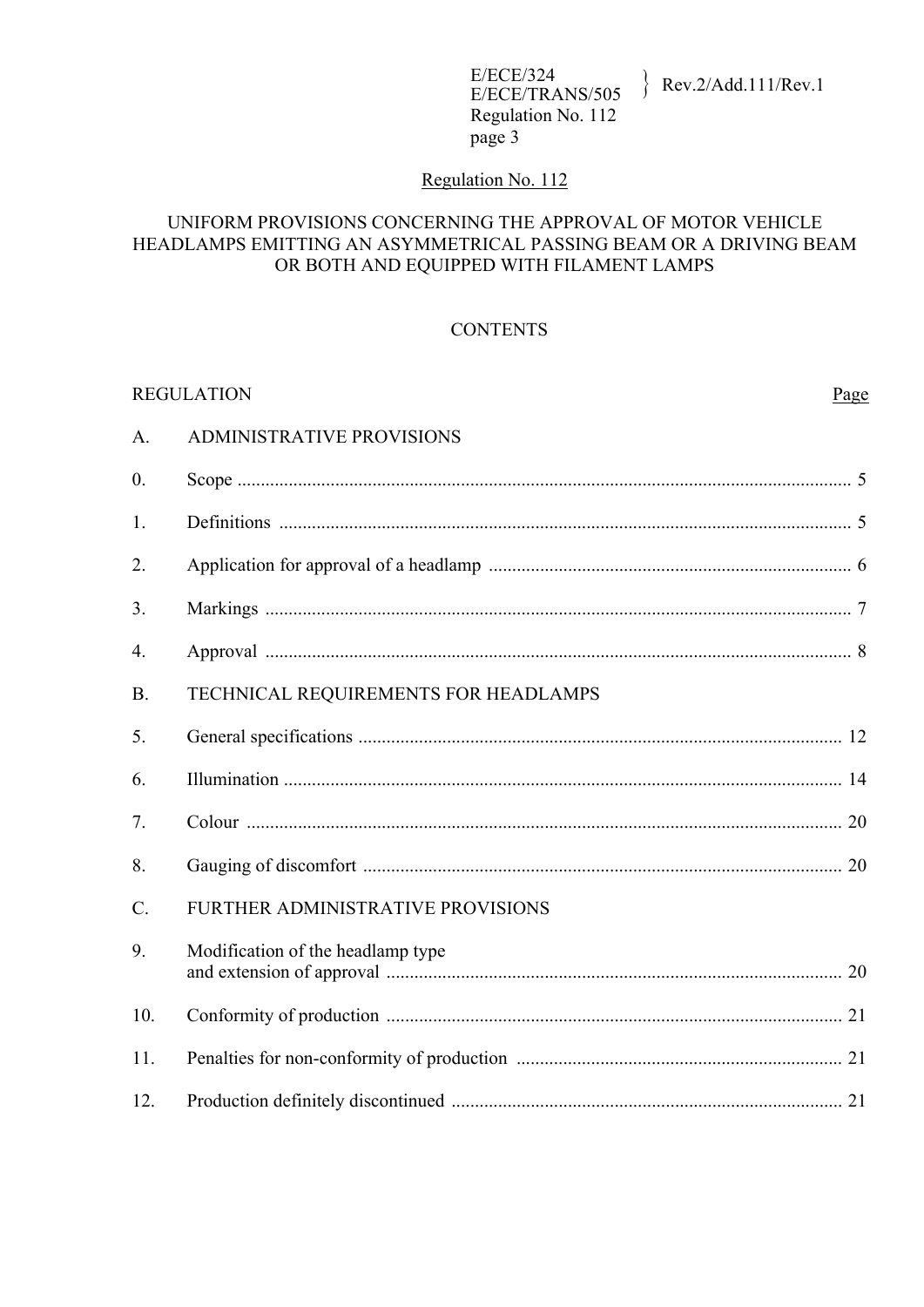#### CONTENTS (continued)

| 13. | Names and addresses of Technical Services  |  |
|-----|--------------------------------------------|--|
|     | responsible for conducting approval tests, |  |
|     |                                            |  |

#### ANNEXES

- Annex 1 Communication concerning the approval or extension or refusal or withdrawal of approval or production definitely discontinued of a type of headlamp pursuant to Regulation No. 112
- Annex 2 Examples of arrangement of approval marks
- Annex 3 Measuring screen
- Annex 4 Tests for stability of photometric performance of headlamps in operation

 Appendix 1 - Overview of operational periods concerning tests for stability of photometric performance

- Annex 5 Minimum requirements for conformity of production control procedures
- Annex 6 Requirements for lamps incorporating lenses of plastic material testing of lens or material samples and of complete lamps
	- Appendix 1 Chronological order of approval tests
	- Appendix 2 Method of measurement of the diffusion and transmission of light
	- Appendix 3 Spray testing method
	- Appendix 4 Adhesive tape adherence test
- Annex 7 Minimum requirements for sampling by an inspector
- Annex 8 Overview of operational periods concerning tests for stability of photometric performance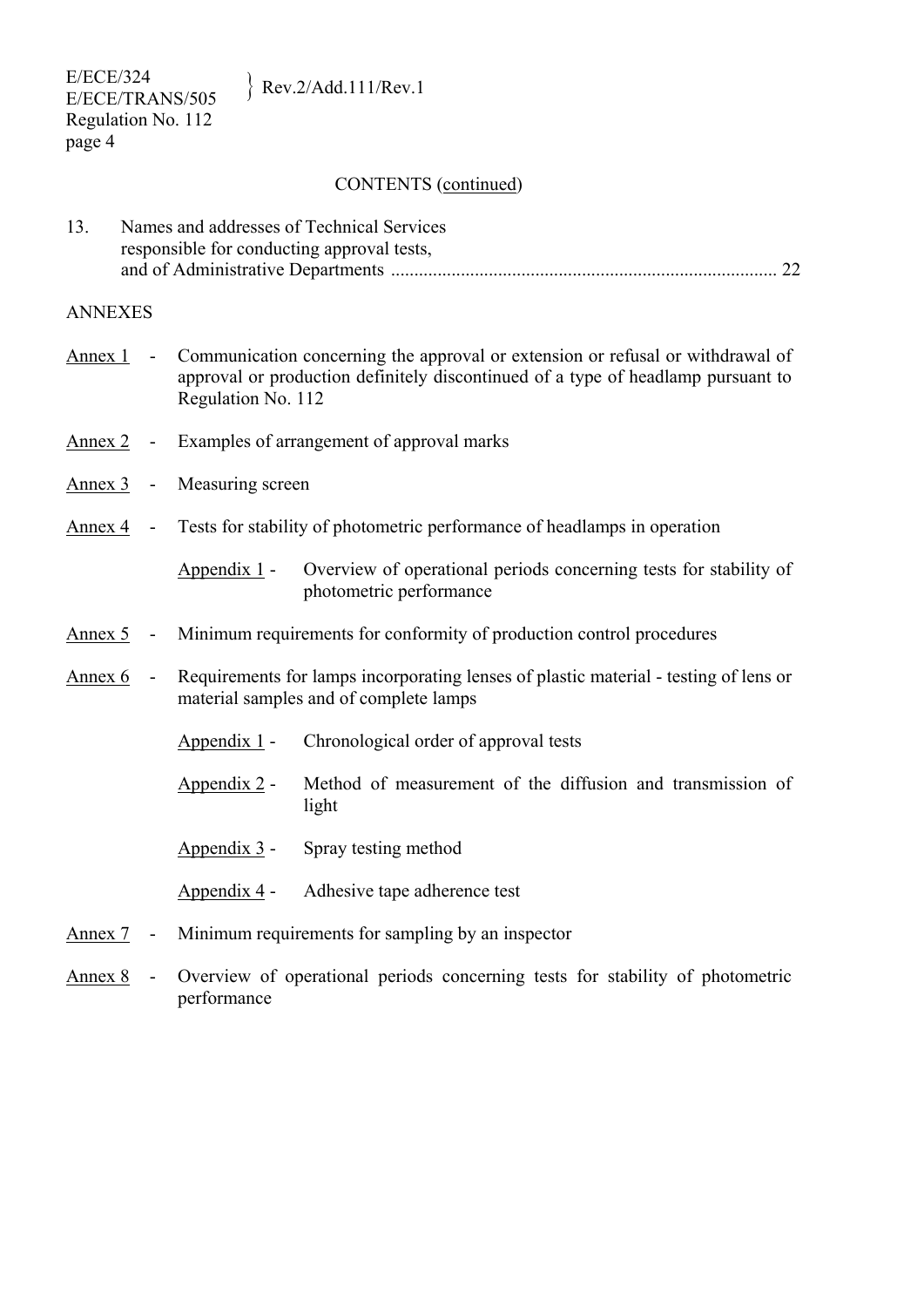#### A. ADMINISTRATIVE PROVISIONS

#### 0. SCOPE 1/

This Regulation applies to motor vehicle headlamps emitting an asymmetrical passing beam and/or driving beam, which may incorporate lenses of glass or plastic material and which are equipped with replaceable filament lamps.

#### 1. DEFINITIONS

For the purpose of this Regulation,

- 1.1. "Lens" means the outermost component of the headlamp (unit) which transmits light through the illuminating surface;
- 1.2. "Coating" means any product or products applied in one or more layers to the outer face of a lens:
- 1.3. Headlamps of different "types" mean headlamps which differ in such essential respects as:
- 1.3.1. the trade name or mark;
- 1.3.2. the characteristics of the optical system;
- 1.3.3. the inclusion or elimination of components capable of altering the optical effects by reflection, refraction, absorption and/or deformation during operation;
- 1.3.4. suitability for right-hand or left-hand traffic or for both traffic systems;
- 1.3.5. the kind of beam produced (passing beam, driving beam or both);
- 1.3.6. the materials constituting the lenses and coating, if any;
- 1.3.7. the category of filament lamp used.

1

1.4. Headlamps of different "Classes" (A or B) mean headlamps identified by particular photometric provisions.

<sup>1/</sup> Nothing in this Regulation shall prevent a Party to the Agreement applying this Regulation from prohibiting the combination of a headlamp incorporating a lens of plastic material approved under this Regulation with a mechanical headlamp-cleaning device (with wipers).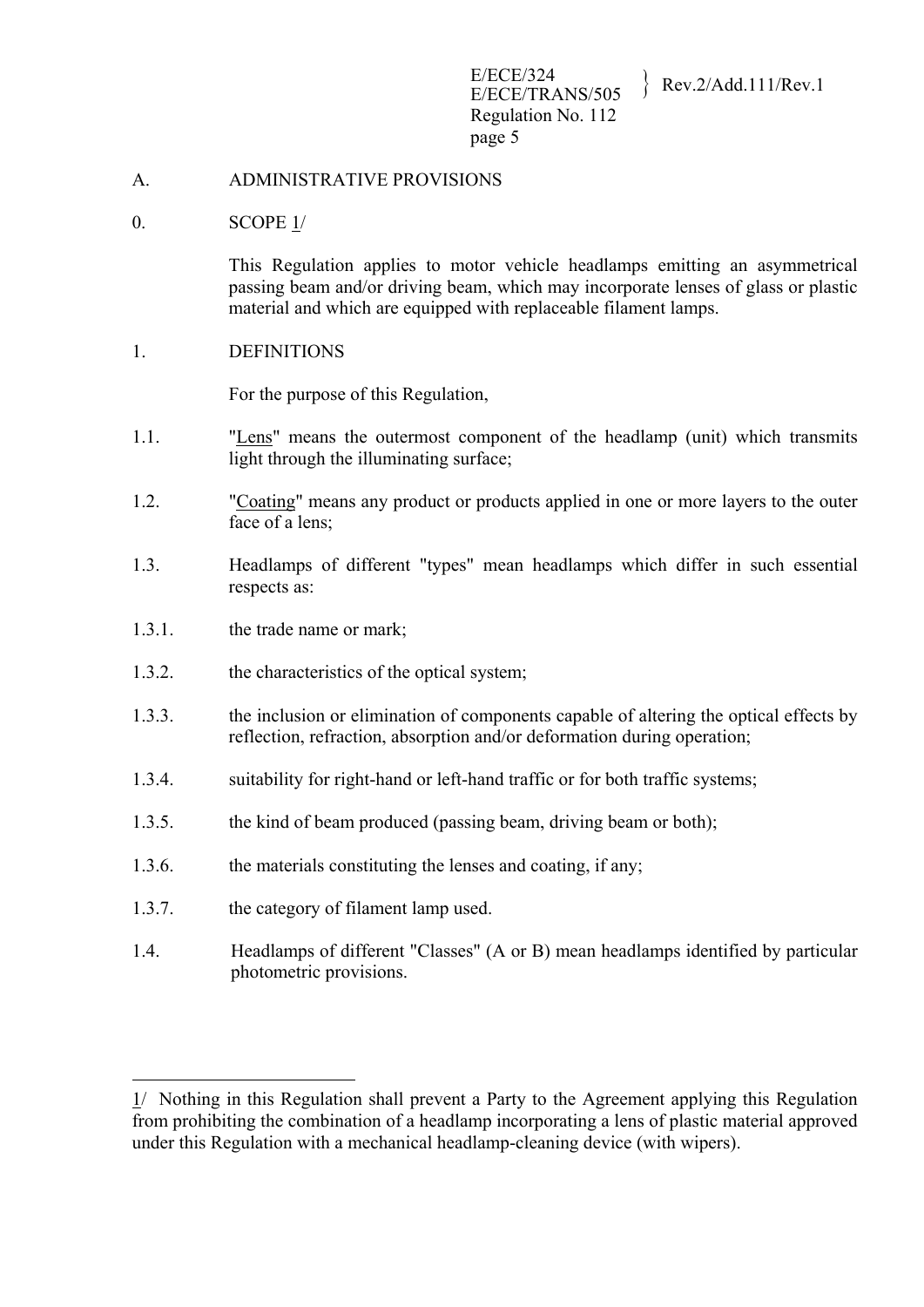| <b>E/ECE/324</b><br>E/ECE/TRANS/505<br>Regulation No. 112<br>page 6 | Rev.2/Add.111/Rev.1                                                                                                                                                                                                                                                          |
|---------------------------------------------------------------------|------------------------------------------------------------------------------------------------------------------------------------------------------------------------------------------------------------------------------------------------------------------------------|
| 1.5.                                                                | The definitions given in Regulation No. 48 and its series of amendments in<br>force at the time of application for type approval shall apply to this<br>Regulation.                                                                                                          |
| 2.                                                                  | APPLICATION FOR APPROVAL OF A HEADLAMP                                                                                                                                                                                                                                       |
| 2.1.                                                                | The application for approval shall be submitted by the owner of the trade<br>name or mark or by his duly accredited representative. It shall specify:                                                                                                                        |
| 2.1.1.                                                              | whether the headlamp is intended to provide both a passing beam and a<br>driving beam or only one of these beams;                                                                                                                                                            |
| 2.1.2.                                                              | whether, if the headlamp is intended to provide a passing beam, it is designed<br>for both left-hand and right-hand traffic or for either left-hand or right-hand<br>traffic only;                                                                                           |
| 2.1.3.                                                              | if the headlamp is equipped with an adjustable reflector, the mounting<br>position(s) of the headlamp in relation to the ground and the longitudinal<br>median plane of the vehicle;                                                                                         |
| 2.1.4.                                                              | whether it concerns a Class A or B headlamp;                                                                                                                                                                                                                                 |
| 2.1.5.                                                              | the category of the filament lamp(s) used, as listed in Regulation No. 37.                                                                                                                                                                                                   |
| 2.2.                                                                | Every application for approval shall be accompanied by:                                                                                                                                                                                                                      |
| 2.2.1.                                                              | drawings in triplicate in sufficient detail to permit identification of the type<br>and representing a frontal view of the headlamp, with details of lens ribbing if<br>any, and the cross-section; the drawings shall indicate the space reserved for<br>the approval mark; |
| 2.2.1.1.                                                            | if the headlamp is equipped with an adjustable reflector, an indication of the<br>mounting position(s) of the headlamp in relation to the ground and the<br>longitudinal median plane of the vehicle, if the headlamp is for use in that<br>(those) position(s) only;        |
| 2.2.2.                                                              | a brief technical description including, in the case where headlamps are used<br>to produce bend lighting, the extreme positions according to paragraph 6.2.9.<br>below;                                                                                                     |
| 2.2.3.                                                              | two samples of the type of headlamp.                                                                                                                                                                                                                                         |
| 2.2.4.                                                              | For the test of plastic material of which the lenses are made:                                                                                                                                                                                                               |
| 2.2.4.1.                                                            | thirteen lenses;                                                                                                                                                                                                                                                             |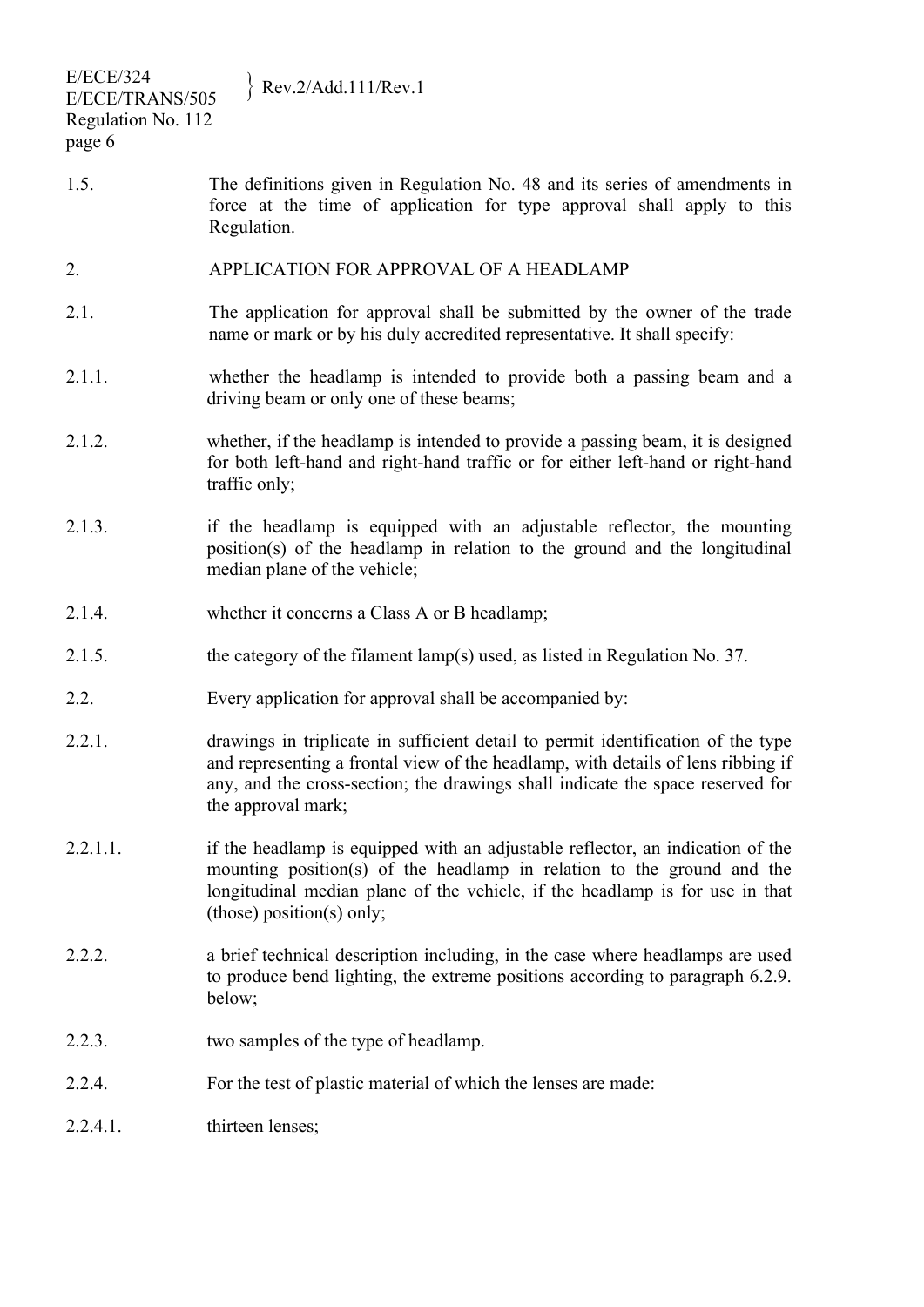E/ECE/324<br>E/ECE/TRANS/505 Rev.2/Add.111/Rev.1 Regulation No. 112 page 7

- 2.2.4.1.1. six of these lenses may be replaced by six samples of material at least 60 x 80 mm in size, having a flat or convex outer surface and a substantially flat area (radius of curvature not less than 300 mm) in the middle measuring at least 15 x 15 mm;
- 2.2.4.1.2. every such lens or sample of material shall be produced by the method to be used in mass production;
- 2.2.4.2. a reflector to which the lenses can be fitted in accordance with the manufacturer's instructions.
- 2.3. The materials making up the lenses and coatings, if any, shall be accompanied by the test report of the characteristics of these materials and coatings if they have already been tested.
- 3. MARKINGS 2/
- 3.1. Headlamps submitted for approval shall bear the trade name or mark of the applicant.
- 3.2. They shall comprise, on the lens and on the main body, 3/ spaces of sufficient size for the approval mark and the additional symbols referred to in paragraph 4; these spaces shall be indicated on the drawings referred to in paragraph 2.2.1. above.
- 3.3. Headlamps designed to satisfy the requirements both of right-hand and of lefthand traffic shall bear markings indicating the two settings of the optical unit on the vehicle or of the filament lamp on the reflector; these markings shall consist of the letters "R/D" for the position for right-hand traffic and the letters "L/G" for the position for left-hand traffic.

<sup>1</sup> 2/ In the case of headlamps designed to meet the requirements of traffic moving on one side of the road only (either right or left), it is further recommended that the area which can be occulted to prevent discomfort to users in a country where traffic moves on the side of the road opposite to that of the country for which the headlamp was designed should be outlined indelibly on the front lens. This marking is not necessary, however, where the area is clearly apparent from the design.

 $3/$  If the lens cannot be detached from the main body of the headlamp, a unique marking as per paragraph 4.2.5. shall be sufficient.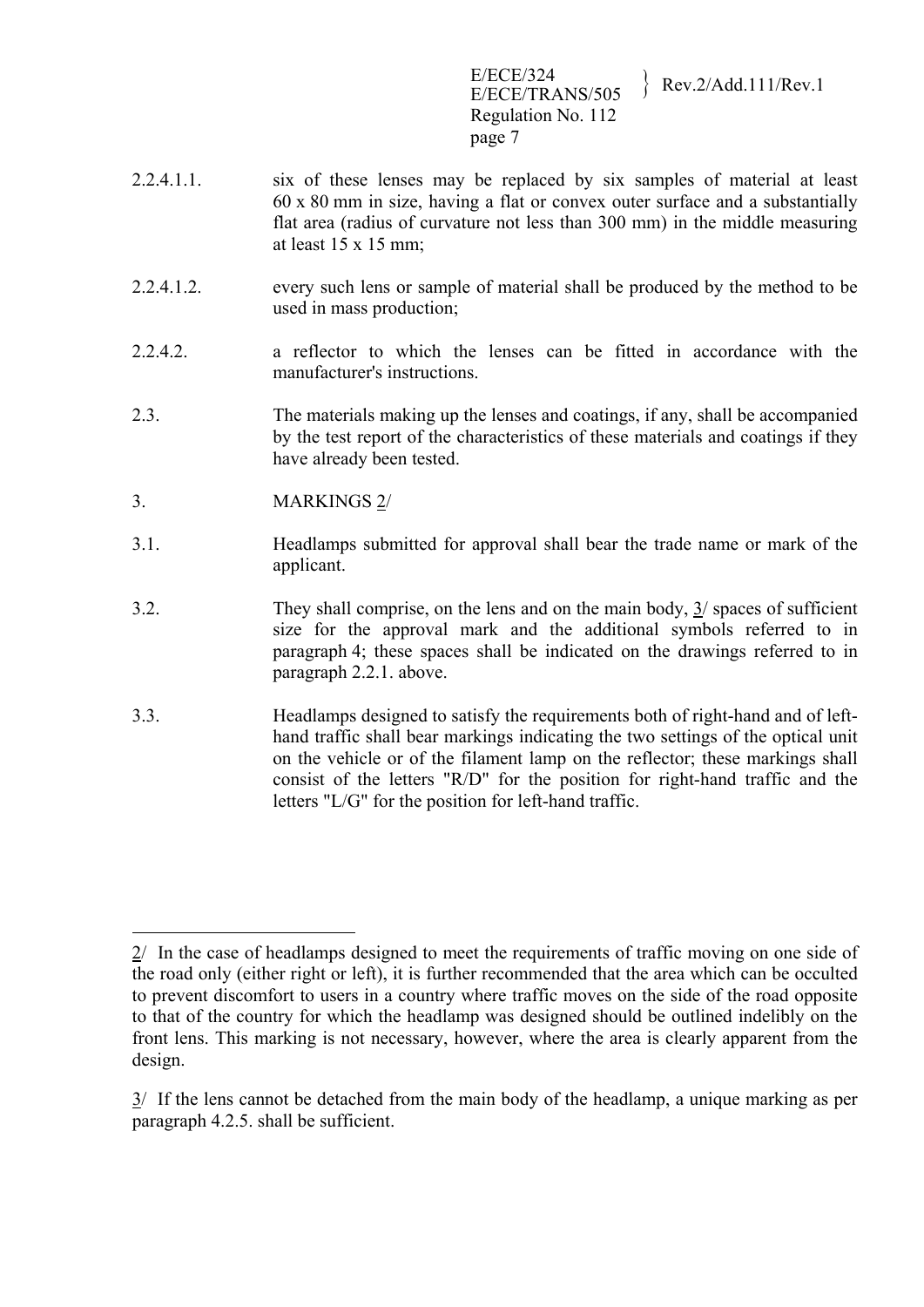4. APPROVAL

page 8

- 4.1. General
- 4.1.1. If all the samples of a type of headlamp submitted pursuant to paragraph 2 above satisfy the provisions of this Regulation, approval shall be granted.
- 4.1.2. Where grouped, combined or reciprocally incorporated lamps satisfy the requirements of more than one Regulation, a single international approval mark may be affixed provided that each of the grouped, combined or reciprocally incorporated lamps satisfies the provisions applicable to it.
- 4.1.3. An approval number shall be assigned to each type approved. Its first two digits (at present 00) shall indicate the series of amendments incorporating the most recent major technical amendments made to the Regulation at the time of issue of the approval. The same Contracting Party may not assign the same number to another type of headlamp covered by this Regulation.
- 4.1.4. Notice of approval or of extension or refusal or withdrawal of approval or production definitely discontinued of a type of headlamp pursuant to this Regulation shall be communicated to the Parties to the 1958 Agreement applying this Regulation, by means of a form conforming to the model in Annex 1 to this Regulation, with the indications according to paragraph 2.2.1.1.
- 4.1.4.1. if the headlamp is equipped with an adjustable reflector and if this headlamp is to be used only in mounting positions according to the indications in paragraph 2.2.1.1. the applicant shall be obliged by the Approval Authority to inform the user in a proper way about the correct mounting position(s).
- 4.1.5. In addition to the mark prescribed in paragraph 3.1., an approval mark as described in paragraphs 4.2. and 4.3. below shall be affixed in the spaces referred to in paragraph 3.2. above to every headlamp conforming to a type approved under this Regulation.
- 4.2. Composition of the approval mark

The approval mark shall consist of:

4.2.1. An international approval mark, comprising: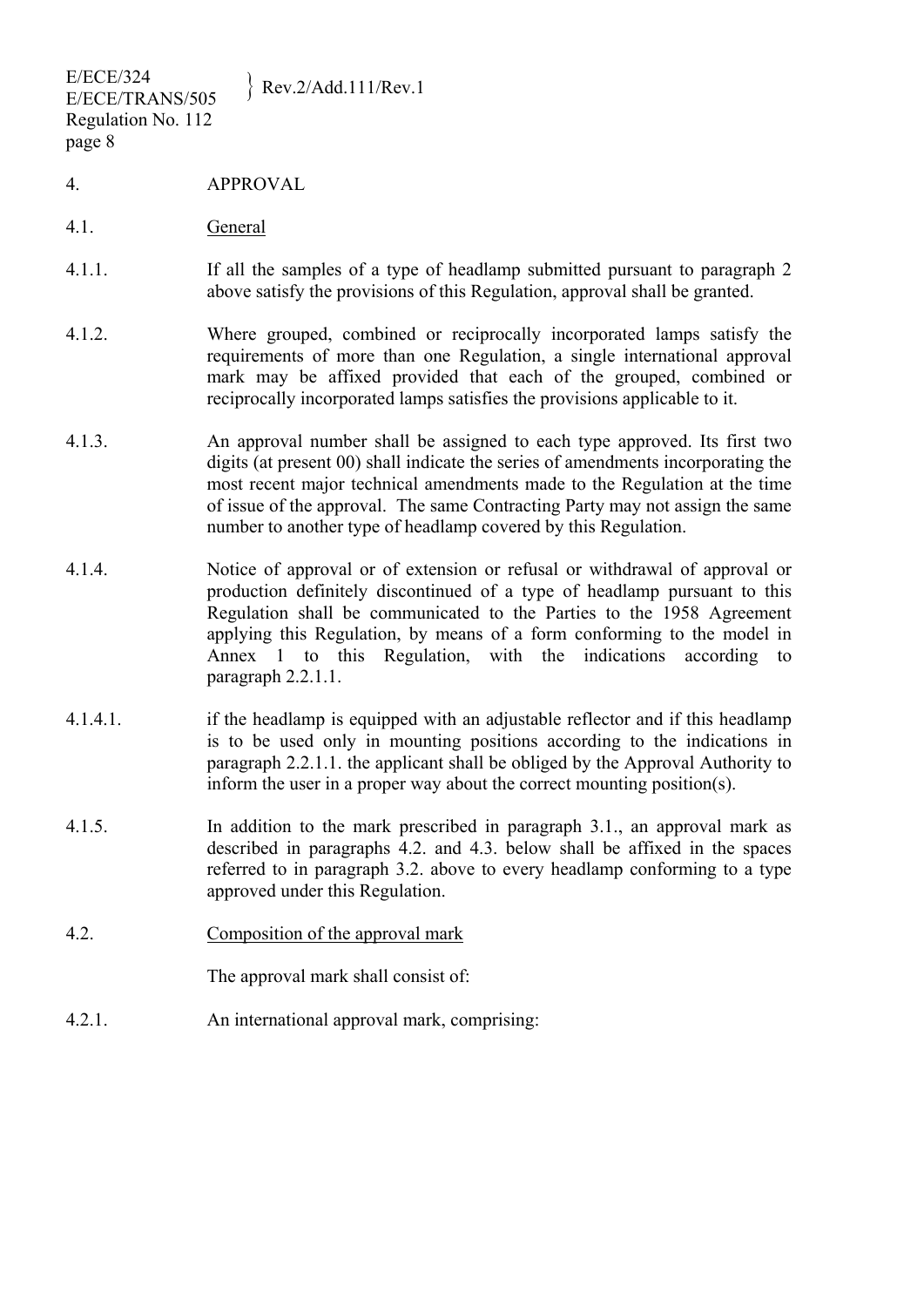E/ECE/324<br>E/ECE/TRANS/505 Rev.2/Add.111/Rev.1 Regulation No. 112 page 9

- 4.2.1.1. a circle surrounding the letter "E" followed by the distinguishing number of the country which has granted approval; 4/
- 4.2.1.2. the approval number prescribed in paragraph 4.1.3. above;
- 4.2.2. the following additional symbol (or symbols):

1

- 4.2.2.1. on headlamps meeting left-hand traffic requirements only, a horizontal arrow pointing to the right of an observer facing the headlamp, i.e. to the side of the road on which the traffic moves;
- 4.2.2.2. on headlamps designed to meet the requirements of both traffic systems by means of an appropriate adjustment of the setting of the optical unit or the filament lamp, a horizontal arrow with a head on each end, the heads pointing respectively to the left and to the right;
- 4.2.2.3. on headlamps meeting the requirements of this Regulation in respect of the passing beam only, the letters "C" for Class A headlamp or "HC" for Class B headlamp;
- 4.2.2.4 on headlamps meeting the requirements of this Regulation in respect of the driving beam only, the letters "R" for Class A headlamp or "HR" for Class B headlamp;

<sup>4/ 1</sup> for Germany, 2 for France, 3 for Italy, 4 for the Netherlands, 5 for Sweden, 6 for Belgium, 7 for Hungary, 8 for the Czech Republic, 9 for Spain, 10 for Serbia and Montenegro, 11 for the United Kingdom, 12 for Austria, 13 for Luxembourg, 14 for Switzerland, 15 (vacant), 16 for Norway, 17 for Finland, 18 for Denmark, 19 for Romania, 20 for Poland, 21 for Portugal, 22 for the Russian Federation, 23 for Greece, 24 for Ireland, 25 for Croatia, 26 for Slovenia, 27 for Slovakia, 28 for Belarus, 29 for Estonia, 30 (vacant), 31 for Bosnia and Herzegovina, 32 for Latvia, 33 (vacant), 34 for Bulgaria, 35 (vacant), 36 for Lithuania, 37 for Turkey, 38 (vacant), 39 for Azerbaijan, 40 for The former Yugoslav Republic of Macedonia, 41 (vacant), 42 for the European Community (Approvals are granted by its Member States using their respective ECE symbol), 43 for Japan, 44 (vacant), 45 for Australia, 46 for Ukraine, 47 for South Africa, 48 for New Zealand, 49 for Cyprus, 50 for Malta, 51 for the Republic of Korea, 52 for Malaysia and 53 for Thailand. Subsequent numbers shall be assigned to other countries in the chronological order in which they ratify or accede to the Agreement Concerning the Adoption of Uniform Technical Prescriptions for Wheeled Vehicles, Equipment and Parts which can be Fitted and/or be Used on Wheeled Vehicles and the Conditions for Reciprocal Recognition of Approvals Granted on the Basis of these Prescriptions, and the numbers thus assigned shall be communicated by the Secretary-General of the United Nations to the Contracting Parties to the Agreement.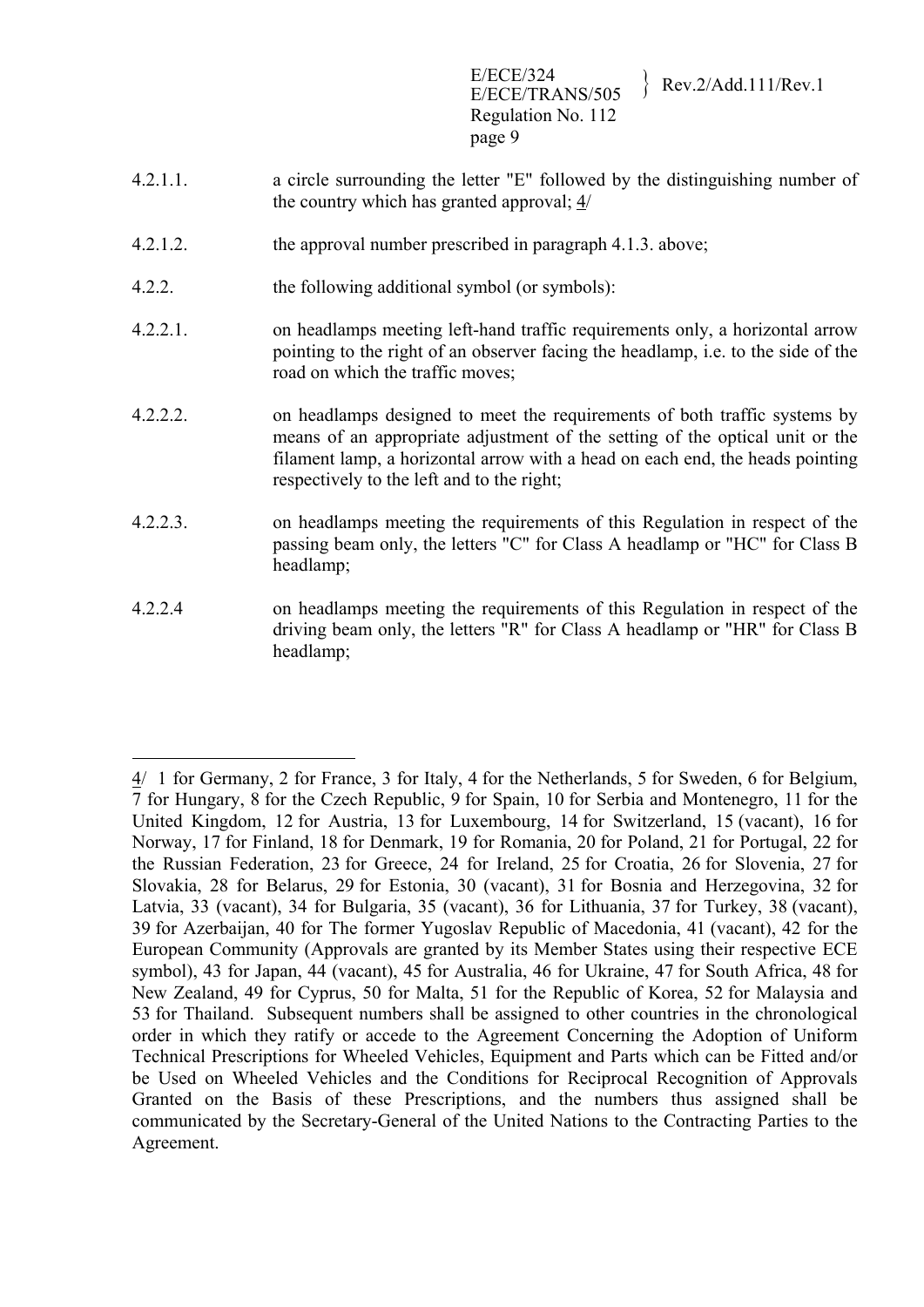| <b>E/ECE/324</b><br>E/ECE/TRANS/505<br>Regulation No. 112<br>page 10 | Rev.2/Add.111/Rev.1                                                                                                                                                                                                                                                                                                                                                                           |
|----------------------------------------------------------------------|-----------------------------------------------------------------------------------------------------------------------------------------------------------------------------------------------------------------------------------------------------------------------------------------------------------------------------------------------------------------------------------------------|
| $4.2.2.5$ .                                                          | on headlamps meeting the requirements of this Regulation in respect of both<br>the passing beam and the driving beam, the letters "CR" for Class A headlamp<br>or "HCR" for Class B headlamp;                                                                                                                                                                                                 |
| $4.2.2.6$ .                                                          | on headlamps incorporating a lens of plastic material, the group of letters<br>"PL" to be affixed near the symbols prescribed in paragraphs 4.2.2.3. to<br>4.2.2.5. above;                                                                                                                                                                                                                    |
| 4.2.2.7.                                                             | on headlamps meeting the requirements of this Regulation in respect of the<br>driving beam, an indication of the maximum luminous intensity expressed by<br>a reference mark, as defined in paragraph 6.3.2.1.2. below, placed near the<br>circle surrounding the letter "E";                                                                                                                 |
|                                                                      | In the case of grouped or reciprocally incorporated driving beam headlamps,<br>indication of the maximum luminous intensity of the driving beams as a<br>whole shall be expressed as above.                                                                                                                                                                                                   |
| 4.2.3.                                                               | In every case the relevant operating mode used during the test procedure<br>according to paragraph 1.1.1.1. of Annex 4 and the permitted voltage(s)<br>according to paragraph 1.1.1.2. of Annex 4 shall be stipulated on the approval<br>forms and on the communication forms transmitted to the countries which are<br>Contracting Parties to the Agreement and which apply this Regulation. |
|                                                                      | In the corresponding cases the device shall be marked as follows:                                                                                                                                                                                                                                                                                                                             |
| 4.2.3.1.                                                             | on headlamps meeting the requirements of this Regulation which are so<br>designed that the filament of the passing beam shall not be lit simultaneously<br>with that of any other lighting function with which it may be reciprocally<br>incorporated: an oblique stroke $($ ) shall be placed behind the passing lamp<br>symbol in the approval mark.                                        |
| 4.2.3.2.                                                             | on headlamps meeting the requirements of Annex 4 to this Regulation only<br>when supplied with a voltage of $6 \text{ V}$ or 12 V, a symbol consisting of the<br>number 24 crossed out by an oblique cross (x), shall be placed near the<br>filament lamp holder.                                                                                                                             |
| 4.2.4.                                                               | The two digits of the approval number (at present 00) which indicate the<br>series of amendments incorporating the most recent major technical<br>amendments made to the Regulation at the time of issue of the approval and,<br>if necessary, the required arrow may be marked close to the above additional<br>symbols.                                                                     |
| 4.2.5.                                                               | The marks and symbols referred to in paragraphs 4.2.1. to 4.2.3. above shall<br>be clearly legible and be indelible. They may be placed on an inner or outer<br>part (transparent or not) of the headlamp, which cannot be separated from the                                                                                                                                                 |
|                                                                      |                                                                                                                                                                                                                                                                                                                                                                                               |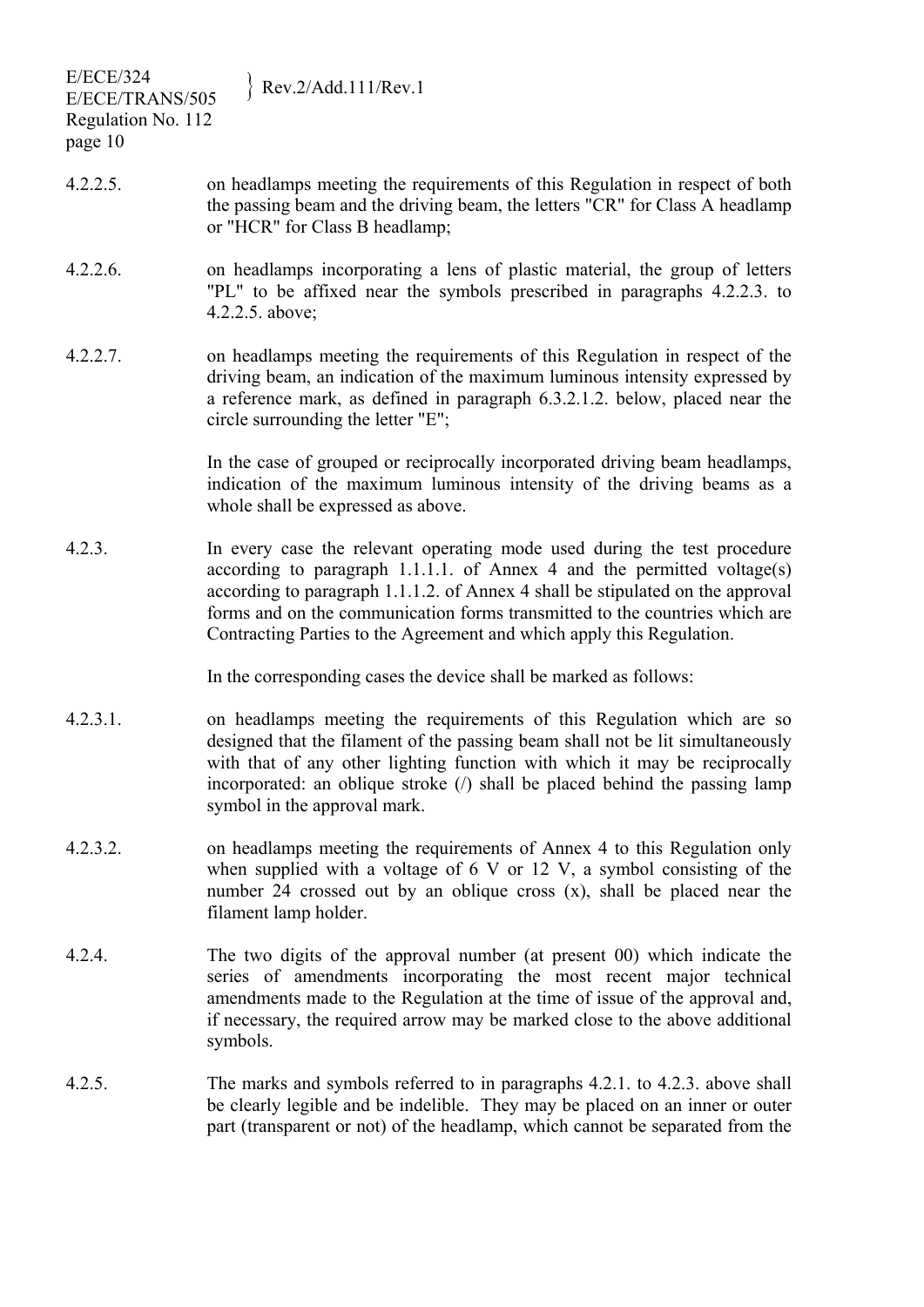E/ECE/324<br>E/ECE/TRANS/505 Rev.2/Add.111/Rev.1 Regulation No. 112 page 11

transparent part of the headlamp emitting the light. In any case they shall be visible when the headlamp is fitted on the vehicle or when a movable part such as the hood is opened.

- 4.3. Arrangement of the approval mark
- 4.3.1. Independent lamps

Annex 2, figures 1 to 10, to this Regulation gives examples of arrangements of the approval mark with the above-mentioned additional symbols.

- 4.3.2. Grouped, combined or reciprocally incorporated lamps
- 4.3.2.1. Where grouped, combined or reciprocally incorporated lamps have been found to comply with the requirements of several Regulations, a single international approval mark may be affixed, consisting of a circle surrounding the letter "E" followed by the distinguishing number of the country which has granted the approval, and an approval number. This approval mark may be located anywhere on the grouped, combined or reciprocally incorporated lamps, provided that:
- 4.3.2.1.1. it is visible as per paragraph 4.2.5.;
- 4.3.2.1.2. no part of the grouped, combined or reciprocally incorporated lamps that transmits light can be removed without at the same time removing the approval mark.
- 4.3.2.2. The identification symbol for each lamp appropriate to each Regulation under which approval has been granted, together with the corresponding series of amendments incorporating the most recent major technical amendments to the Regulation at the time of issue of the approval, and if necessary, the required arrow shall be marked:
- 4.3.2.2.1. either on the appropriate light-emitting surface,
- 4.3.2.2.2. or in a group, in such a way that each of the grouped, combined or reciprocally incorporated lamps may be clearly identified (see four possible examples in Annex 2).
- 4.3.2.3. The size of the components of a single approval mark shall not be less than the minimum size required for the smallest of the individual marks by the Regulation under which approval has been granted.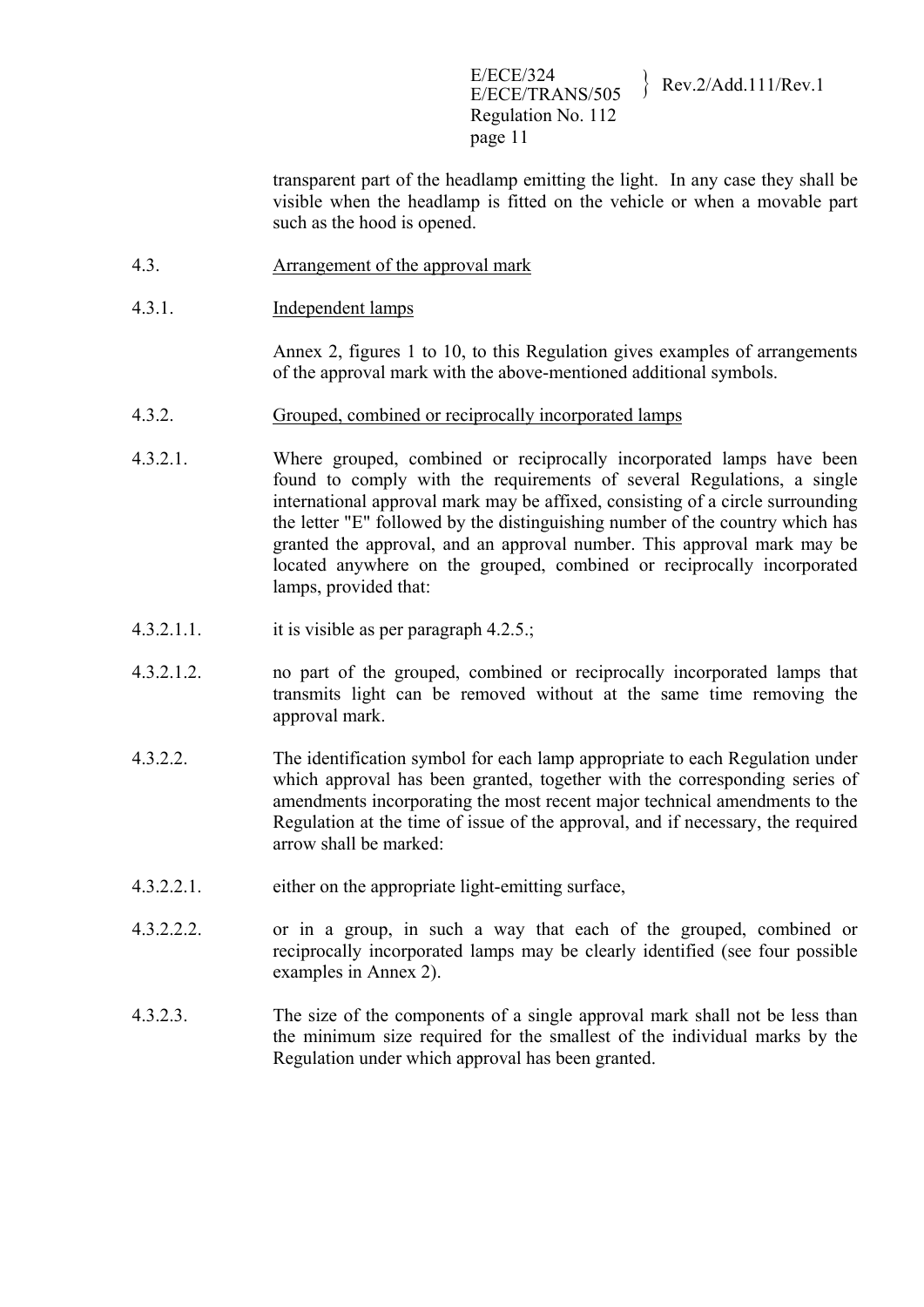| <b>E/ECE/324</b><br>E/ECE/TRANS/505<br>Regulation No. 112<br>page 12 | $\text{Rev.2/Add.111/Rev.1}$                                                                                                                                                                                                                                                                                                                                                          |
|----------------------------------------------------------------------|---------------------------------------------------------------------------------------------------------------------------------------------------------------------------------------------------------------------------------------------------------------------------------------------------------------------------------------------------------------------------------------|
| 4.3.2.4.                                                             | An approval number shall be assigned to each type approved. The same<br>Contracting Party may not assign the same number to another type of<br>grouped, combined or reciprocally incorporated lamps covered by this<br>Regulation.                                                                                                                                                    |
| 4.3.2.5.                                                             | Annex 2, figure 11, to this Regulation gives examples of arrangements of<br>approval marks for grouped, combined or reciprocally incorporated lamps<br>with all the above-mentioned additional symbols.                                                                                                                                                                               |
| 4.3.3.                                                               | Lamps, the lens of which are used for different types of headlamps and which<br>may be reciprocally incorporated or grouped with other lamps                                                                                                                                                                                                                                          |
|                                                                      | The provisions laid down in paragraph 4.3.2, above are applicable.                                                                                                                                                                                                                                                                                                                    |
| 4.3.3.1.                                                             | In addition, where the same lens is used, the latter may bear the different<br>approval marks relating to the different types of headlamps or units of lamps,<br>provided that the main body of the headlamp, even if it cannot be separated<br>from the lens, also comprises the space described in paragraph 3.2. above and<br>bears the approval marks of the actual functions.    |
|                                                                      | If different types of headlamps comprise the same main body, the latter may<br>bear the different approval marks.                                                                                                                                                                                                                                                                     |
| 4.3.3.2.                                                             | Annex 2, figure 12, to this Regulation gives examples of arrangements of<br>approval marks relating to the above case.                                                                                                                                                                                                                                                                |
| B.                                                                   | TECHNICAL REQUIREMENTS FOR HEADLAMPS 5/                                                                                                                                                                                                                                                                                                                                               |
| 5.                                                                   | <b>GENERAL SPECIFICATIONS</b>                                                                                                                                                                                                                                                                                                                                                         |
| 5.1.                                                                 | Each sample shall conform to the specifications set forth in paragraphs 6 to 8<br>below.                                                                                                                                                                                                                                                                                              |
| 5.2.                                                                 | Headlamps shall be so made as to retain their prescribed photometric<br>characteristics and to remain in good working order when in normal use, in<br>spite of the vibrations to which they may be subjected.                                                                                                                                                                         |
| 5.2.1.                                                               | Headlamps shall be fitted with a device enabling them to be so adjusted on the<br>vehicles as to comply with the rules applicable to them. Such a device need<br>not be fitted on units in which the reflector and the diffusing lens cannot be<br>separated, provided the use of such units is confined to vehicles on which the<br>headlamp setting can be adjusted by other means. |
|                                                                      |                                                                                                                                                                                                                                                                                                                                                                                       |

 $\overline{a}$ 

 $5/$  Technical requirements for filament lamps: see Regulation No. 37.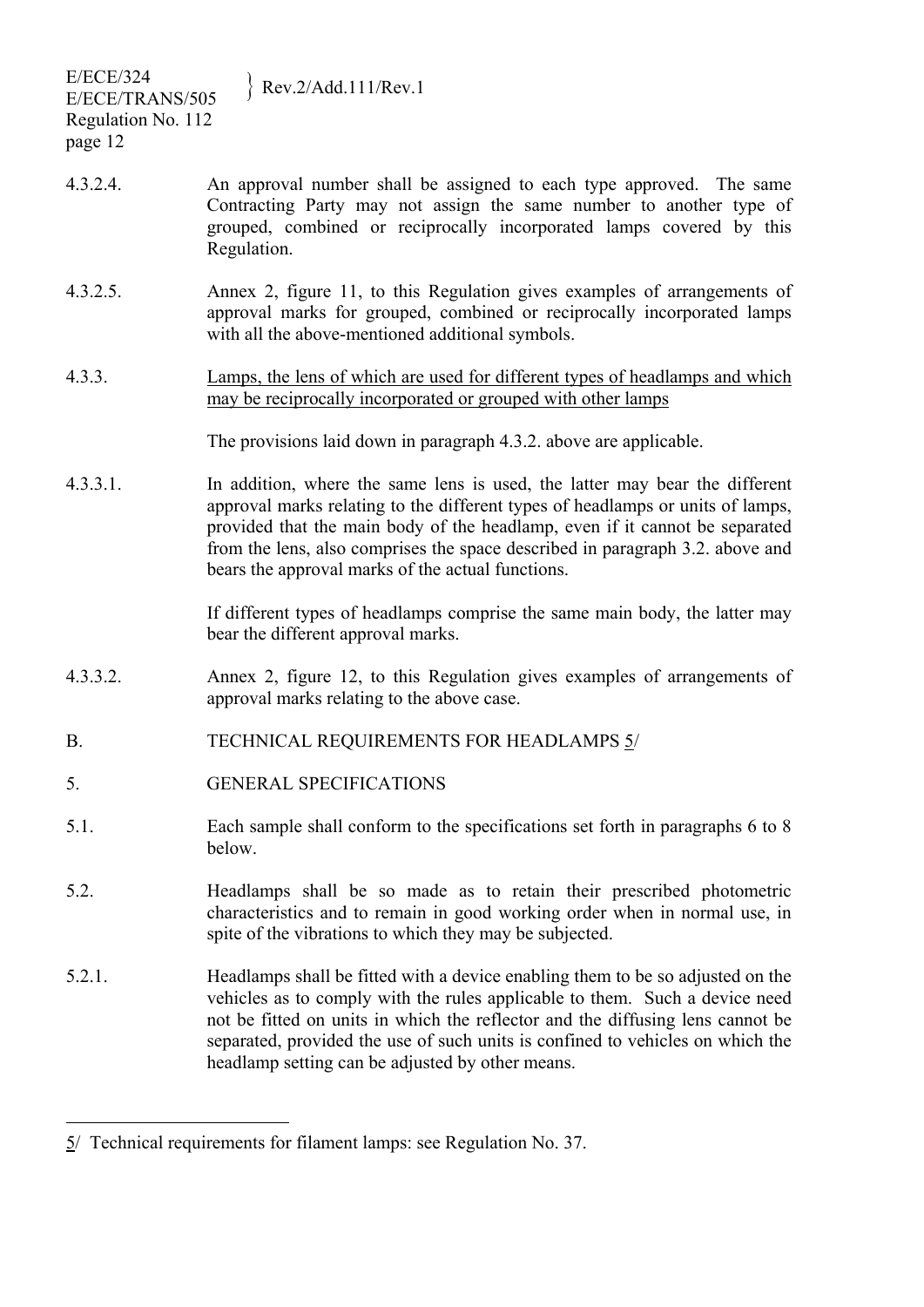#### E/ECE/324<br>E/ECE/TRANS/505 Rev.2/Add.111/Rev.1 Regulation No. 112 page 13

Where a headlamp providing a passing beam and a headlamp providing a driving beam, each equipped with its own filament lamp, are assembled to form a composite unit the adjusting device shall enable each optical system individually to be duly adjusted.

- 5.2.2. However, these provisions shall not apply to headlamp assemblies whose reflectors are indivisible. For this type of assembly the requirements of paragraph 6.3. of this Regulation apply.
- 5.3. The headlamp shall be equipped with filament lamp(s) approved according to Regulation No. 37. Any Regulation No. 37 filament lamp may be used, provided that no restriction on the application is made in the table of contents of Regulation No. 37. 6/
- 5.4. The components by which a filament lamp is fixed to the reflector shall be so made that, even in darkness, the filament lamp can be fixed in no position but the correct one. 7/
- 5.5. The filament lamp holder shall conform to the characteristics given in IEC Publication 61-2, third edition, 1969. The holder data sheet relevant to the category of filament lamp used, applies.
- 5.6. Headlamps designed to satisfy the requirements both of right-hand and of lefthand traffic may be adapted for traffic on a given side of the road either by an appropriate initial setting when fitted on the vehicle or by selective setting by the user. Such initial or selective setting may consist, for example, of fixing either the optical unit at a given angle on the vehicle or the filament lamp at a given angle in relation to the optical unit. In all cases, only two different and clearly distinct settings, one for right-hand and one for left-hand traffic, shall be possible, and the design shall preclude inadvertent shifting from one setting to the other or setting in an intermediate position. Where two different setting positions are provided for the filament lamp, the components for attaching the filament lamp to the reflector must be so designed and made

6/ HIR1 and/or H9 filament lamps shall only be permitted to produce passing beam in conjunction with the installation of headlamp cleaning device(s) conforming to Regulation No. 45. In addition, with respect to vertical inclination, the provision of paragraph 6.2.6.2.2. of Regulation No. 48, 01 series of amendments, shall not be applied when these lamps are installed.

<u>.</u>

 This restriction shall apply as long as there is no general agreement on the use of levelling devices and headlamp cleaners with respect to the level of the performance of the headlamp.

7/ A headlamp is regarded as satisfying the requirements of this paragraph if the filament lamp can be easily fitted into the headlamp and the positioning lugs can be correctly fitted into their slots even in darkness.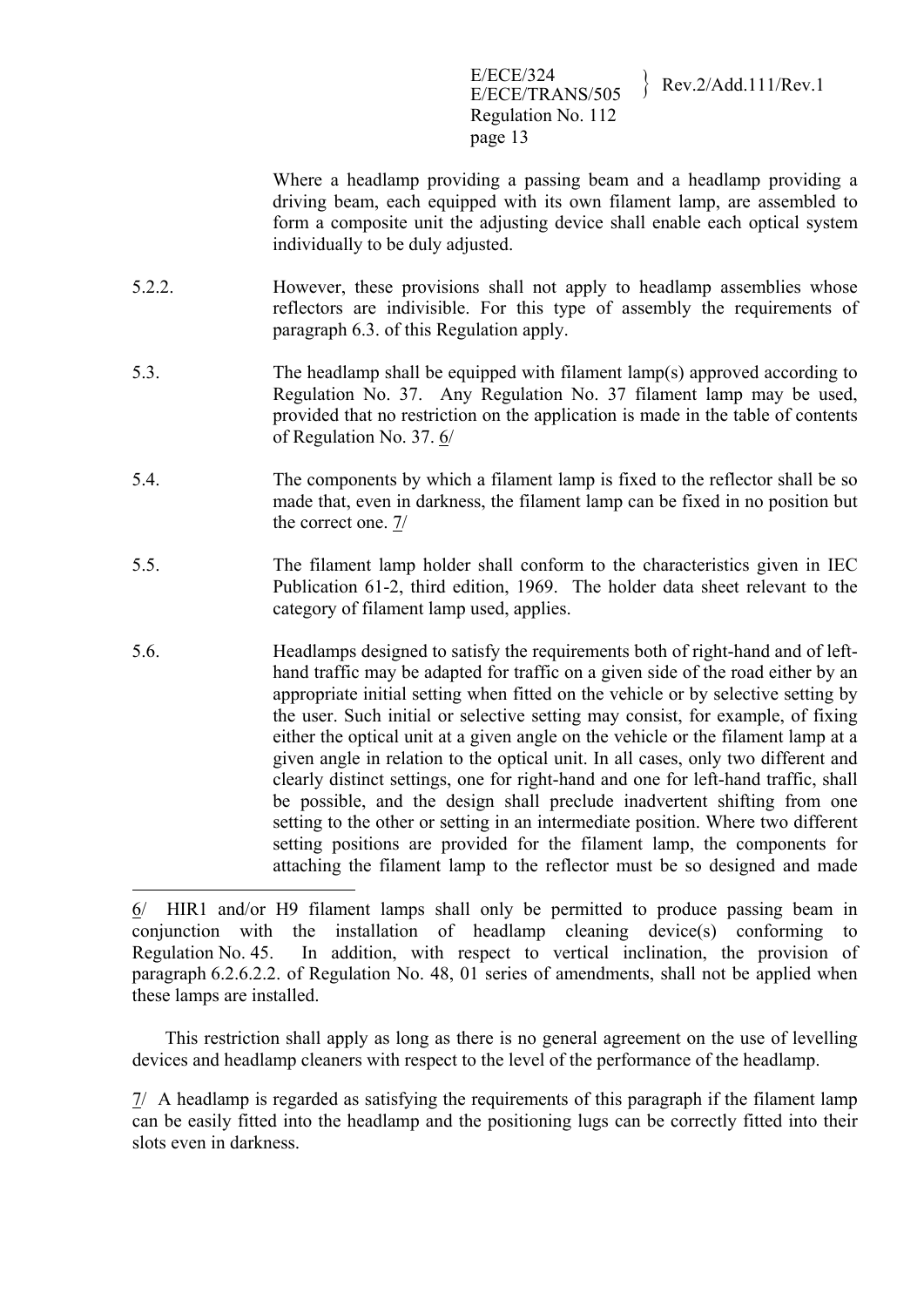| <b>E/ECE/324</b><br>E/ECE/TRANS/505<br>Regulation No. 112<br>page 14 | Rev.2/Add.111/Rev.1                                                                                                                                                                                                                                                                                                                                             |
|----------------------------------------------------------------------|-----------------------------------------------------------------------------------------------------------------------------------------------------------------------------------------------------------------------------------------------------------------------------------------------------------------------------------------------------------------|
|                                                                      | that, in each of its two settings, the filament lamp will be held in position with<br>the precision required for headlamps designed for traffic on only one side of<br>the road. Conformity with the requirements of this paragraph shall be verified<br>by visual inspection and, where necessary, by a test fitting.                                          |
| 5.7.                                                                 | Complementary tests shall be done according to the requirements of Annex 4<br>to ensure that in use there is no excessive change in photometric performance.                                                                                                                                                                                                    |
| 5.8.                                                                 | If the lens of the headlamp is of plastic material, tests shall be done according<br>to the requirements of Annex 6.                                                                                                                                                                                                                                            |
| 5.9.                                                                 | On headlamps designed to provide alternately a driving beam and a passing<br>beam, or a passing beam and/or a driving beam designed to become bend<br>lighting, any mechanical, electromechanical or other device incorporated in<br>the headlamp for these purposes shall be so constructed that:                                                              |
| 5.9.1.                                                               | the device is strong enough to withstand 50,000 operations without suffering<br>damage despite the vibrations to which it may be subjected in normal use;                                                                                                                                                                                                       |
| 5.9.2.                                                               | in the case of failure the illumination above the line H-H shall not exceed the<br>values of a passing beam according to paragraph 6.2.5.; in addition, on<br>headlamps designed to provide a passing and/or a driving beam to become a<br>bend lighting, a minimum illumination of at least 5 lux shall be fulfilled in test<br>point 25 V (VV line, D 75 cm). |
| 5.9.3.                                                               | either the passing beam or the driving beam shall always be obtained without<br>any possibility of the mechanism stopping in between two positions;                                                                                                                                                                                                             |
| 5.9.4.                                                               | the user cannot, with ordinary tools, change the shape or position of the<br>moving parts.                                                                                                                                                                                                                                                                      |
| 6.                                                                   | <b>ILLUMINATION</b>                                                                                                                                                                                                                                                                                                                                             |
| 6.1.                                                                 | General provisions                                                                                                                                                                                                                                                                                                                                              |
| 6.1.1.                                                               | Headlamps shall be so made that they give adequate illumination without<br>dazzle when emitting the passing beam, and good illumination when emitting<br>the driving beam.                                                                                                                                                                                      |
| 6.1.2.                                                               | The illumination produced by the headlamp shall be determined by means of<br>a vertical screen set up 25 m forward of the headlamp and at right angles to its<br>axes as shown in Annex 3 to this Regulation.                                                                                                                                                   |
| 6.1.3.                                                               | The headlamps shall be checked by means of an uncoloured standard (étalon)<br>filament lamp designed for a rated voltage of 12 V. During the checking of                                                                                                                                                                                                        |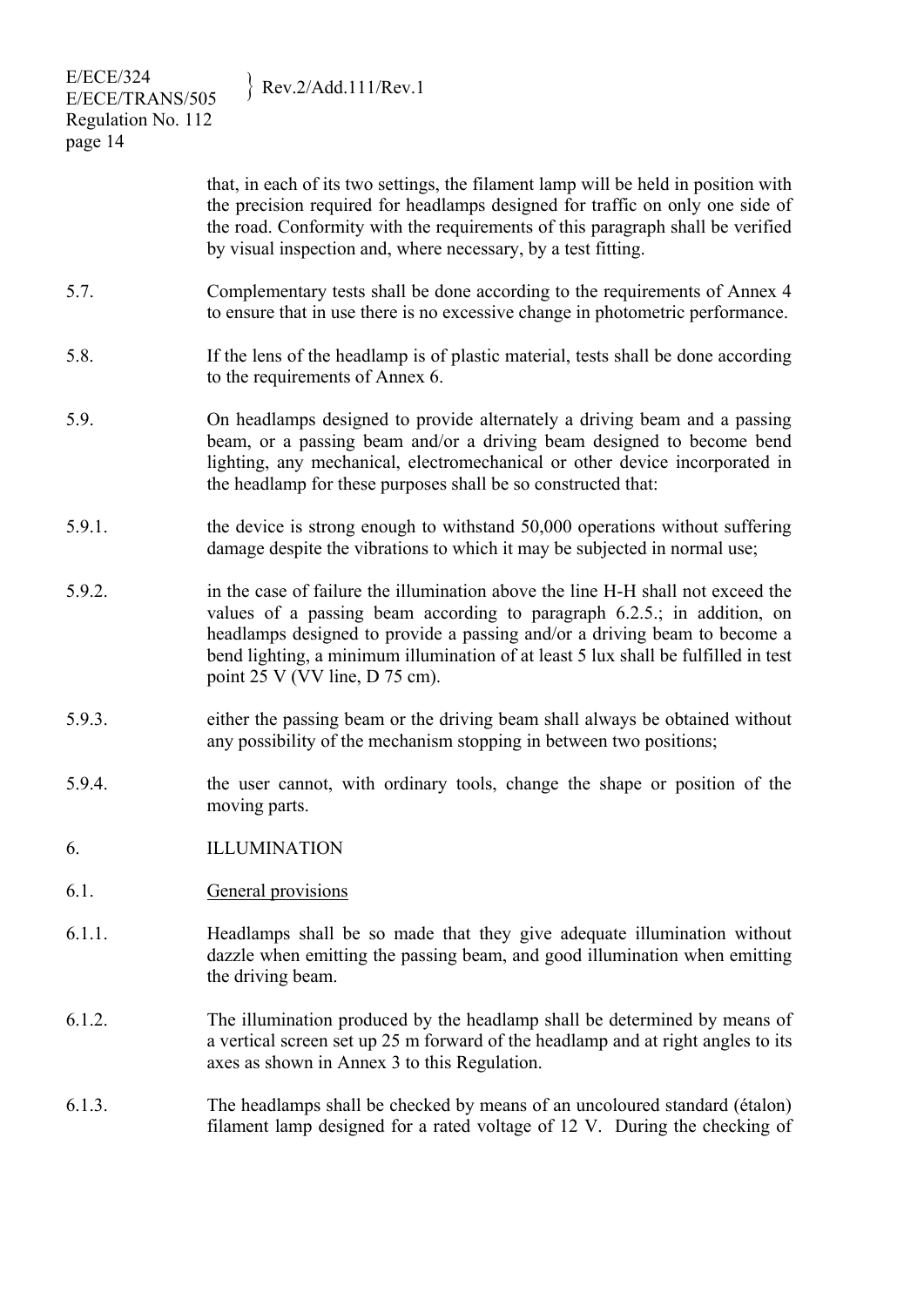E/ECE/324<br>E/ECE/TRANS/505 Rev.2/Add.111/Rev.1 Regulation No. 112 page 15

the headlamp, the voltage at the terminals of the filament lamp shall be regulated so as to obtain the reference luminous flux as indicated at the relevant data sheet of Regulation No. 37.

- 6.1.4. The headlamp shall be considered acceptable if it meets the requirements of this paragraph 6 with at least one standard (étalon) filament lamp, which may be submitted with the headlamp.
- 6.2. Provisions concerning passing beams
- 6.2.1. The passing beam must produce a sufficiently sharp "cut-off" to permit a satisfactory adjustment with its aid. The "cut-off" must be a horizontal straight line on the side opposite to the direction of the traffic for which the headlamp is intended; on the other side, it must not extend beyond either the broken line HV H<sub>1</sub> H<sub>4</sub> formed by a straight line HV H<sub>1</sub> making a 45 $^{\circ}$  angle with the horizontal and the straight line  $H_1$   $H_4$ , 25 cm above the straight line hh, or the straight line HV  $H_3$ , inclined at an angle of  $15^\circ$  above the horizontal (see Annex 3). A cut-off extending beyond both line HV  $H_2$  and line  $H_2$   $H_4$  and resulting from a combination of the two above possibilities shall in no circumstances be permitted.
- 6.2.2. The headlamp shall be so aimed that:
- 6.2.2.1. in the case of headlamps designed to meet the requirements of right-hand traffic, the "cut-off" on the left-half of the screen 8/ is horizontal and, in the case of headlamps designed to meet the requirements of left-hand traffic, the "cut-off" on the right-half of the screen is horizontal;
- 6.2.2.2. this horizontal part of the "cut-off" is situated on the screen 25 cm below the level hh (see Annex 3);
- 6.2.2.3. the "elbow" of the "cut-off" is on line vv. 9/

1

6.2.3. When so aimed, the headlamp need, if its approval is sought solely for provision of a passing beam, 10/ comply only with the requirements set out in

10/ Such a special "passing beam" headlamp may incorporate a driving beam not subject to requirements.

<sup>8/</sup> The test screen must be sufficiently wide to allow examination of the "cut-off" over a range of at least 5° on either side of the line vv.

<sup>9/</sup> If the beam does not have a cut-off with a clear "elbow", the lateral adjustment shall be effected in the manner which best satisfies the requirements for illumination at points 75 R and 50 R for right-hand traffic and for points 75 L and 50 L for left-hand traffic.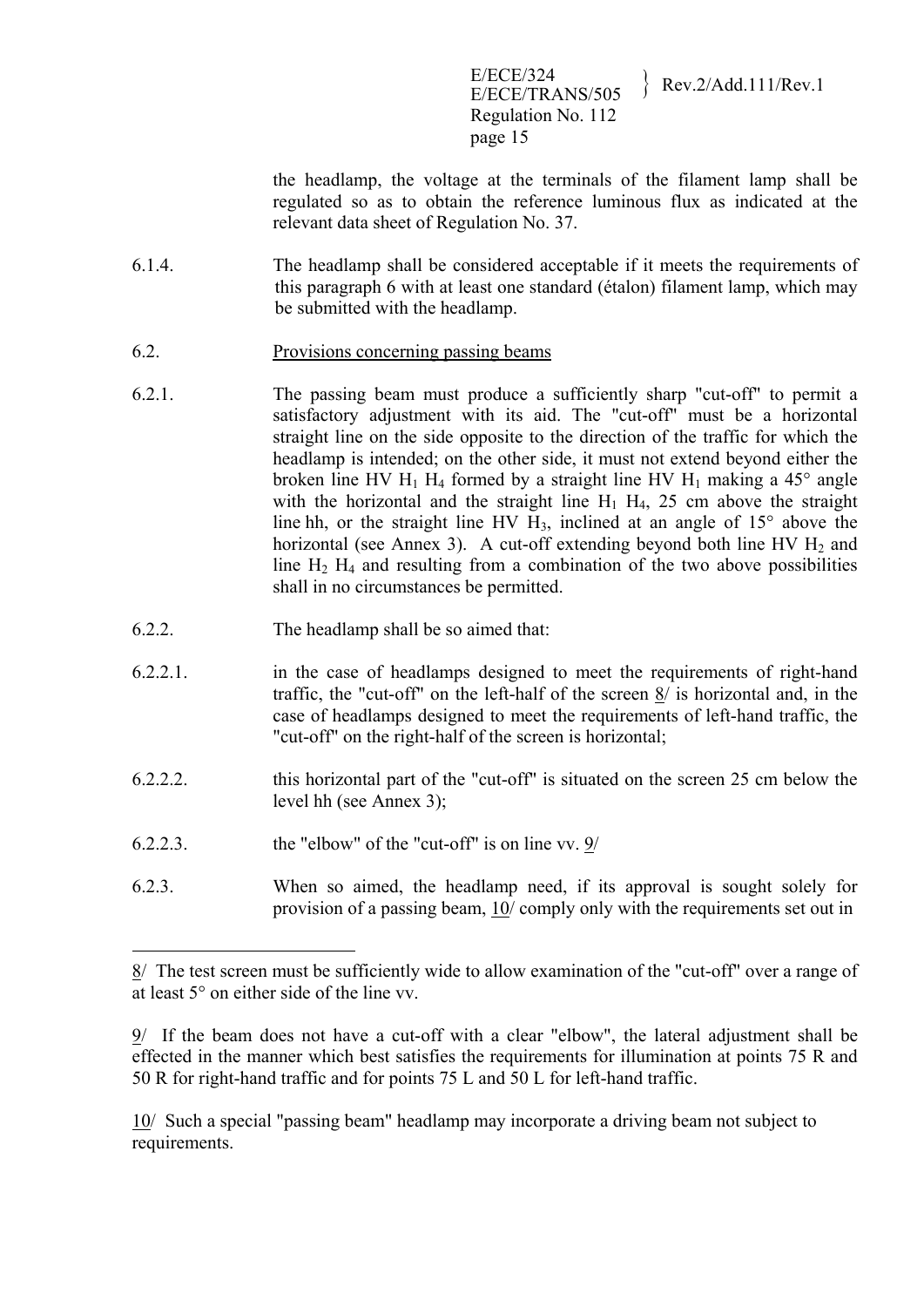|  | $\{$ Rev.2/Add.111/Rev.1 |
|--|--------------------------|
|--|--------------------------|

| E/ECE/324          | $\{$ Rev.2/Add.111/Rev.1 |
|--------------------|--------------------------|
| E/ECE/TRANS/505    |                          |
| Regulation No. 112 |                          |
| page 16            |                          |
|                    |                          |

 $\overline{a}$ 

paragraphs 6.2.5. to 6.2.7. and 6.2.9. below; if it is intended to provide both a passing beam and a driving beam, it shall comply with the requirements set out in paragraphs 6.2.5. to 6.2.7. and 6.3.

- 6.2.4. Where a headlamp so aimed does not meet the requirements set out in paragraphs 6.2.5. to 6.2.7. and 6.3., its alignment may be changed, provided that the axis of the beam is not displaced laterally by more than  $1^{\circ}$  (= 44 cm) to the right or left. 11/ To facilitate alignment by means of the "cut-off", the headlamp may be partially occulted in order to sharpen the "cut-off".
- 6.2.5. The illumination produced on the screen by the passing beam shall meet the following requirements:

| Point on measuring screen                                                     |                                    | Required illumination<br>in lux |                         |
|-------------------------------------------------------------------------------|------------------------------------|---------------------------------|-------------------------|
| Headlamps for<br>right-hand traffic                                           | Headlamps for<br>left-hand traffic | Class A<br>headlamp             | Class B<br>headlamp     |
| Point B 50 L                                                                  | Point B 50 R                       | $\leq 0.4$                      | $\leq 0.4$              |
| Point 75 R                                                                    | Point 75 L                         | $\geq 6$                        | $\geq$ 12               |
| Point 75 L                                                                    | Point 75 R                         | $\leq 12$                       | $\leq 12$               |
| Point 50 L                                                                    | Point 50 R                         | $\leq 15$                       | $\leq$ 15               |
| Point 50 R                                                                    | Point 50 L                         | $\geq 6$                        | $\geq$ 12               |
| Point 50 V                                                                    | Point 50 V                         |                                 | $\geq 6$                |
| Point 25 L                                                                    | Point 25 R                         | $\geq$ 1.5                      | $\geq 2$                |
| Point 25 R                                                                    | Point 25 L                         | $\geq$ 1.5                      | $\geq$ 2                |
| Any point in zone III                                                         |                                    | $\leq 0.7$                      | $\leq 0.7$              |
| Any point in zone IV                                                          | $\geq$ 2                           | $\geq$ 3                        |                         |
| Any point in zone I                                                           |                                    | $\leq 20$                       | $\leq$ 2E $\frac{*}{ }$ |
| $\frac{*}{2}$ E is the actually measured value in points 50R respectively 50L |                                    |                                 |                         |

- 6.2.6. There shall be no lateral variations detrimental to good visibility in any of the zones I, II, III and IV.
- 6.2.7. The illumination values in zones "A" and "B" as shown in figure C in Annex 3 shall be checked by the measurement of the photometric values of

<sup>11/</sup> The limit of realignment of 1° towards the right or left is not incompatible with upward or downward vertical realignment. The latter is limited only by the requirements of paragraph 6.3. However, the horizontal part of the "cut-off" should not extend beyond the line hh (the provisions of paragraph 6.3. are not applicable to headlamps intended to meet the requirements of this Regulation only for provision of a passing beam).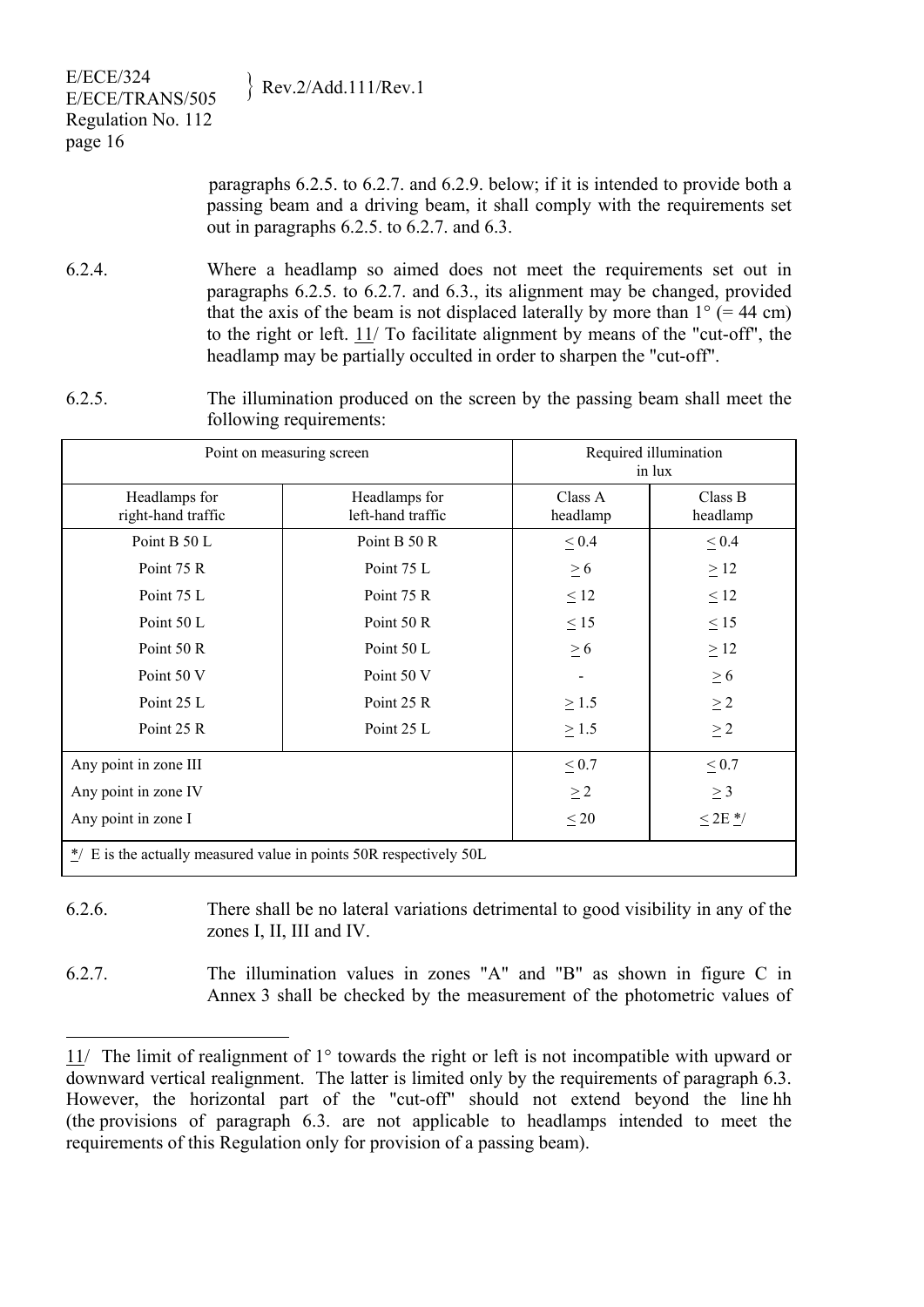E/ECE/324<br>E/ECE/TRANS/505 Rev.2/Add.111/Rev.1 Regulation No. 112 page 17

points 1 to 8 on this figure; these values shall lie within the following limits: 12/

> $1 + 2 + 3 > 0.3$  lux, and  $4 + 5 + 6 > 0.6$  lux, and  $0.7 \text{ lux} > 7 > 0.1 \text{ lux}$  and  $0.7$  lux  $> 8 > 0.2$  lux

- 6.2.8. Headlamps designed to meet the requirements of both right-hand and lefthand traffic must, in each of the two setting positions of the optical unit or of the filament lamp, meet the requirements set forth above for the corresponding direction of traffic.
- 6.2.9. The requirements in paragraph 6.2.5. above shall also apply to headlamps designed to provide bend lighting and/or that include the additional light source referred to in paragraph 6.2.10.2.
- 6.2.9.1. If bend lighting is obtained by:

1

- 6.2.9.1.1. swivelling the passing beam or moving horizontally the kink of the elbow of the cut-off, the measurements shall be carried out after the complete headlamp assembly has been reaimed horizontally, e.g. by means of a goniometer;
- 6.2.9.1.2. moving one or more optical parts of the headlamp without moving horizontally the kink of the elbow of the cut-off, measurements shall be carried out with these parts being in their extreme operating position;
- 6.2.9.1.3. means of one additional light source without moving horizontally the kink of the elbow of the cut-off, measurements shall be carried out with this light source activated.
- 6.2.10. Only one principal light source is permitted for each passing beam headlamp. However, a maximum of two additional light sources are permitted as follows:
- 6.2.10.1. One additional light source inside the passing beam headlamp according to Regulation No. 37 may be used to contribute to bend lighting.

<sup>12/</sup> Illumination values in any point of zones A and B, which also lies within zone III, shall not exceed 0.7 lux.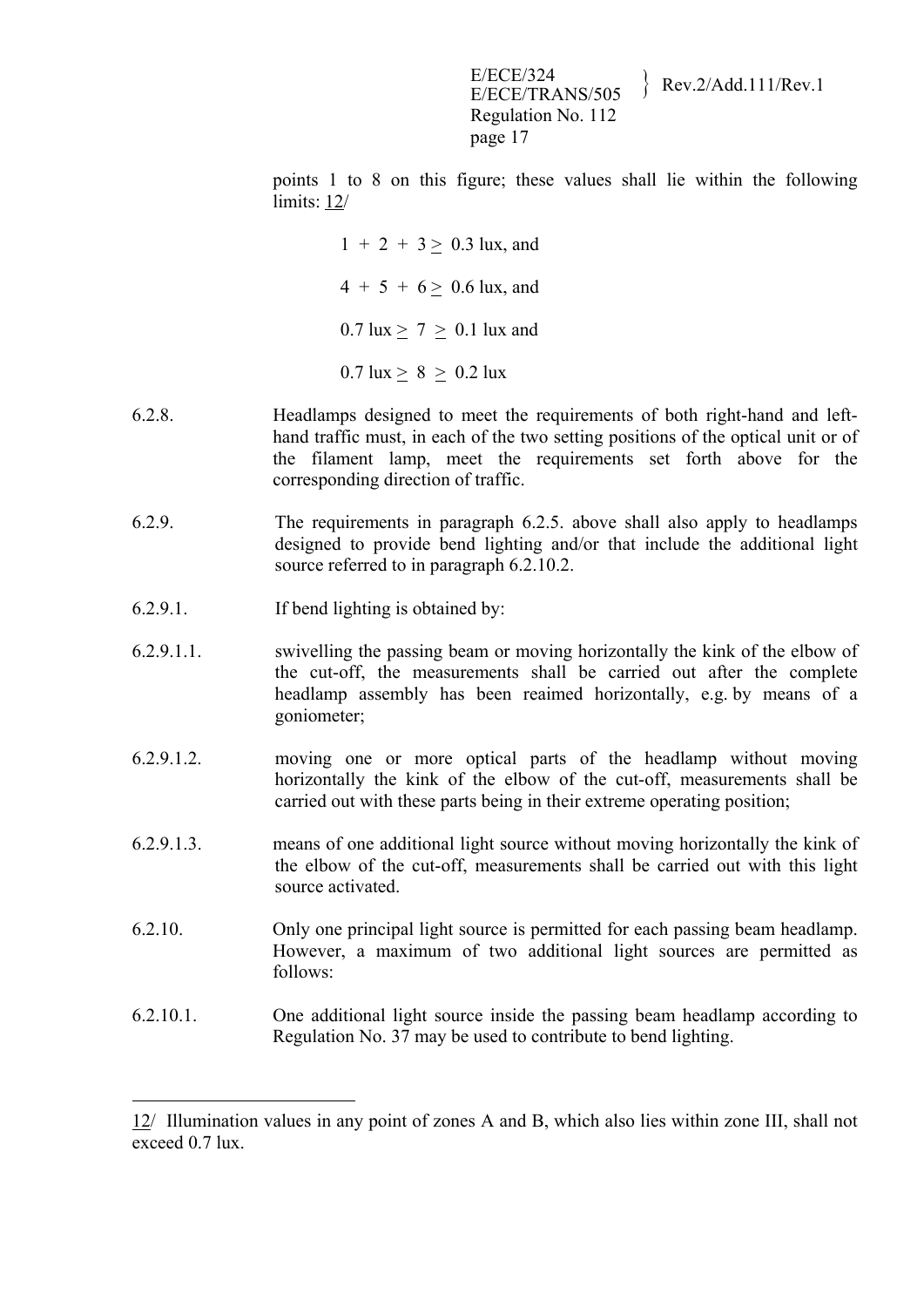- 6.2.10.2. One additional light source according to Regulation No. 37, inside the passing beam headlamp, may be used for the purposes of generating infrared radiation. It shall only be activated at the same time as the principal light source. In the event that the principal light source fails, this additional light source shall be automatically switched off.
- 6.2.10.3. In the event of failure of an additional light source, the headlamp shall continue to fulfil the requirements of the passing beam.
- 6.3. Provisions concerning driving beams
- 6.3.1. In the case of a headlamp designed to provide a driving beam and a passing beam, measurements of the illumination produced on the screen by the driving beam shall be taken with the same headlamp alignment as for measurements under paragraphs 6.2.5. to 6.2.7. above; in the case of a headlamp providing a driving beam only, it shall be so adjusted that the area of maximum illumination is centred on the point of intersection of lines hh and vv; such a headlamp need meet only the requirements referred to in paragraph 6.3.
- 6.3.2. It is possible to use several light sources for the driving beam.
- 6.3.3. The illumination produced on the screen by the driving beam shall meet the following requirements.
- 6.3.3.1. The point of intersection (HV) of lines hh and vv shall be situated within the isolux 80 per cent of maximum illumination. This maximum value  $(E_M)$  shall not be less than 32 lux for Class A headlamps and 48 lux for Class B headlamps. The maximum value shall in no circumstances exceed 240 lux; in addition, in the case of a combined passing and driving headlamp, this maximum value shall not be more than 16 times the illumination measured for the passing beam at point 75 R (or 75 L).
- 6.3.3.1.1. The maximum intensity  $(I_M)$  of the driving beam expressed in thousands of candelas shall be calculated by the formula:

$$
I_M = 0.625 E_M
$$

6.3.3.1.2. The reference mark  $(I_M)$  of this maximum intensity, referred to in paragraph 4.2.2.7. above, shall be obtained by the ratio:

$$
I'_{M} = \frac{I_{M}}{3} = 0.208
$$
 E<sub>M</sub>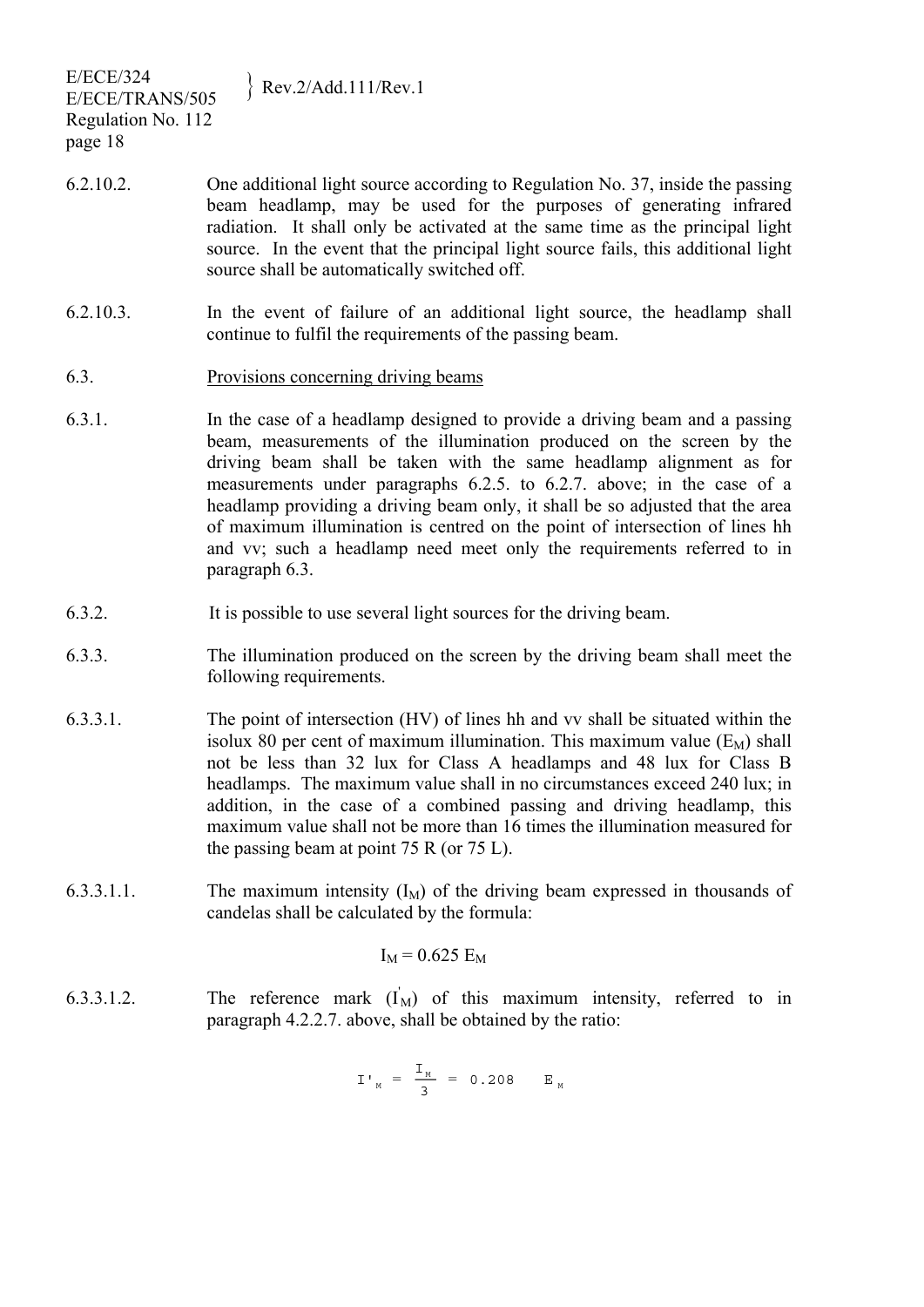E/ECE/324<br>E/ECE/TRANS/505 Rev.2/Add.111/Rev.1 Regulation No. 112 page 19

This value shall be rounded off to the value 7.5 - 10 - 12.5 - 17.5 - 20 - 25 - 27.5 - 30 - 37.5 - 40 - 45 - 50.

- 6.3.3.2. Starting from point HV, horizontally to the right and left, the illumination shall be not less than 16 lux for Class A headlamp and 24 lux for Class B headlamp up to a distance of 1.125 m and not less than 4 lux for Class A headlamp and 6 lux for Class B headlamp up to a distance of 2.25 m.
- 6.4. In the case of headlamps with adjustable reflector the requirements of paragraphs 6.2. and 6.3. are applicable for each mounting position indicated according to paragraph 2.1.3. For verification the following procedure shall be used:
- 6.4.1. Each applied position is realized on the test goniometer with respect to a line joining the centre of the light source and point HV on a aiming screen. The adjustable reflector is then moved into such a position that the light pattern on the screen corresponds to the aiming prescriptions of paragraphs 6.2.1. to 6.2.2.3. and/or 6.3.1;
- 6.4.2. with the reflector initially fixed according to paragraph 6.4.1., the headlamp must meet the relevant photometric requirements of paragraphs 6.2. and 6.3;
- 6.4.3. additional tests are made after the reflector has been moved vertically  $\pm 2^{\circ}$  or at least into the maximum position, if less than 2°, from its initial position by means of the headlamps adjusting device. Having re-aimed the headlamp as a whole (by means of the goniometer for example) in the corresponding opposite direction the light output in the following directions shall be controlled and lie within the required limits:

passing beam : points HV and 75 R (75 L respectively); driving beam :  $E_M$  and point HV (percentage of  $E_M$ ).

- 6.4.4. if the applicant has not indicated more than one mounting position, the procedure of paragraphs 6.4.1. to 6.4.3. shall be repeated for all other positions;
- 6.4.5. if the applicant has not asked for special mounting positions, the headlamp shall be aimed for measurements of paragraphs 6.2. and 6.3. with the headlamps adjusting device in its mean position. The additional test of paragraph 6.4.3. shall be made with the reflector moved into its extreme positions (instead of  $+2^{\circ}$ ) by means of the headlamps adjusting device.
- 6.5. The screen illumination values mentioned in paragraphs 6.2.5. to 6.2.7. and 6.3. above shall be measured by means of a photo receptor, the effective area of which shall be contained within a square of 65 mm side.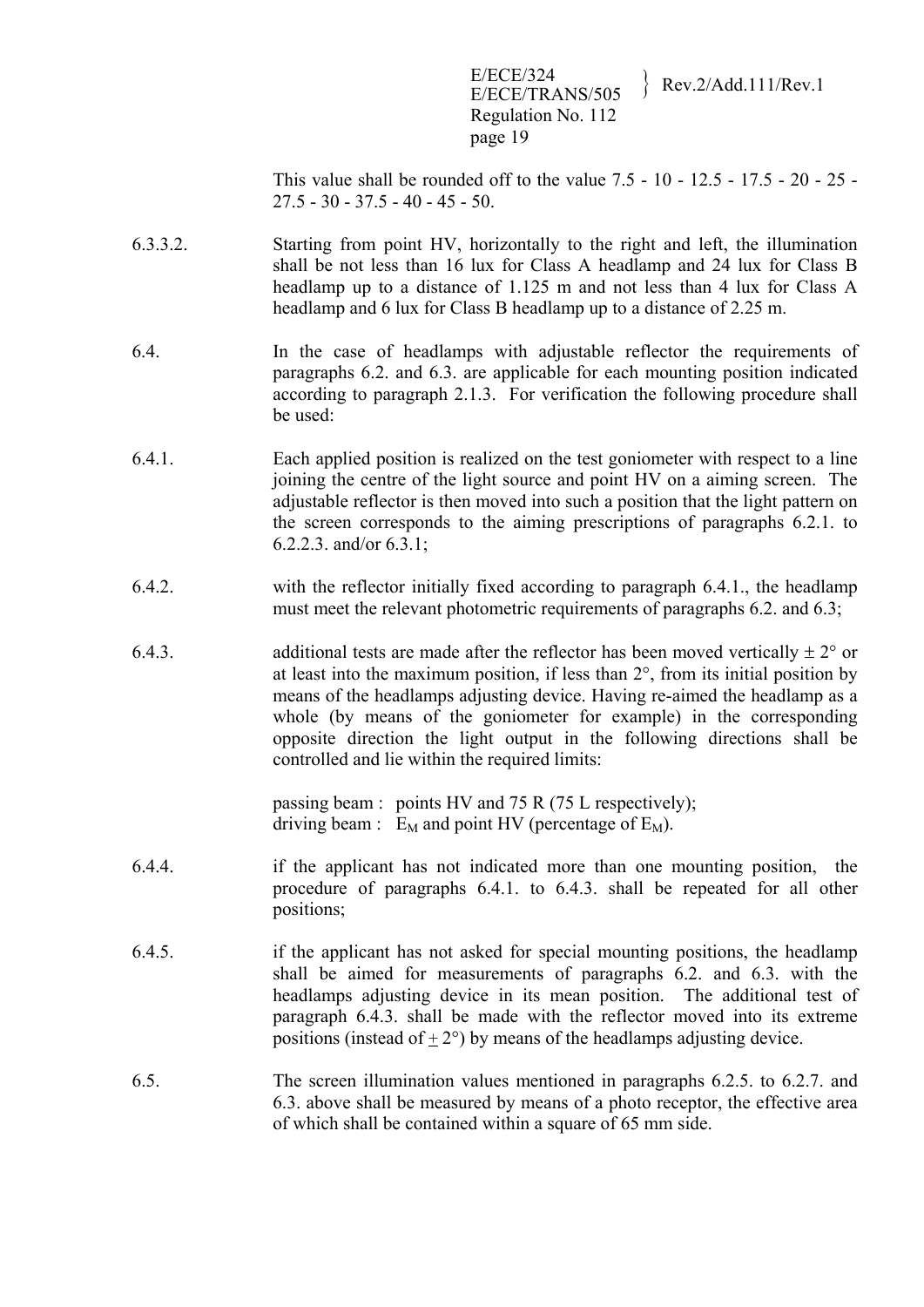| <b>E/ECE/324</b><br>Rev.2/Add.111/Rev.1<br>E/ECE/TRANS/505<br>Regulation No. 112<br>page 20 |                                                                                                                                                                                                                                                                                                                                          |  |
|---------------------------------------------------------------------------------------------|------------------------------------------------------------------------------------------------------------------------------------------------------------------------------------------------------------------------------------------------------------------------------------------------------------------------------------------|--|
| 7.                                                                                          | <b>COLOUR</b>                                                                                                                                                                                                                                                                                                                            |  |
| 7.1.                                                                                        | The colour of the light emitted shall be white. Expressed in CIE trichromatic<br>coordinates, the light of the beams shall be in the following boundaries:<br>limit towards blue<br>$x \ge 0.310$<br>limit towards yellow<br>$x \leq 0.500$<br>limit towards green<br>$y \le 0.150 + 0.640 x$                                            |  |
|                                                                                             | limit towards green :<br>y < 0.440<br>limit towards purple $y > 0.050 + 0.750 x$<br>limit towards red<br>$y \ge 0.382$                                                                                                                                                                                                                   |  |
| 8.                                                                                          | <b>GAUGING OF DISCOMFORT</b>                                                                                                                                                                                                                                                                                                             |  |
|                                                                                             | The discomfort caused by the passing beam of headlamps shall be gauged. 13/                                                                                                                                                                                                                                                              |  |
| $\mathcal{C}$ .                                                                             | FURTHER ADMINISTRATIVE PROVISIONS                                                                                                                                                                                                                                                                                                        |  |
| 9.                                                                                          | MODIFICATION OF THE HEADLAMP TYPE AND EXTENSION OF<br><b>APPROVAL</b>                                                                                                                                                                                                                                                                    |  |
| 9.1.                                                                                        | Every modification of the headlamp type shall be notified to the<br>Administrative Department which approved the headlamp type. The said<br>department may then either:                                                                                                                                                                  |  |
| 9.1.1.                                                                                      | Consider that the modifications made are unlikely to have appreciable adverse<br>effects and that in any event the headlamp still complies with the<br>requirements; or                                                                                                                                                                  |  |
| 9.1.2.                                                                                      | Require a further test report from the Technical Service responsible for<br>conducting the tests.                                                                                                                                                                                                                                        |  |
| 9.2.                                                                                        | Confirmation or refusal of approval, specifying the alterations, shall be<br>communicated by the procedure specified in paragraph 4.1.4. above to the<br>Parties to the Agreement which apply this Regulation.                                                                                                                           |  |
| 9.3.                                                                                        | The Competent Authority issuing the extension of approval shall assign a<br>series number to each communication form drawn up for such an extension<br>and inform thereof the other Parties to the 1958 Agreement applying this<br>Regulation by means of a communication form conforming to the model in<br>Annex 1 to this Regulation. |  |
|                                                                                             | $13/$ This requirement will be the subject of a recommendation to administrations.                                                                                                                                                                                                                                                       |  |
|                                                                                             |                                                                                                                                                                                                                                                                                                                                          |  |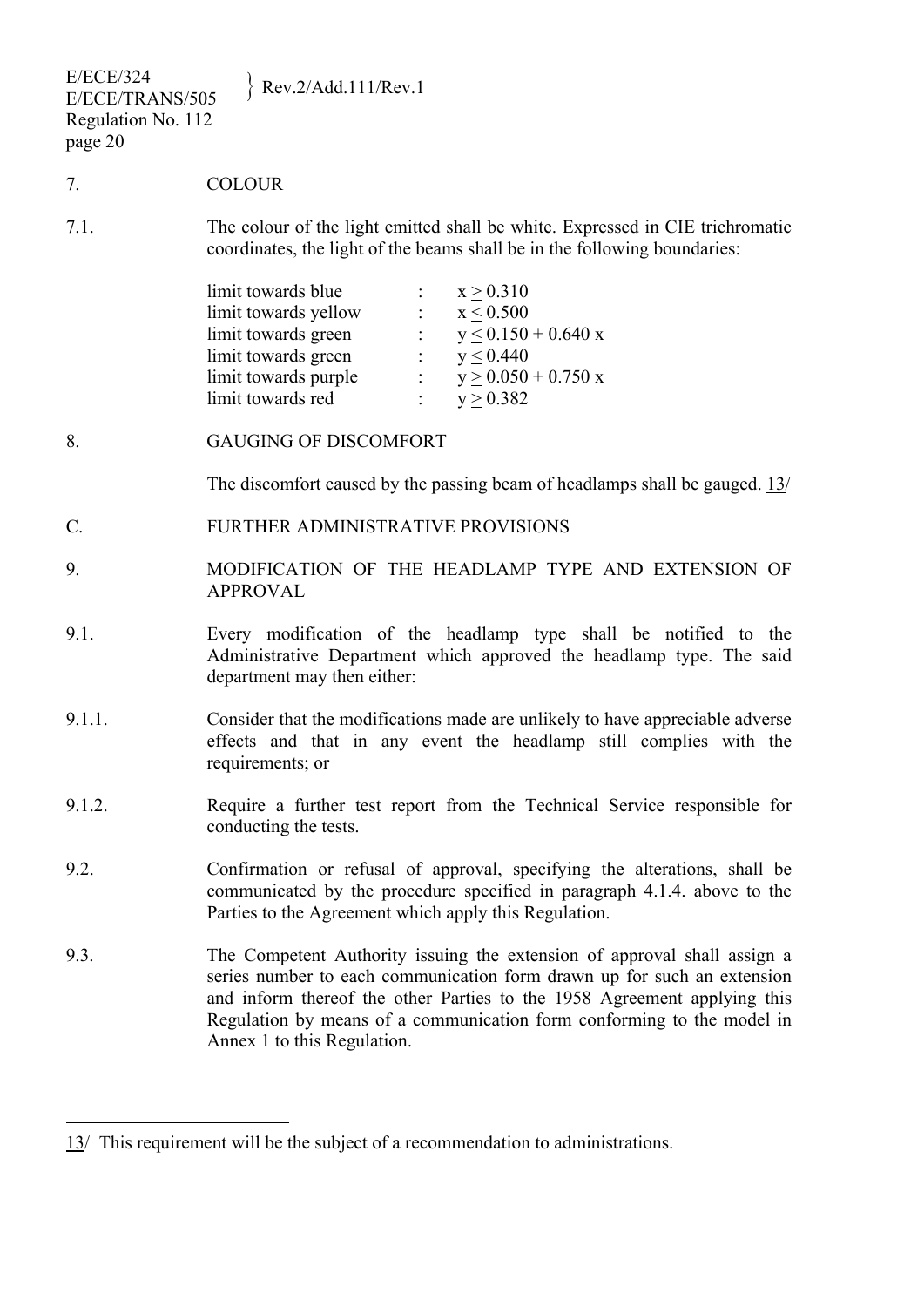# 10. CONFORMITY OF PRODUCTION

The conformity of production procedures shall comply with those set out in the Agreement, Appendix 2 (E/ECE/324-E/ECE/TRANS/505/Rev.2) with the following requirements:

- 10.1. Headlamps approved under this Regulation shall be so manufactured as to conform to the type approved by meeting the requirements set forth in paragraphs 6 and 7.
- 10.2. the minimum requirements for conformity of production control procedures set fourth in Annex 5 to this Regulation shall be complied with.
- 10.3. The minimum requirements for sampling by an inspector set forth in Annex 7 to this Regulation shall be complied with.
- 10.4. The authority which has granted type approval may at any time verify the conformity control methods applied in each production facility. The normal frequency of these verifications shall be once every two years.
- 10.5. Headlamps with apparent defects are disregarded.
- 10.6. The reference mark is disregarded.
- 11. PENALTIES FOR NON-CONFORMITY OF PRODUCTION
- 11.1. The approval granted in respect of a type of headlamp pursuant to this Regulation may be withdrawn if the requirements are not complied with or if a headlamp bearing the approval mark does not conform to the type approved.
- 11.2. If a Contracting Party to the Agreement applying this Regulation withdraws an approval it has previously granted, it shall forthwith so notify the other Contracting Parties applying this Regulation by means of a communication form conforming to the model in Annex 1 to this Regulation.
- 12. PRODUCTION DEFINITELY DISCONTINUED

If the holder of the approval completely ceases to manufacture a type of headlamp approved in accordance with this Regulation, he shall so inform the authority which granted the approval. Upon receiving the relevant communication, that authority shall inform thereof the other Parties to the 1958 Agreement applying this Regulation by means of a communication form conforming to the model in Annex 1 to this Regulation.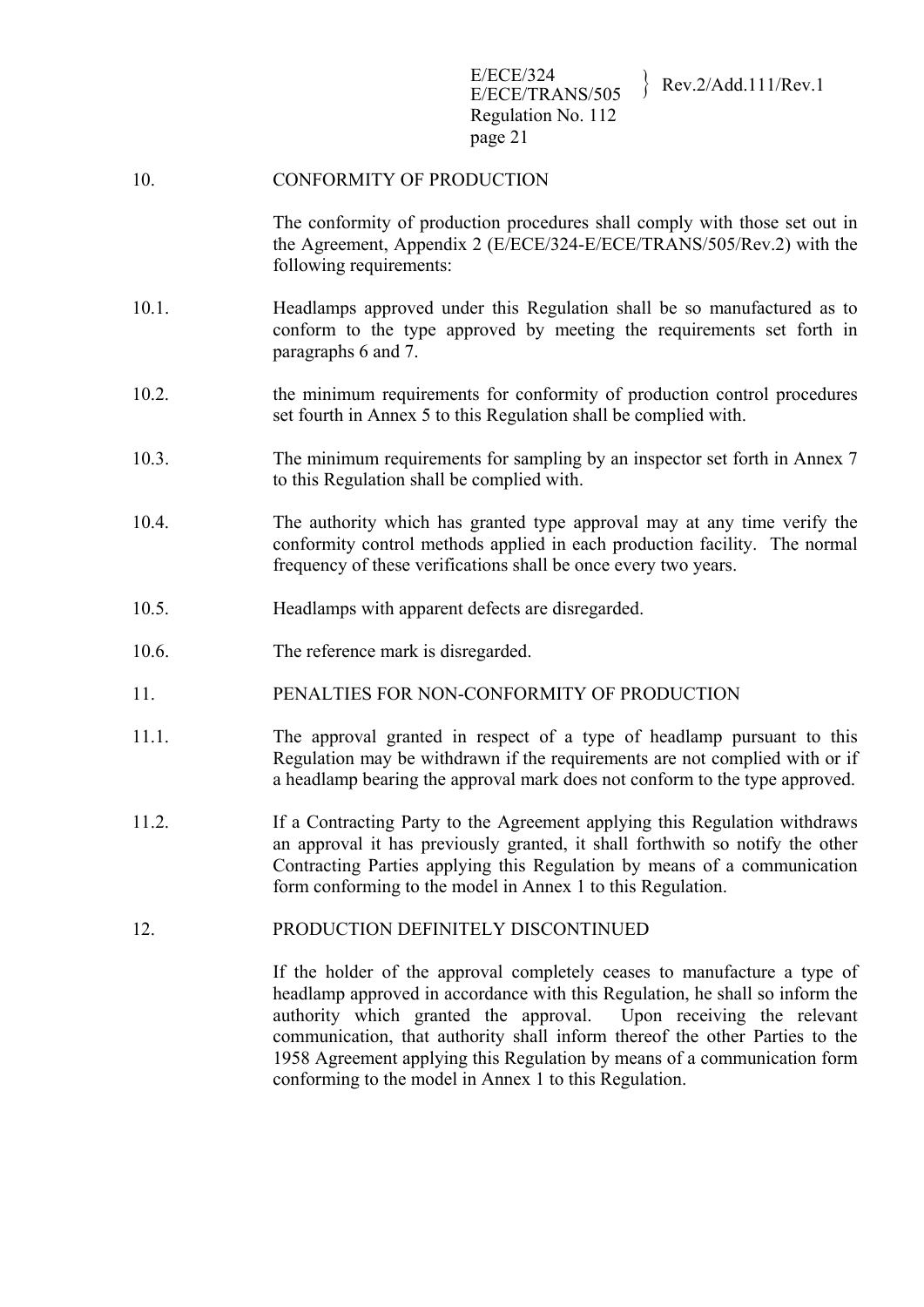### 13. NAMES AND ADDRESSES OF TECHNICAL SERVICES RESPONSIBLE FOR CONDUCTING APPROVAL TESTS, AND OF ADMINISTRATIVE DEPARTMENTS

The Parties to the 1958 Agreement applying this Regulation shall communicate to the United Nations Secretariat the names and addresses of the Technical Services responsible for conducting approval tests and of the Administrative Departments which grant approval and to which forms certifying approval or extension or refusal or withdrawal of approval, or production definitely discontinued, issued in other countries, are to be sent.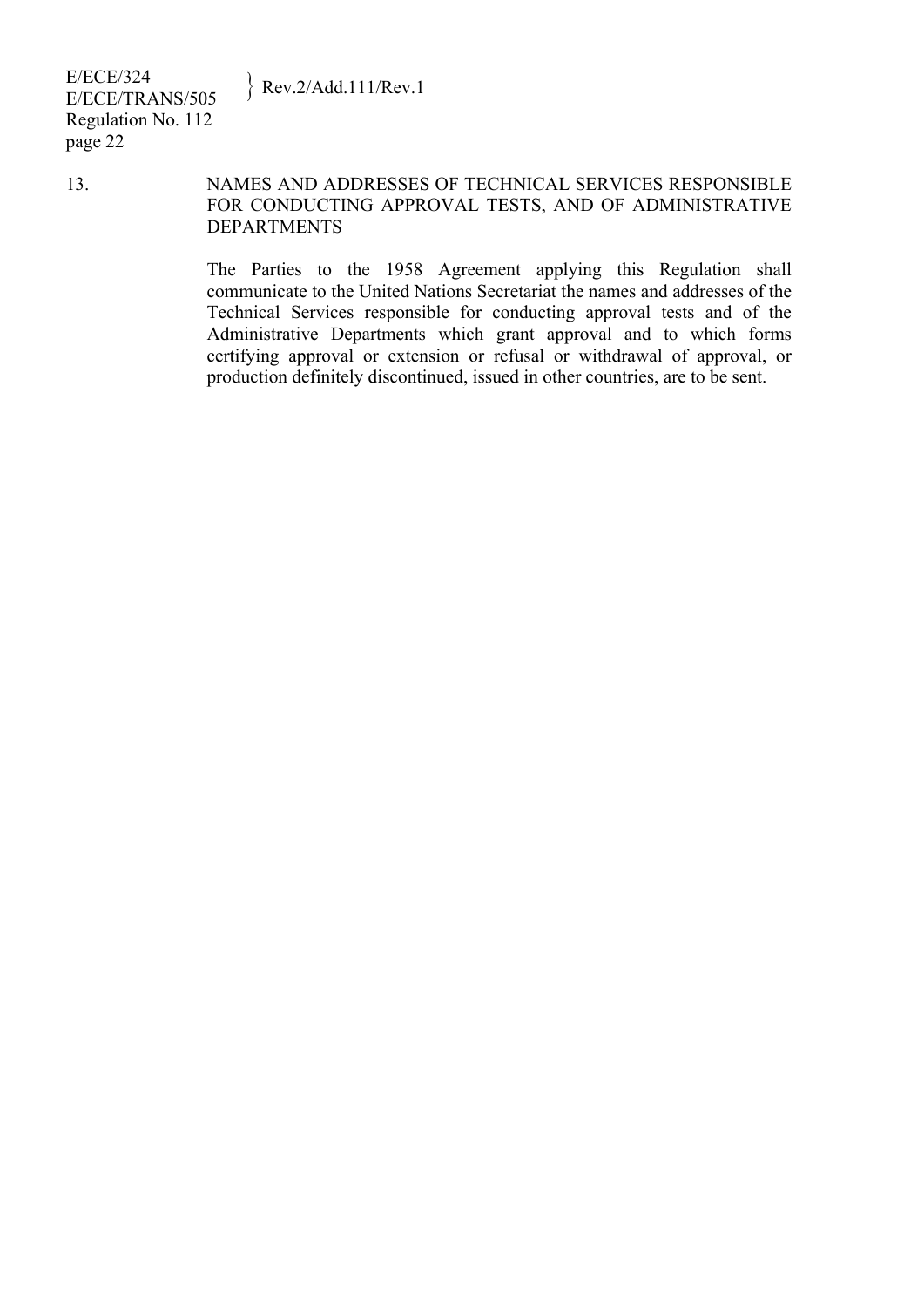E/ECE/324<br>E/ECE/TRANS/505 Rev.2/Add.111/Rev.1 Regulation No. 112 page 23 Annex 1

Annex 1

#### COMMUNICATION

(maximum format: A4 (210 x 297 mm))



 issued by: Name of administration: ...................................... ......................................

......................................

### concerning: 2/ APPROVAL GRANTED APPROVAL EXTENDED APPROVAL REFUSED APPROVAL WITHDRAWN PRODUCTION DEFINITELY DISCONTINUED

of a type of headlamp pursuant to Regulation No. 112

|                | Extension No<br>Approval No. |
|----------------|------------------------------|
| 1.             |                              |
| 2.             |                              |
| 3 <sub>1</sub> |                              |
| 4.             |                              |
| 5.             |                              |
| 6.             |                              |
| 7.             |                              |
| 8.             |                              |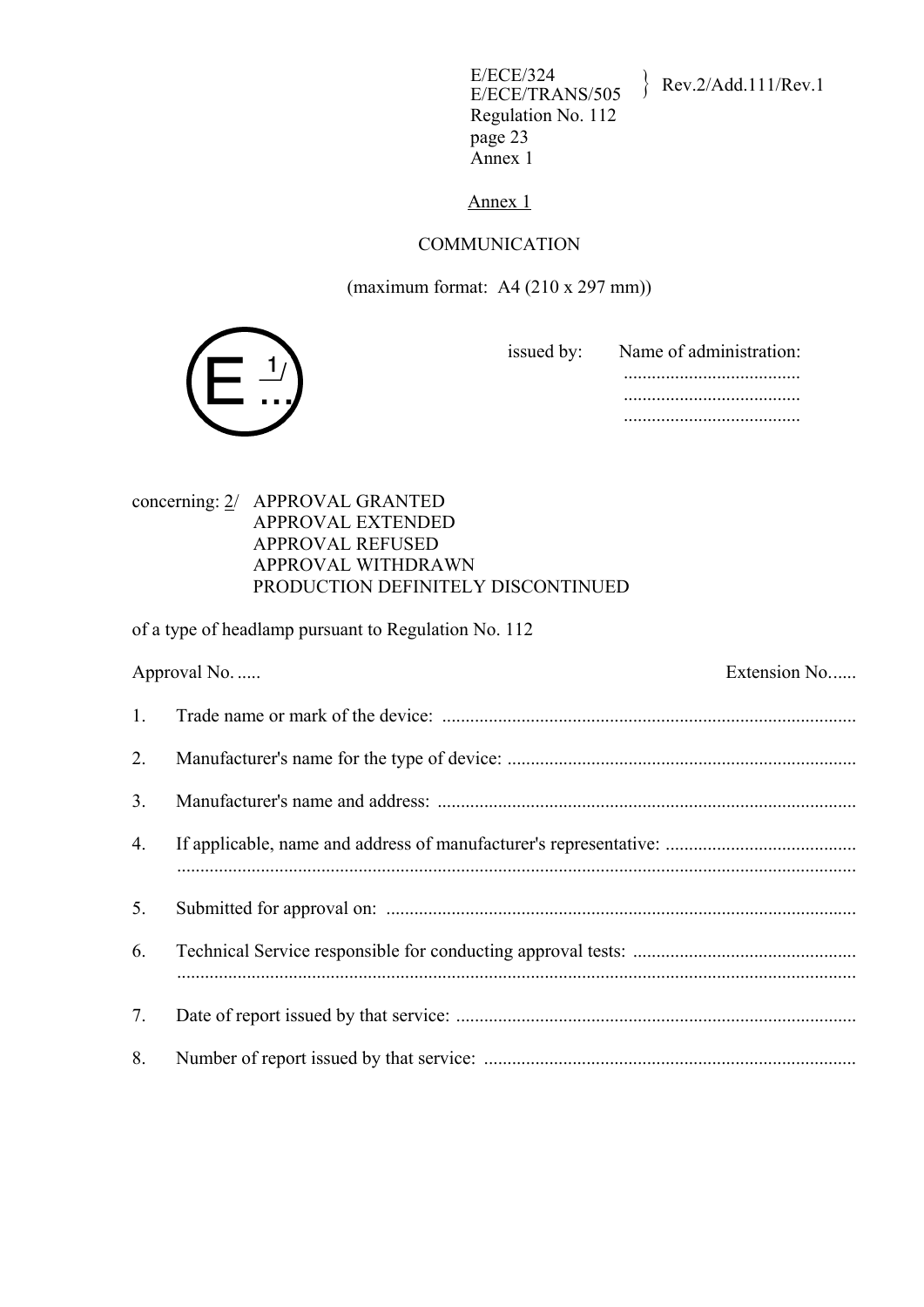9. Brief description:

16. The list of documents deposited with the Administrative Service which has granted approval is annexed to this communication and may be obtained on request.

2/ Strike out which does not apply.

\_\_\_\_\_\_\_\_\_\_\_\_\_\_\_\_\_\_\_\_\_\_\_\_\_\_\_\_\_\_\_

 $3/$  Indicate the appropriate marking selected from the list below:

C, C, C, R, RPL, CR, CR, CR, C/R, C/R, C/, C/, C/, C/, C/,  $\rightarrow$  $\rightarrow$ C PL, C PL, C PL, CR PL, CR PL, CR PL, C/R PL, C/R PL, C/R PL,  $\longrightarrow$  $\leftrightarrow$  $\rightarrow$  $\rightarrow$  $\rightarrow$ C/PL, C/PL, C/PL  $\rightarrow$  $\leftrightarrow$ HC, HC , HC , HR, HR PL, HCR, HCR, HCR , HC/R, HC/R, HC/R, HC/, HC/, HC/ ,  $\rightarrow$   $\rightarrow$  $\rightarrow$  $\leftrightarrow$  $\rightarrow$ HC PL, HC PL, HC PL, HCR PL, HCR PL, HC/R PL, HC/R PL, HC/R PL,  $\rightarrow$  $\rightarrow$  $\rightarrow$  $\rightarrow$  $\leftarrow$ HC/PL, HC/PL, HC/PL  $\rightarrow$  $\leftrightarrow$ 

<sup>1/</sup> Distinguishing number of the country which has granted/refused/withdrawn approval (see the provisions of the Regulation concerning approval).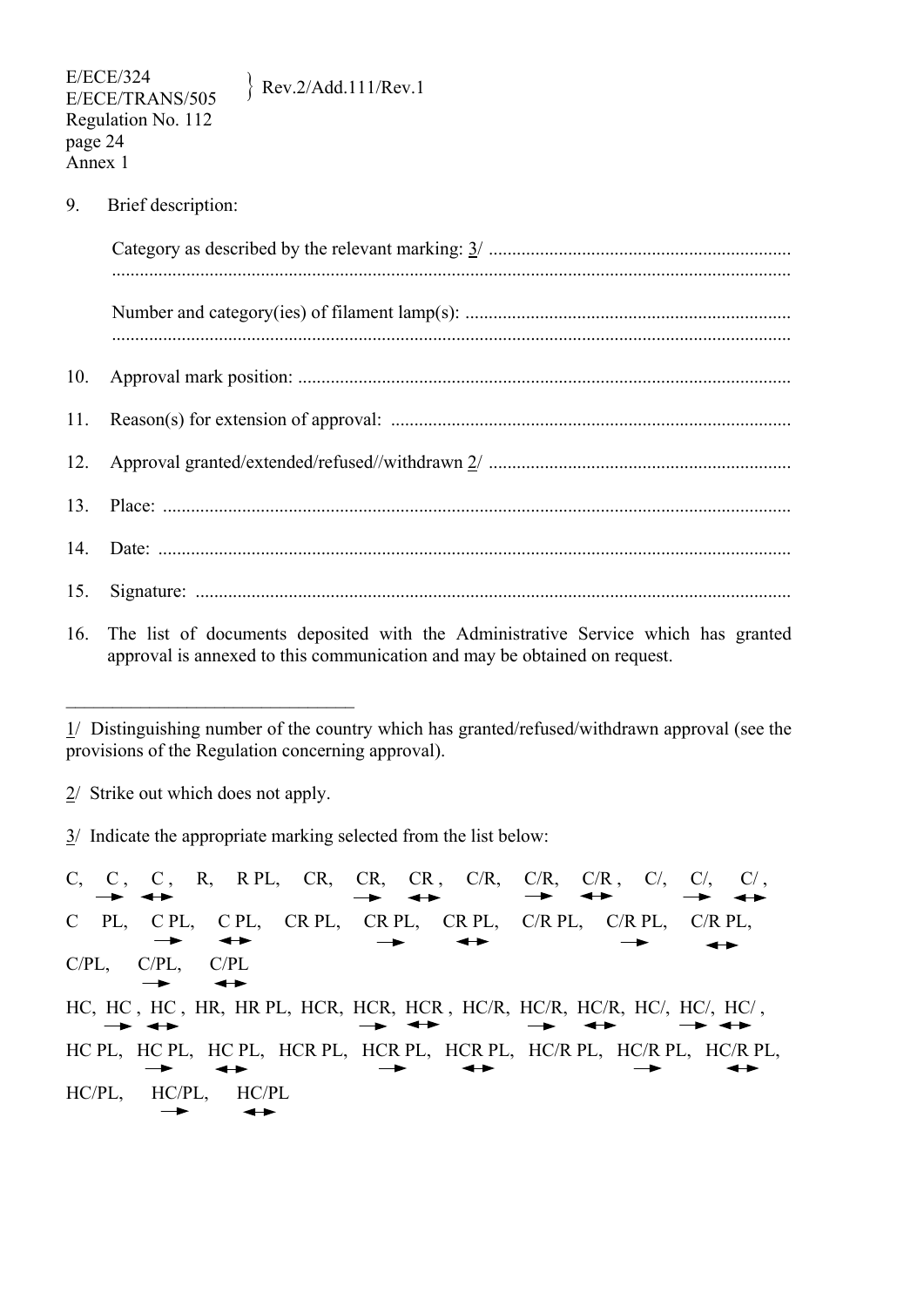| E/ECE/324<br>E/ECE/TRANS/505 | Rev.2/Add.111/Rev.1 |
|------------------------------|---------------------|
| Regulation No. 112           |                     |
| page 25                      |                     |
| Annex 2                      |                     |

#### Annex 2

#### EXAMPLES OF ARRANGEMENT OF APPROVAL MARKS



Figure 1 Figure 2

 The headlamp bearing one of the above approval marks has been approved in the Netherlands (E 4) pursuant to Regulation No. 112 under approval number 243, meeting the requirements of this Regulation in its original form (00). The passing beam is designed for righthand traffic only. The letters CR (Figure 1) indicate that it concerns a Class A passing and driving beam and the letters HCR (Figure 2) indicate that it concerns a Class B passing and driving beam.

 The figure 30 indicates that the maximum luminous intensity of the driving beam is between 86250 and 101250 candelas.

 Note: The approval number and additional symbols shall be placed close to the circle and either above or below the letter 'E', or to the right or left of that letter. The digits of the approval number shall be on the same side of the letter 'E' and face in the same direction.

 The use of Roman numerals as approval numbers should be avoided so as to prevent any confusion with other symbols.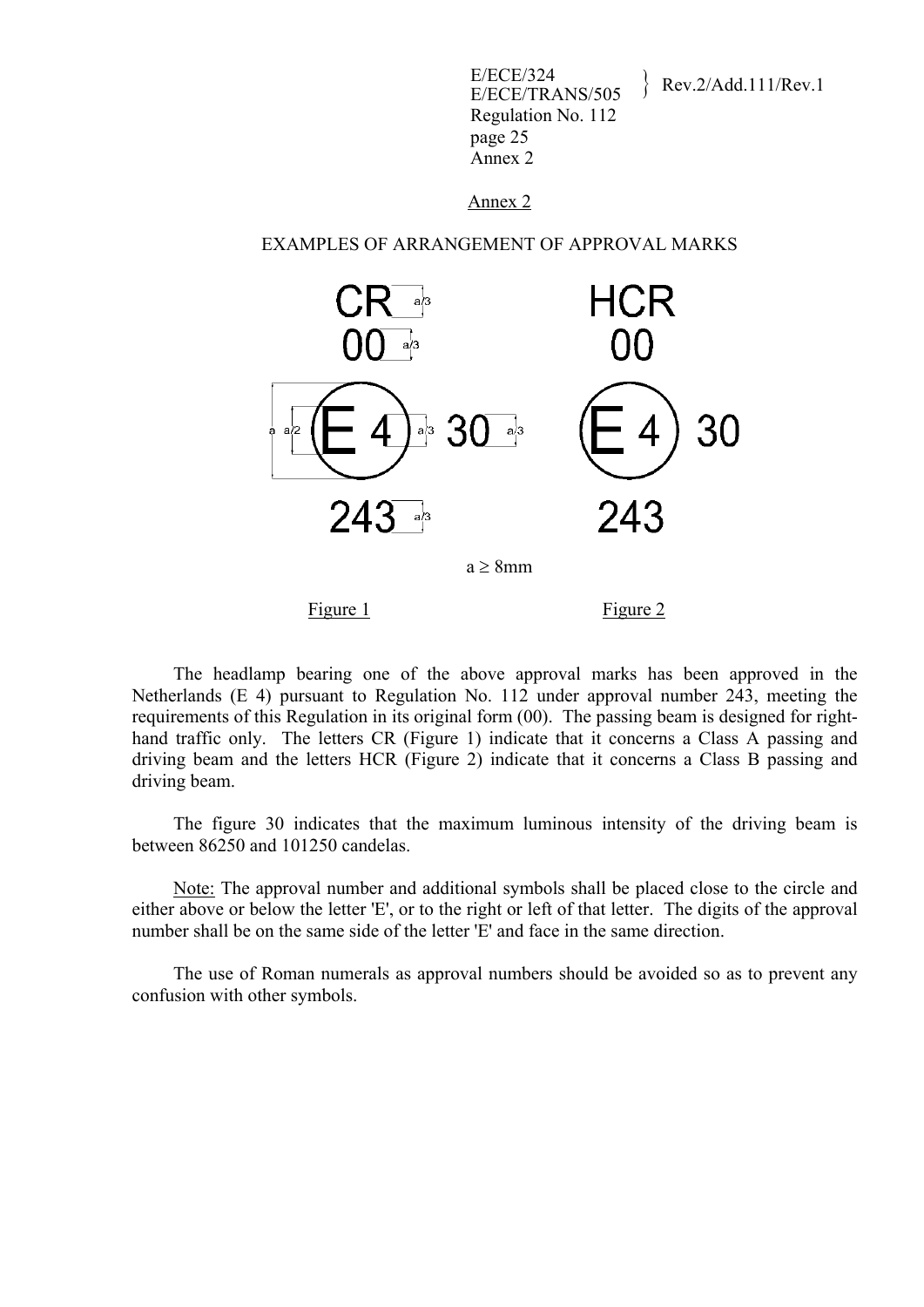E/ECE/324  $E/ECE/324$ <br>E/ECE/TRANS/505 Rev.2/Add.111/Rev.1 Regulation No. 112 page 26 Annex 2



 The headlamp bearing the above approval mark meets the requirements of this Regulation in respect of both the passing beam and the driving beam and is designed:

Figure 3: Class A for left hand traffic only.

Figures 4a and 4b: Class B for both traffic systems by means of an appropriate adjustment of the setting of the optical unit or the filament lamp on the vehicle.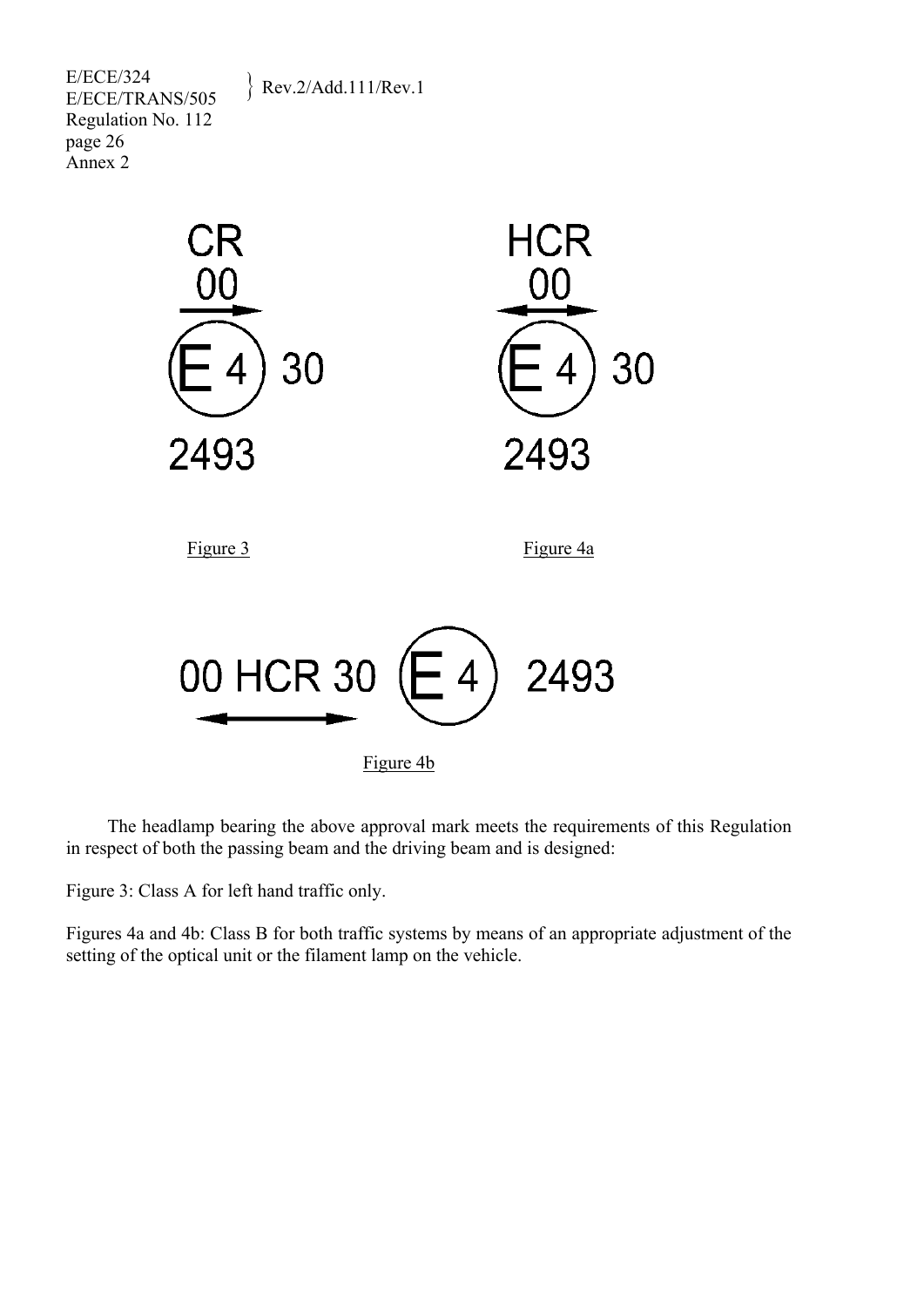

 The headlamp bearing the above approval mark is a headlamp incorporating a lens of plastic material meeting the requirements of this Regulation in respect of the passing beam only and is designed:

Figure 5: Class A for both traffic systems.

Figure 6: Class B for right-hand traffic only.



 The headlamp bearing the above approval mark is a headlamp meeting the requirements of this Regulation:

Figure 7: Class B in respect of the passing beam only and is designed for left-hand traffic only.

Figure 8: Class A in respect of the driving beam only.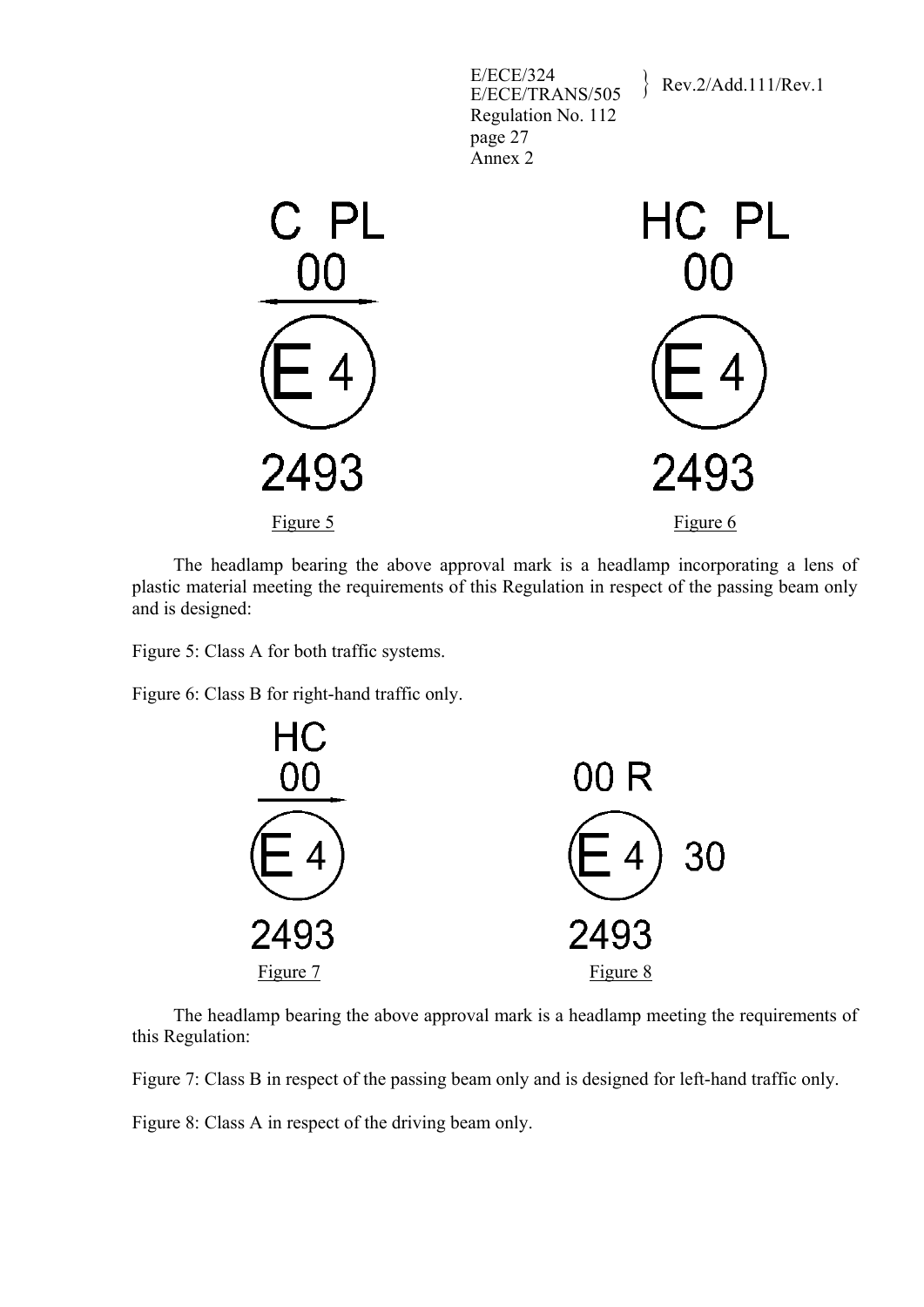E/ECE/324  $E/ECE/324$ <br>E/ECE/TRANS/505 Rev.2/Add.111/Rev.1 Regulation No. 112 page 28 Annex 2

requirements of this Regulation:



Identification of a headlamp incorporating a lens of plastic material meeting the

Figure 9: Class B in respect to both the passing beam and driving beam and designed for righthand traffic only.

Figure 10: Class B in respect to the passing beam only and designed for right-hand traffic only.

The passing beam shall not be operated simultaneously with the driving beam and/or another reciprocally incorporated headlamp.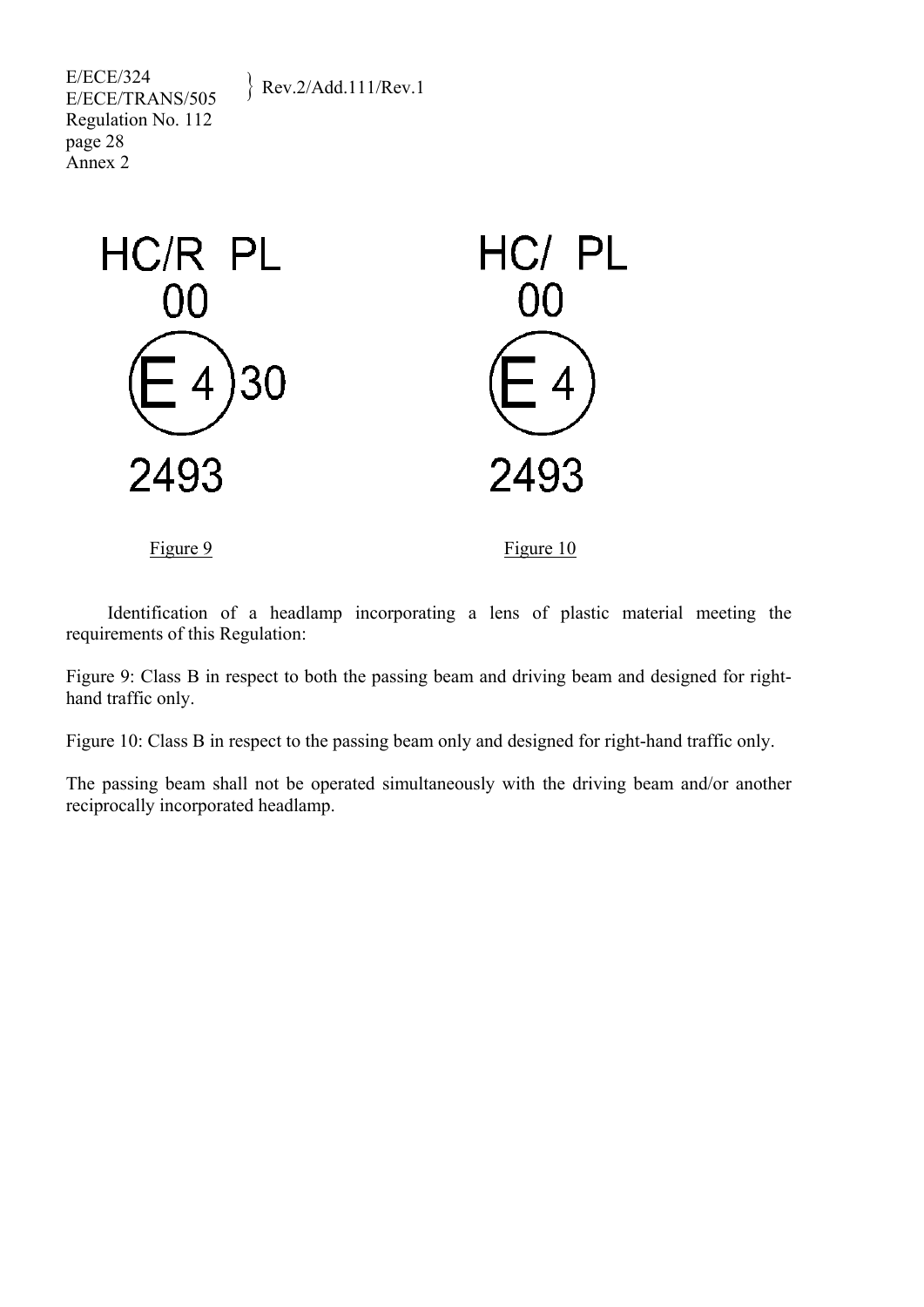E/ECE/324<br>E/ECE/TRANS/505 Rev.2/Add.111/Rev.1 Regulation No. 112 page 29 Annex 2

# Simplified marking for grouped, combined or reciprocally incorporated lamps

# Figure 11

(The vertical and horizontal lines schematize the shape of the light-signalling device. They are not part of the approval mark).

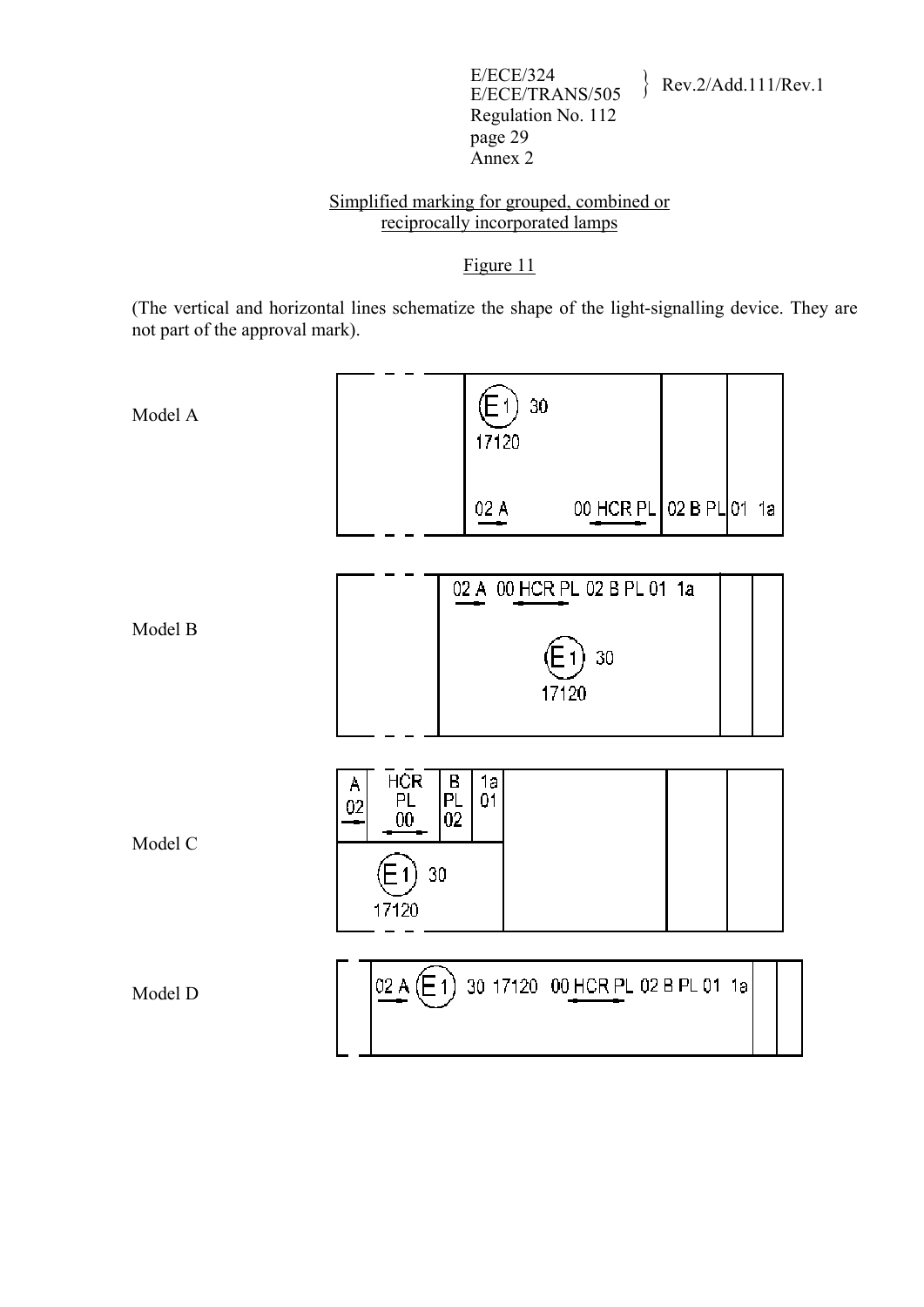E/ECE/324  $E/ECE/324$ <br> $E/ECE/TRANS/505$  Rev.2/Add.111/Rev.1 Regulation No. 112 page 30 Annex 2

Note: The four examples above correspond to a lighting device bearing an approval mark comprising:

A front position lamp approved in accordance with the 02 series of amendments to Regulation No. 7,

A headlamp, Class B, with a passing beam designed for right- and left-hand traffic and a driving beam with a maximum intensity comprised between 86 250 and 101 250 candelas (as indicated by the number 30), approved in accordance with the requirements of this Regulation in its original form (00) and incorporating a lens of plastic material,

A front fog lamp approved in accordance with the 02 series of amendments to Regulation No. 19 and incorporating a lens of plastic material,

A front direction indicator lamp of category 1a approved in accordance with the 01 series of amendments to Regulation No. 6.

### Figure 12

Lamp reciprocally incorporated with a headlamp



 The above example corresponds to the marking of a lens of plastic material intended to be used in different types of headlamps, namely:

Either A headlamp, Class B, with a passing beam designed for both traffic systems and a driving beam with a maximum luminous intensity comprised between 86 250 and 101 250 candelas (as indicated by the number 30), approved in Germany (E1) in accordance wit the requirements of this Regulation in its original form (00),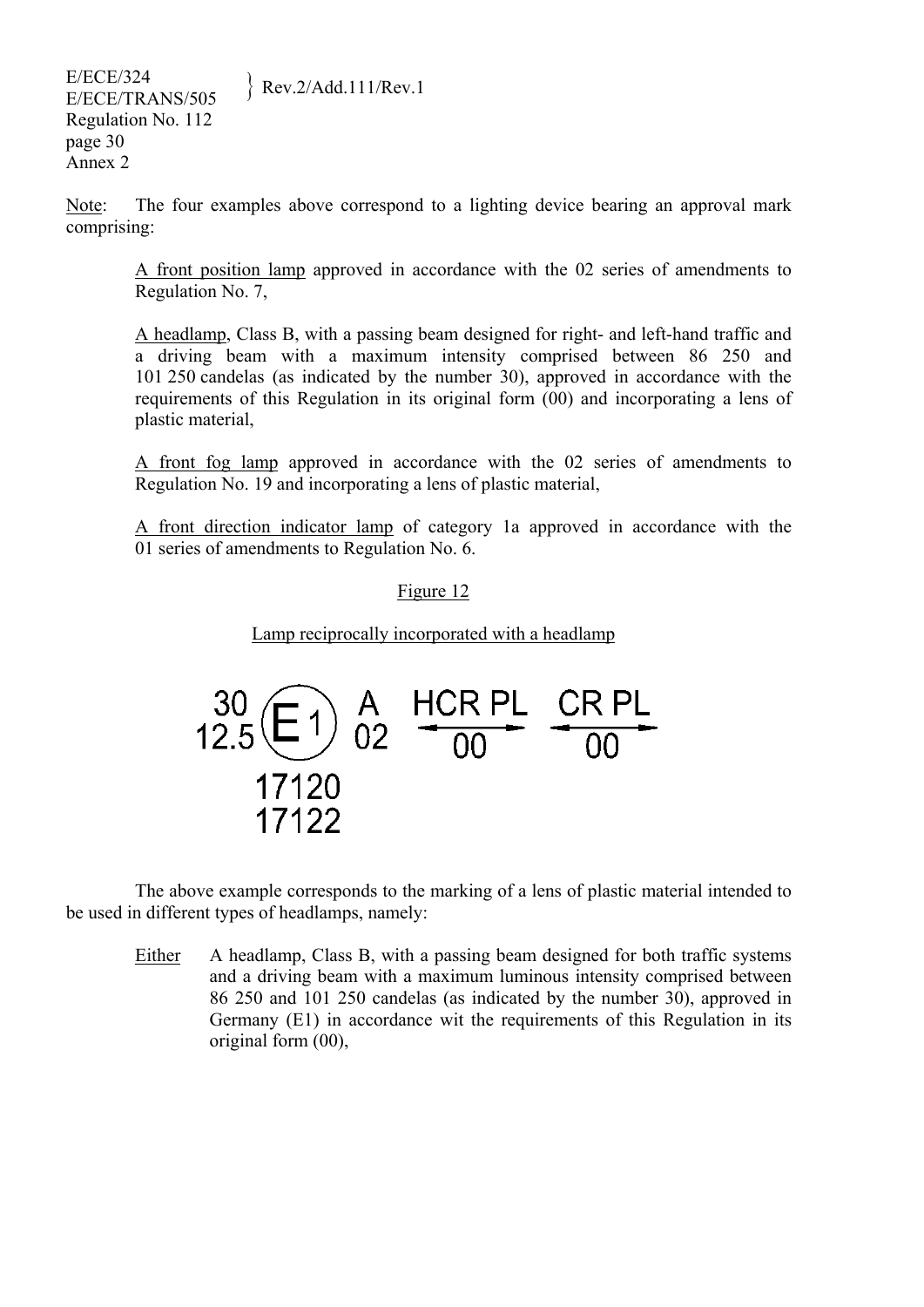which is reciprocally incorporated with

A front position lamp approved in accordance with the 02 series of amendments to Regulation No. 7;

Or A headlamp, Class A, with a passing beam designed for both traffic systems and a driving beam with a maximum luminous intensity comprised between 33 750 cd and 45 000 cd (as indicated by the number 12.5), approved in Germany (E1) in accordance with the requirements of this Regulation in its original form  $(00)$ ,

which is reciprocally incorporated with

The same front position lamp as above;

Or even either of the above-mentioned-headlamps approved as a single lamp.

The main body of the headlamp shall bear the only valid approval number, for instance:



| 00 HCR PL 20 00 HR PL 10 |       |            |  |  |
|--------------------------|-------|------------|--|--|
|                          |       | $(E_2)$ 30 |  |  |
|                          |       |            |  |  |
|                          | 81151 |            |  |  |

The above example corresponds to the marking of a lens of plastic material used in a unit of two headlamps approved in France (E2) under approval number 81151, consisting of:

 A headlamp, Class B, emitting a passing beam and a driving beam with a maximum luminous intensity between x and y candelas, meeting the requirements of this Regulation, and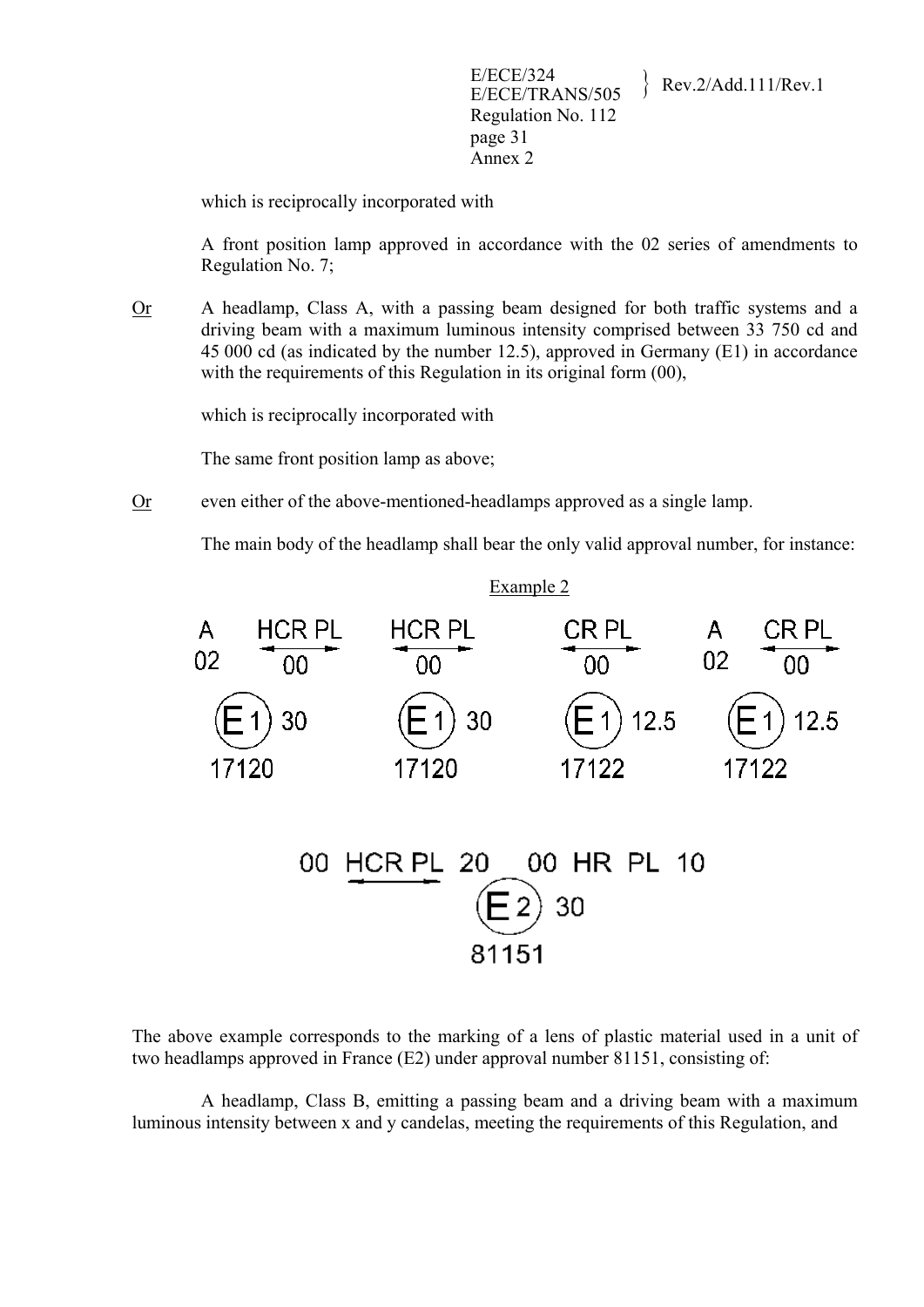A headlamp, Class B, emitting a driving beam designed for both traffic systems with a maximum luminous intensity between w and z candelas, meeting the requirements of this Regulation, the maximum luminous intensities of the driving beams as a whole being comprised between 86 250 and 101 250 candelas.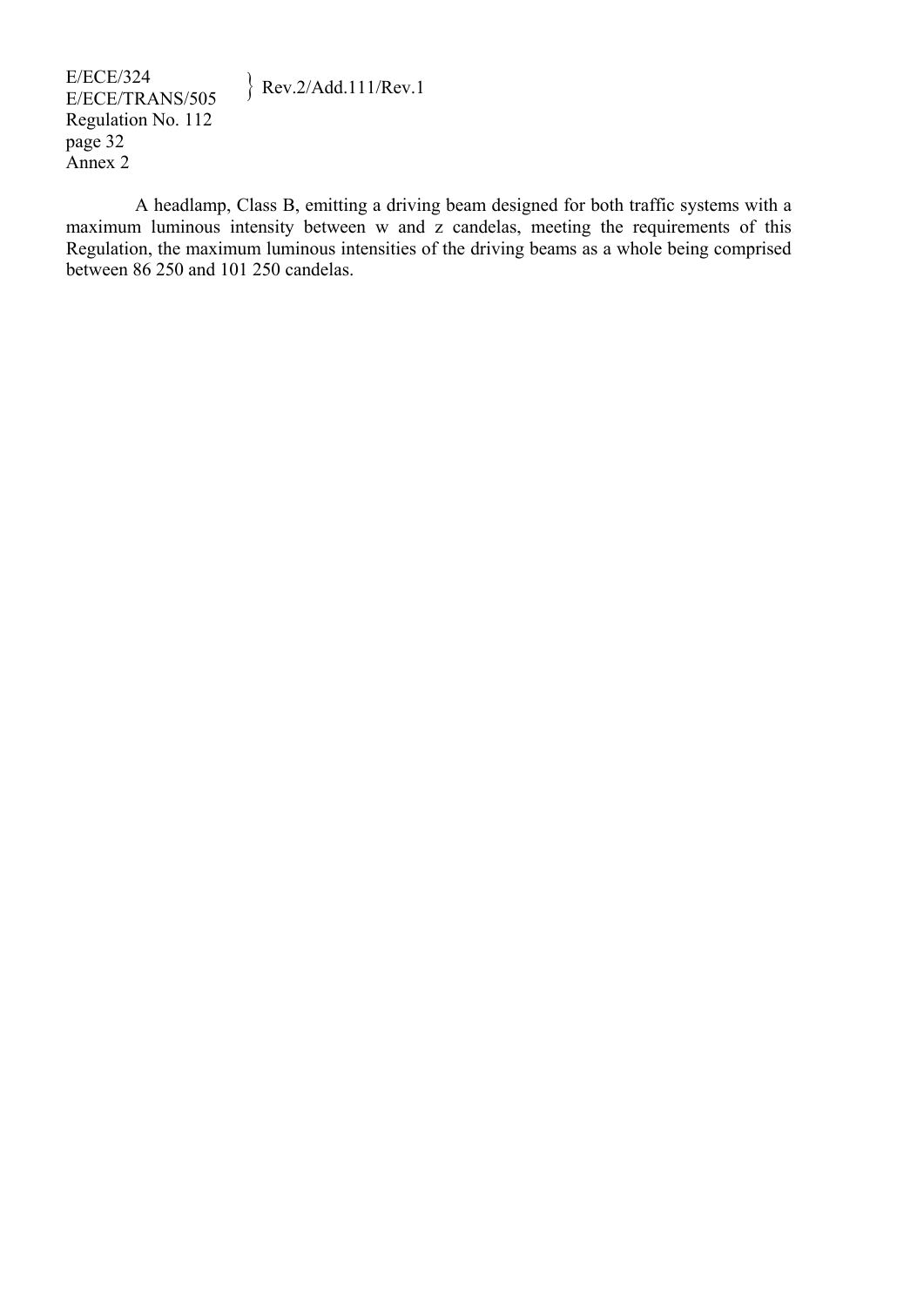E/ECE/324  $E/ECE/324$ <br>E/ECE/TRANS/505 Rev.2/Add.111/Rev.1 Regulation No. 112 page 33 Annex 3



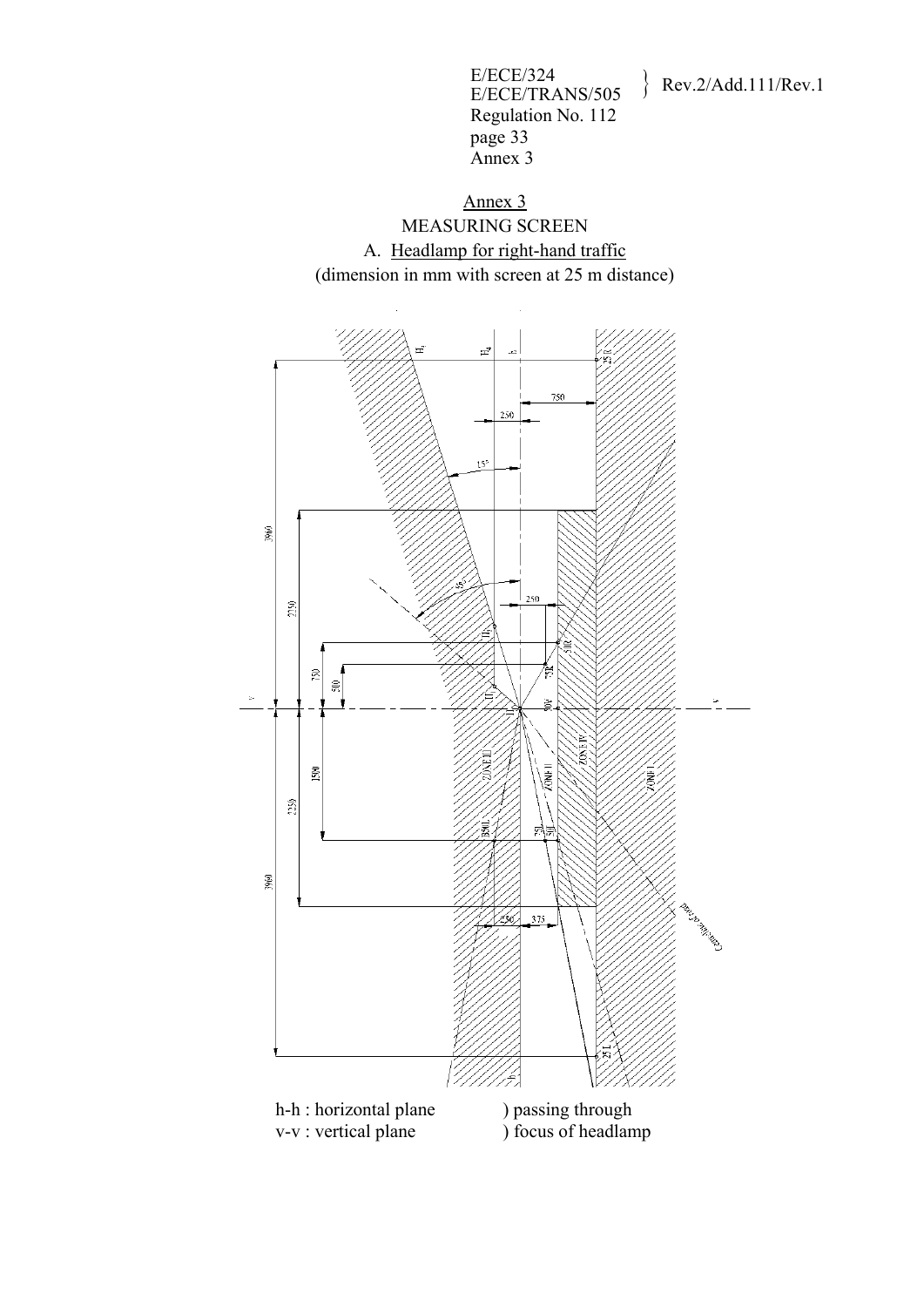E/ECE/324  $E/ECE/324$ <br>E/ECE/TRANS/505 Rev.2/Add.111/Rev.1 Regulation No. 112 page 34 Annex 3

> B. Headlamp for left-hand traffic (dimension in mm with screen at 25 m distance)

# STANDARD EUROPEAN BEAM



h-h : horizontal plane ) passing through v-v : vertical plane ) focus of headlamp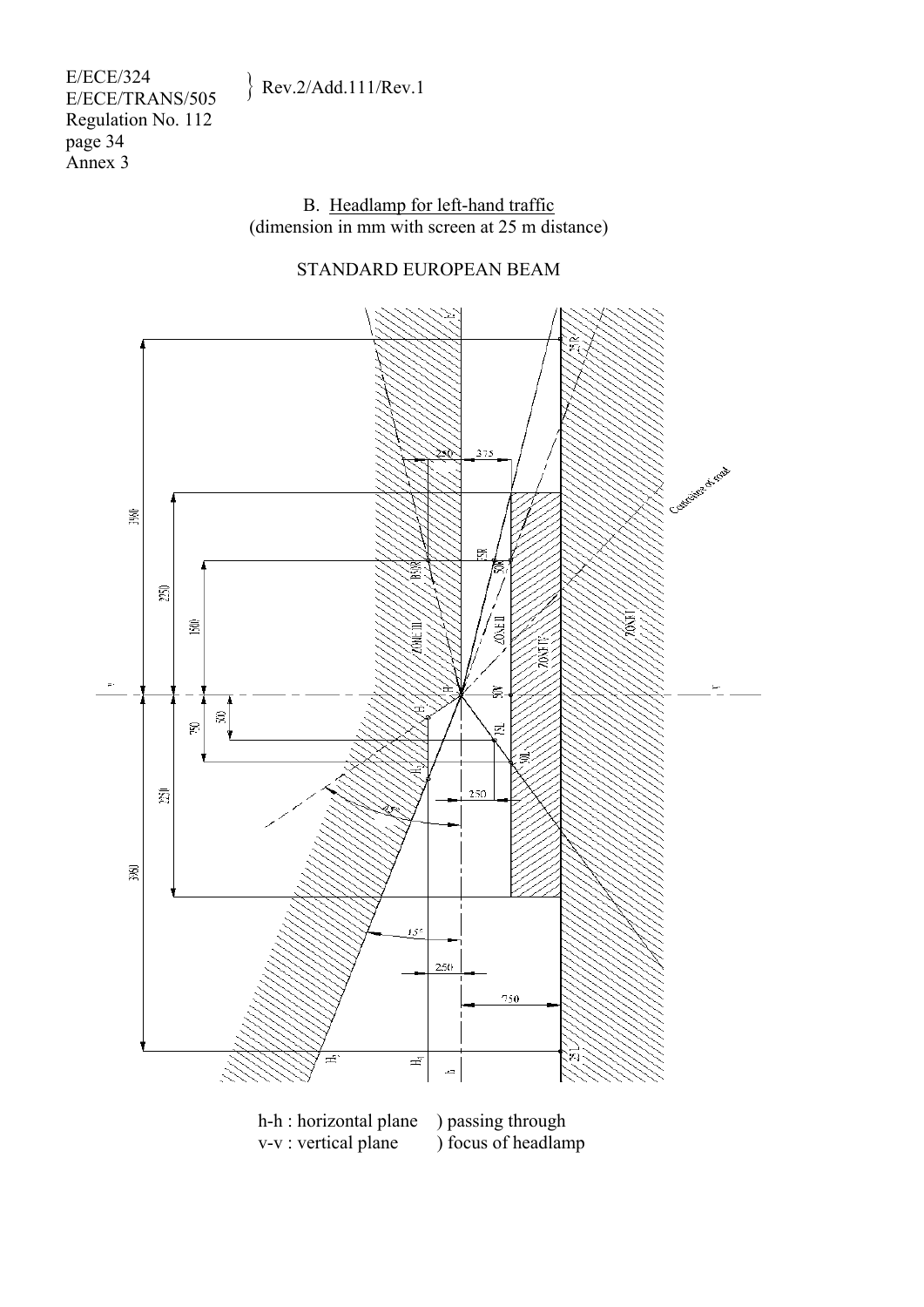





Note: Figure C shows the measuring points for right-hand traffic. Points 7 and 8 move to their corresponding location at the right-hand side of the picture for left-hand traffic.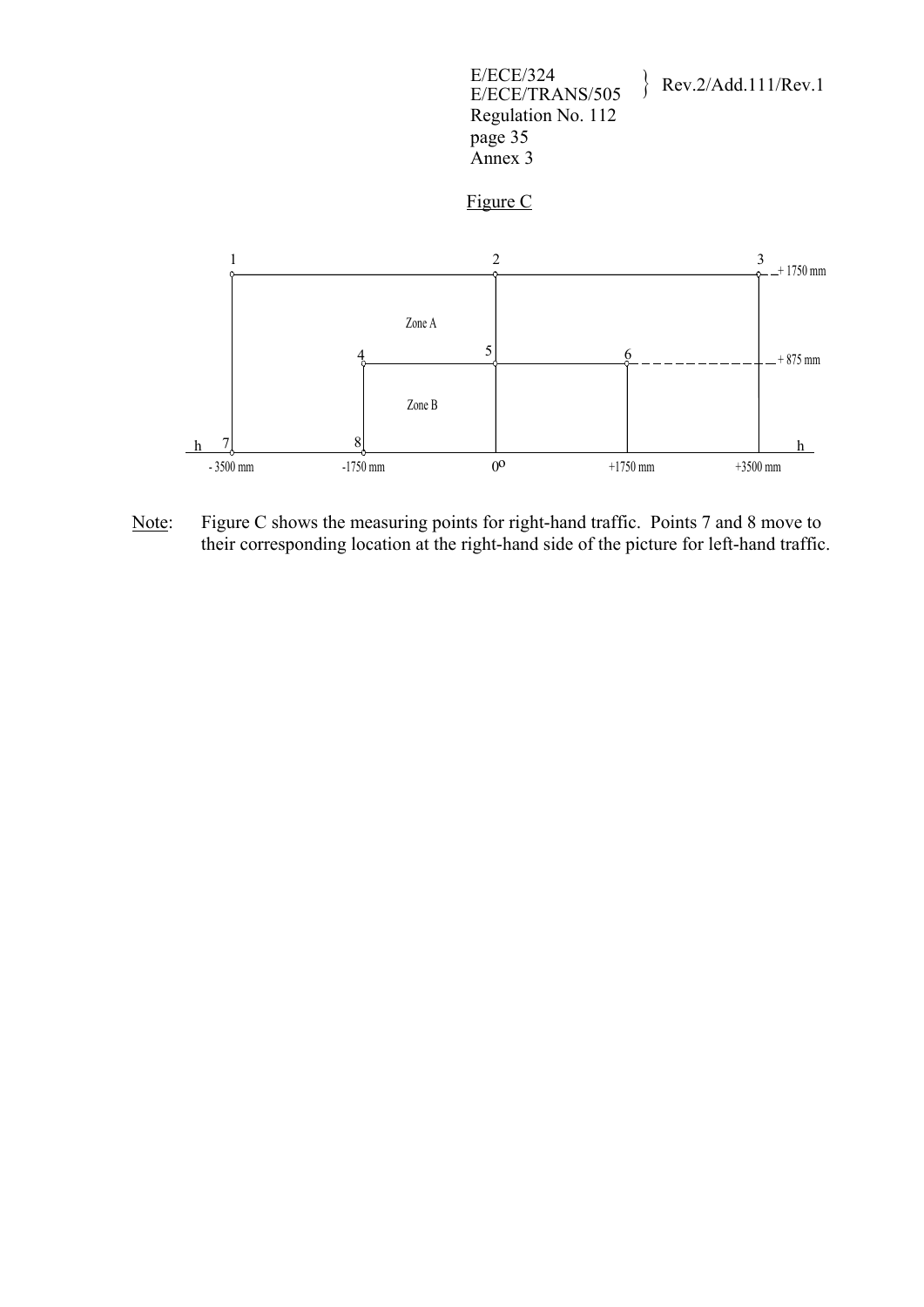#### Annex 4

#### TESTS FOR STABILITY OF PHOTOMETRIC PERFORMANCE OF HEADLAMPS IN OPERATION

#### TESTS ON COMPLETE HEADLAMPS

Once the photometric values have been measured according to the prescriptions of this Regulation, in the point for  $E_{\text{max}}$  for driving beam and in points HV, 50 R, B 50 L for passing beam (or HV, 50 L, B 50 R for headlamps designed for left-hand traffic) a complete headlamp sample shall be tested for stability of photometric performance in operation. "Complete headlamp" shall be understood to mean the complete lamp itself including those surrounding body parts and lamps which could influence its thermal dissipation.

### 1. TEST FOR STABILITY OF PHOTOMETRIC PERFORMANCE

The tests shall be carried out in a dry and still atmosphere at an ambient temperature of  $23^{\circ}C + 5^{\circ}C$ , the complete headlamp being mounted on a base representing the correct installation on the vehicle.

1.1. Clean headlamp

The headlamp shall be operated for 12 hours as described in paragraph 1.1.1. and checked as prescribed in paragraph 1.1.2.

### 1.1.1. Test procedure 1/

 $\overline{a}$ 

The headlamp shall be operated for a period according to the specified time, so that:

- 1.1.1.1. (a) In the case where only one lighting function (driving or passing beam or front fog lamp) is to be approved, the corresponding filament is lit for the prescribed time, 2/
	- (b) In the case of a headlamp with a passing beam and one or more driving beams or in case of a headlamp with a passing beam and a front fog lamp:

<sup>1/</sup> For the test schedule see Annex 8 to this Regulation.

<sup>2/</sup> When the tested headlamp includes signalling lamps, the latter shall be lit for the duration of the test. In the case of a direction indicator lamp, it shall be lit in flashing mode with an on/off time of approximately one to one.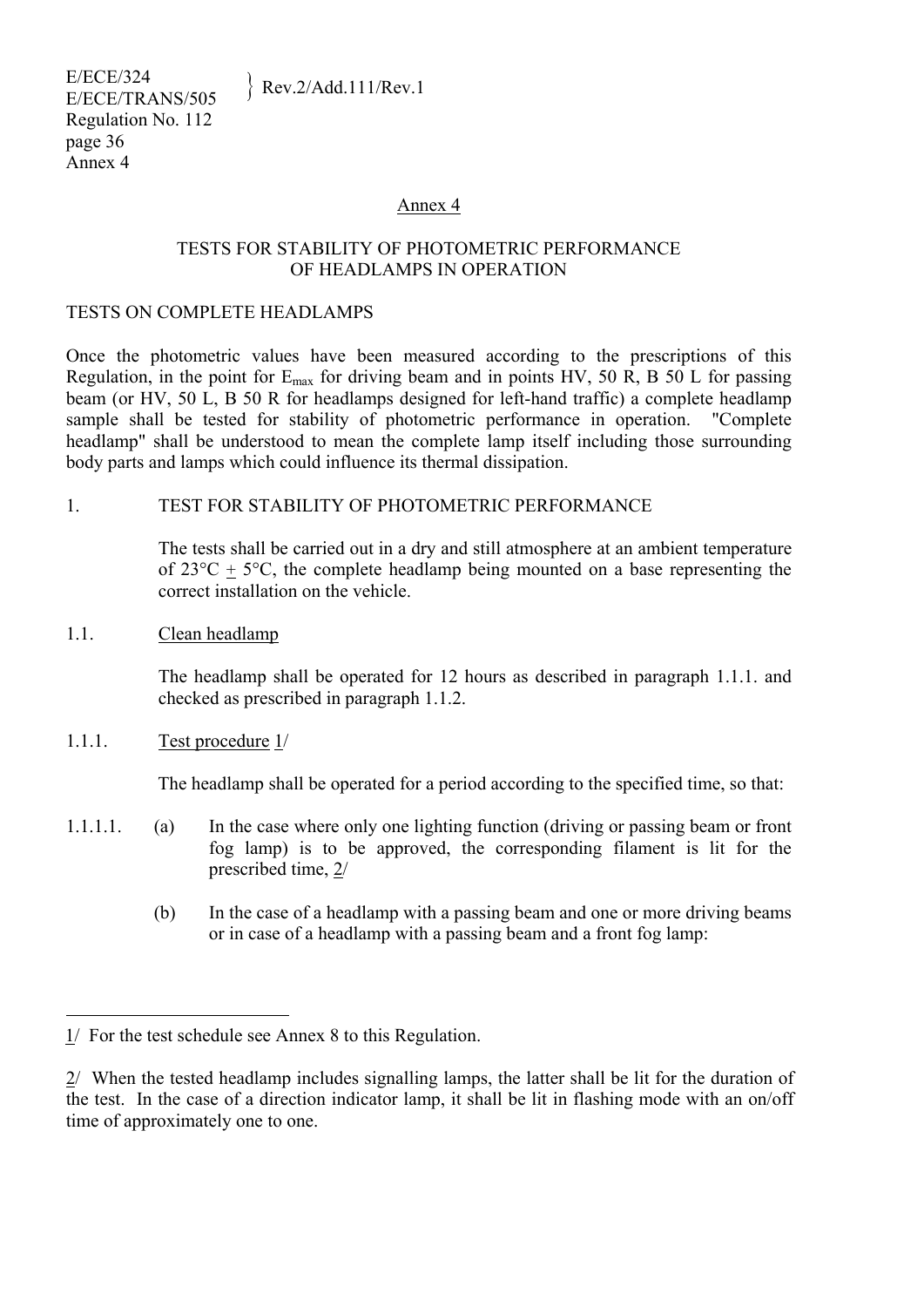E/ECE/324<br>E/ECE/TRANS/505 Rev.2/Add.111/Rev.1 Regulation No. 112 page 37 Annex 4

- (i) the headlamp shall be subjected to the following cycle until the time specified is reached: 15 minutes, passing-beam filament lit; 5 minutes, all filaments lit.
- (ii) if the applicant declares that the headlamp is to be used with only the passing beam lit or only the driving beam(s) lit 3/ at a time, the test shall be carried out in accordance with this condition, activating 2/ successively the passing beam half of the time and the driving beam(s) (simultaneously) for half the time specified in paragraph 1.1. above.
- (c) in the case of a headlamp with a front fog lamp and one or more driving beams:
	- (i) the headlamp shall be subjected to the following cycle until the time specified is reached: 15 minutes, front fog lamp lit; 5 minutes, all filaments lit.
	- (ii) if the applicant declares that the headlamp is to be used with only the front fog lamp lit or only the driving beam(s) lit 3/ at a time, the test shall be carried out in accordance with this condition, activating 2/ successively the front fog lamp half of the time and the driving beam(s) (simultaneously) for half the time specified in paragraph 1.1. above.
- (d) In the case of headlamp with a passing beam, one or more driving beams and a front fog lamp:
	- (i) the headlamp shall be subjected to the following cycle until the time specified is reached: 15 minutes, passing-beam filament lit; 5 minutes, all filaments lit.
	- (ii) if the applicant declares that the headlamp is to be used with only the passing beam lit or only the driving beam(s) 3/ lit at a time, the test shall be carried out in accordance with this condition, activating 2/ successively the passing beam half of the time and the driving beam(s) for half the time specified in paragraph 1.1. above, while the front fog lamp is subjected to a cycle of 15 minutes off and 5 minutes lit for half of the time and during the operation of the driving beam;

1

<sup>3/</sup> Should two or more lamp filaments be simultaneously lit when headlamp flashing is used, this shall not be considered as being normal use of the filaments simultaneously.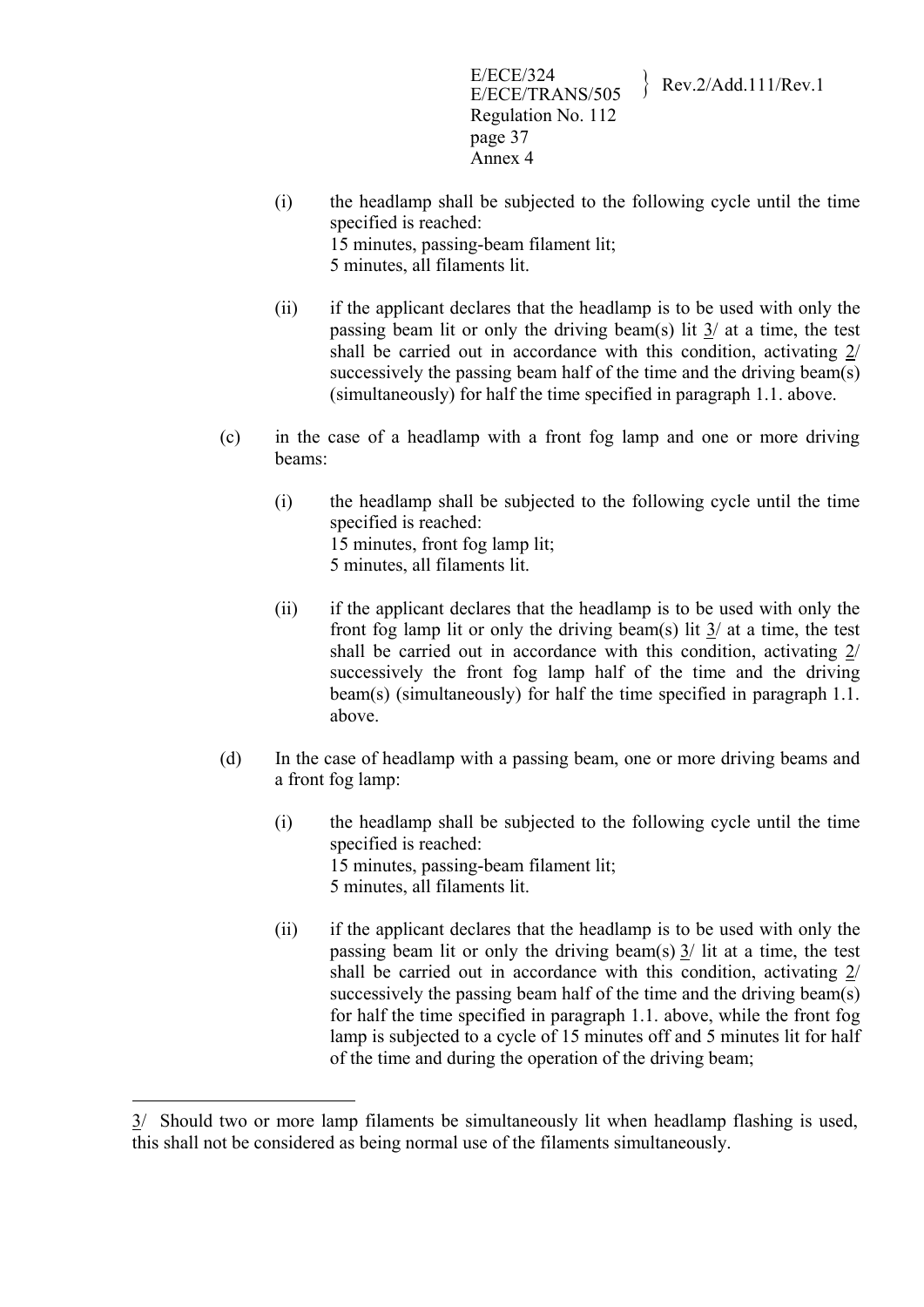E/ECE/324  $E/ECE/324$ <br>E/ECE/TRANS/505 Rev.2/Add.111/Rev.1 Regulation No. 112 page 38 Annex 4

- (iii) if the applicant declares that the headlamp is to be used with only the passing beam lit or only the front fog lamp 3/ lit at a time, the test shall be carried out in accordance with this condition, activating 2/ successively the passing beam half of the time and the front fog lamp for half of the time specified in paragraph 1.1. above, while the driving beam(s) is(are) subjected to a cycle of 15 minutes off and 5 minutes lit for half of the time and during the operation of the passing beam;
- (iv) if the applicant declares that the headlamp is to be used with only the passing beam lit or only the driving beam(s)  $\frac{3}{1}$  lit or only the front fog lamp  $3/$  lit at a time, the test shall be carried out in accordance with this condition, activating 2/ successively the passing beam one third of the time, the driving beam(s) one third of the time and the front fog lamp for one third of the time specified in paragraph 1.1. above.
- (e) In the case of a passing beam designed to provide bend lighting with the addition of a light source, this light source shall be switched on for 1 minute, and switched off for 9 minutes during the activation of the passing beam only (see Annex 4 - Appendix 1).
- 1.1.1.2. Test voltage

The voltage shall be adjusted so as to supply 90 per cent of the maximum wattage specified in Regulation No. 37 for the filament lamp(s) used.

The applied wattage shall in all cases comply with the corresponding value of a filament lamp of 12 V rated voltage, except if the applicant for approval specifies that the headlamp may be used at a different voltage. In the latter case, the test shall be carried out with the filament lamp whose wattage is the highest that can be used.

- 1.1.2. Test results
- 1.1.2.1. Visual inspection

Once the headlamp has been stabilized to the ambient temperature, the headlamp lens and the external lens, if any, shall be cleaned with a clean, damp cotton cloth. It shall then be inspected visually; no distortion, deformation, cracking or change in colour of either the headlamp lens or the external lens, if any, shall be noticeable.

1.1.2.2. Photometric test

To comply with the requirements of this Regulation, the photometric values shall be verified in the following points: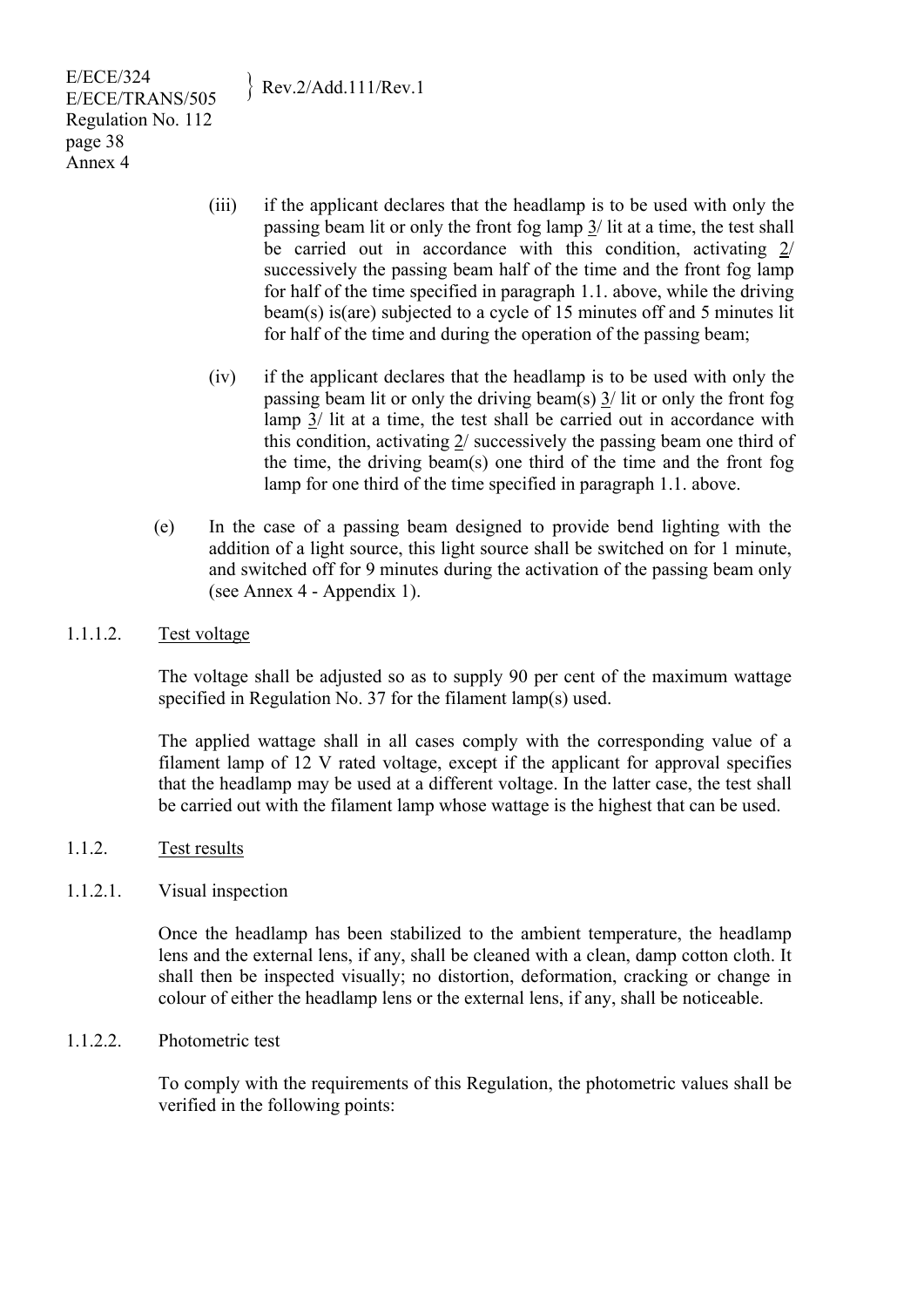Passing beam:

50 R - B 50 L - HV for headlamps designed for right-hand traffic, 50 L - B 50 R - HV for headlamps designed for left-hand traffic.

Driving beam: Point of Emax

Another aiming may be carried out to allow for any deformation of the headlamp base due to heat (the change of the position of the cut-off line is covered in paragraph 2 of this annex).

A 10 per cent discrepancy between the photometric characteristics and the values measured prior to the test is permissible including the tolerances of the photometric procedure.

1.2. Dirty headlamp

After being tested as specified in paragraph 1.1. above, the headlamp shall be operated for one hour as described in paragraph 1.1.1., after being prepared as prescribed in paragraph 1.2.1., and checked as prescribed in paragraph 1.1.2.

- 1.2.1. Preparations of the headlamp
- 1.2.1.1. Test mixture

1

1.2.1.1.1. For headlamp with the outside lens in glass:

The mixture of water and a polluting agent to be applied to the headlamp shall be composed of:

9 parts by weight of silica sand with a particle size of 0-100 um.

1 part by weight of vegetal carbon dust (beechwood) with a particle size of  $0-100 \mu m$ ,

0.2 parts by weight of NaCMC 4/, and

an appropriate quantity of distilled water, with a conductivity of  $\leq 1$  mS/m.

The mixture must not be more than 14 days old.

<sup>4/</sup> NaCMC represents the sodium salt of carboxymethylcellulose, customarily referred to as CMC. The NaCMC used in the dirt mixture shall have a degree of substitution (DS) of 0.6-0.7 and a viscosity of 200-300 cP for a 2 per cent solution at 20° C.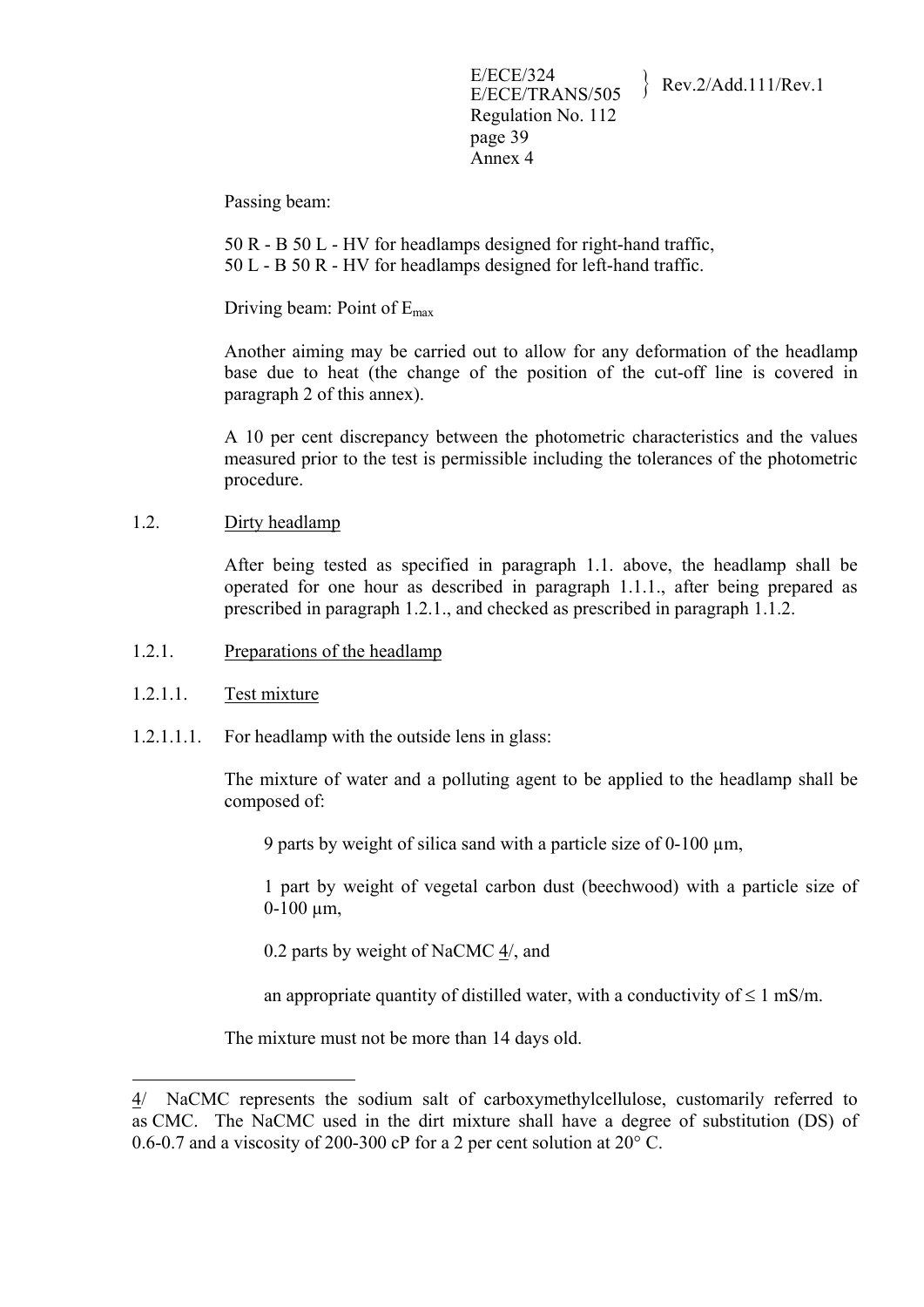1.2.1.1.2. For headlamp with outside lens in plastic material:

The mixture of water and polluting agent to be applied to the headlamp shall be composed of:

9 parts by weight of silica sand with a particle size of  $0-100 \mu m$ ,

1 part by weight of vegetal carbon dust (beechwood) with a particle size of  $0-100 \mu m$ ,

0.2 part by weight of NaCMC 4/,

13 parts by weight of distilled water with a conductivity of  $\leq 1$  mS/m, and

2 + 1 parts by weight of surface-actant 5/

The mixture must not be more than 14 days old.

1.2.1.2. Application of the test mixture to the headlamp

The test mixture shall be uniformly applied to the entire light-emitting surface of the headlamp and then left to dry. This procedure shall be repeated until the illumination value has dropped to 15-20 per cent of the values measured for each following point under the conditions described in this annex:

Point of  $E_{\text{max}}$  in passing beam/driving beam and in driving beam only,

50 R and 50 V 6/ for a passing lamp only, designed for right-hand traffic,

50 L and 50 V 6/ for a passing lamp only, designed for left-hand traffic.

1.2.1.3. Measuring equipment

 $\overline{a}$ 

The measuring equipment shall be equivalent to that used during headlamp approval tests. A standard (étalon) filament lamp shall be used for the photometric verification.

<sup>5/</sup> The tolerance on quantity is due to the necessity of obtaining a dirt that correctly spreads out on all the plastic lens.

<sup>6/</sup> Point 50 V is situated 375 mm below HV on the vertical line v-v on the screen at 25 m distance.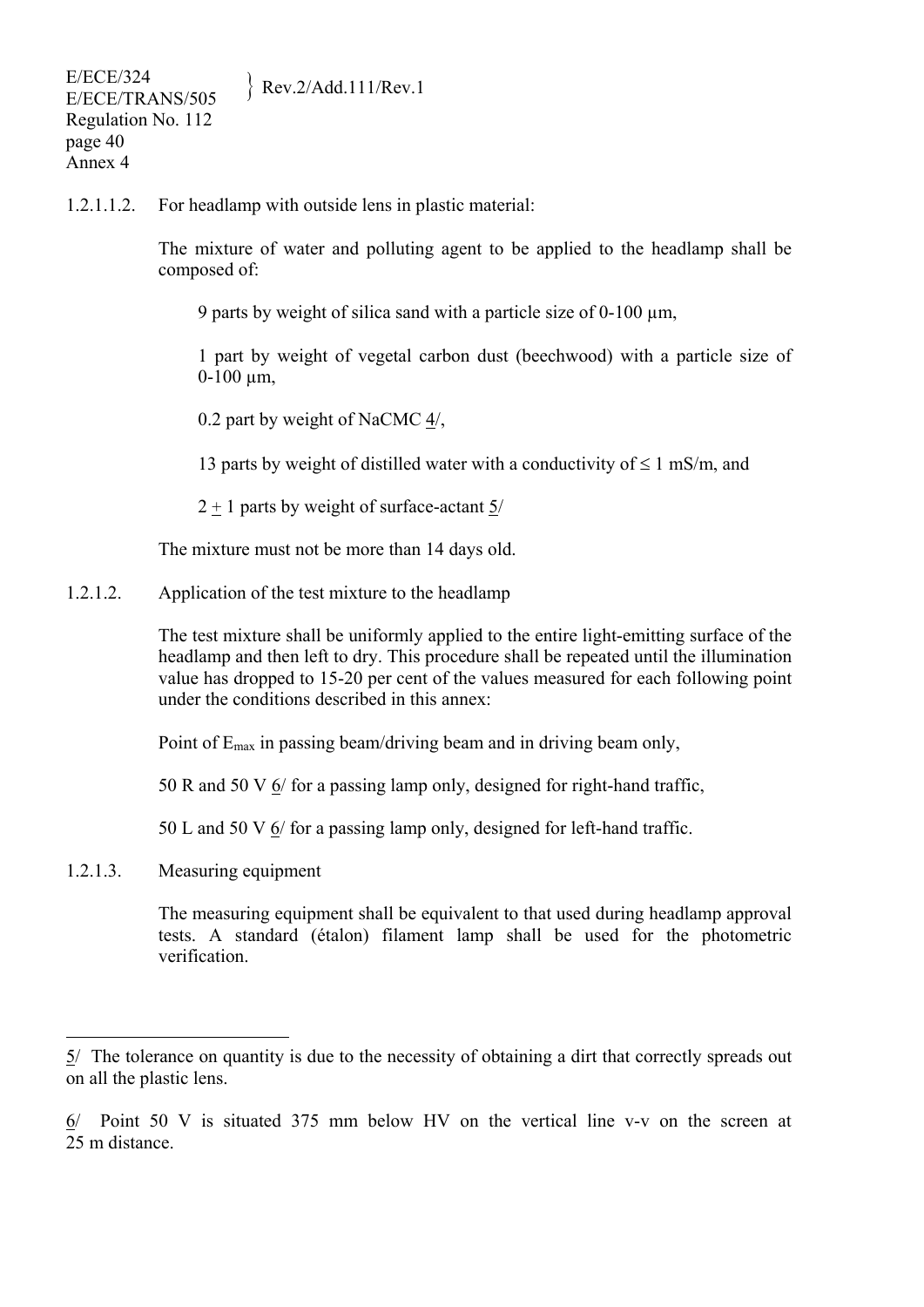### 2. TEST FOR CHANGE IN VERTICAL POSITION OF THE CUT-OFF LINE UNDER THE INFLUENCE OF HEAT

This test consists of verifying that the vertical drift of the cut-off line under the influence of heat does not exceed a specified value for an operating passing lamp.

The headlamp tested in accordance with paragraph 1, shall be subjected to the test described in paragraph 2.1., without being removed from or readjusted in relation to its test fixture.

#### 2.1. Test

The test shall be carried out in a dry and still atmosphere at an ambient temperature of  $23^{\circ}C + 5^{\circ}C$ .

Using a mass production filament lamp, which has been aged for at least one hour the headlamp shall be operated on passing beam without being dismounted from or readjusted in relation to its test fixture. (For the purpose of this test, the voltage shall be adjusted as specified in paragraph  $1.1.1.2$ .). The position of the cut-off line in its horizontal part (between vv and the vertical line passing through point B 50 L for right-hand traffic or B 50 R for left-hand traffic) shall be verified 3 minutes  $(r_3)$ and 60 minutes  $(r_{60})$  respectively after operation.

The measurement of the variation in the cut-off line position as described above shall be carried out by any method giving acceptable accuracy and reproducible results.

#### 2.2. Test results

- 2.2.1. The result in milliradians (mrad) shall be considered as acceptable for a passing lamp, only when the absolute value  $\Delta r_1 = |r_3 - r_{60}|$  recorded on the headlamp is not more than 1.0 mrad ( $\Delta r_I < 1.0$  mrad).
- 2.2.2. However, if this value is more than 1.0 mrad but not more than 1.5 mrad  $(1.0 \text{ mrad} < \Delta r_I < 1.5 \text{ mrad})$  a second headlamp shall be tested as described in paragraph 2.1. after being subjected three consecutive times to the cycle as described below, in order to stabilize the position of mechanical parts of the headlamp on a base representative of the correct installation on the vehicle:

Operation of the passing beam for one hour, (the voltage shall be adjusted as specified in paragraph 1.1.1.2.),

Period of rest for one hour.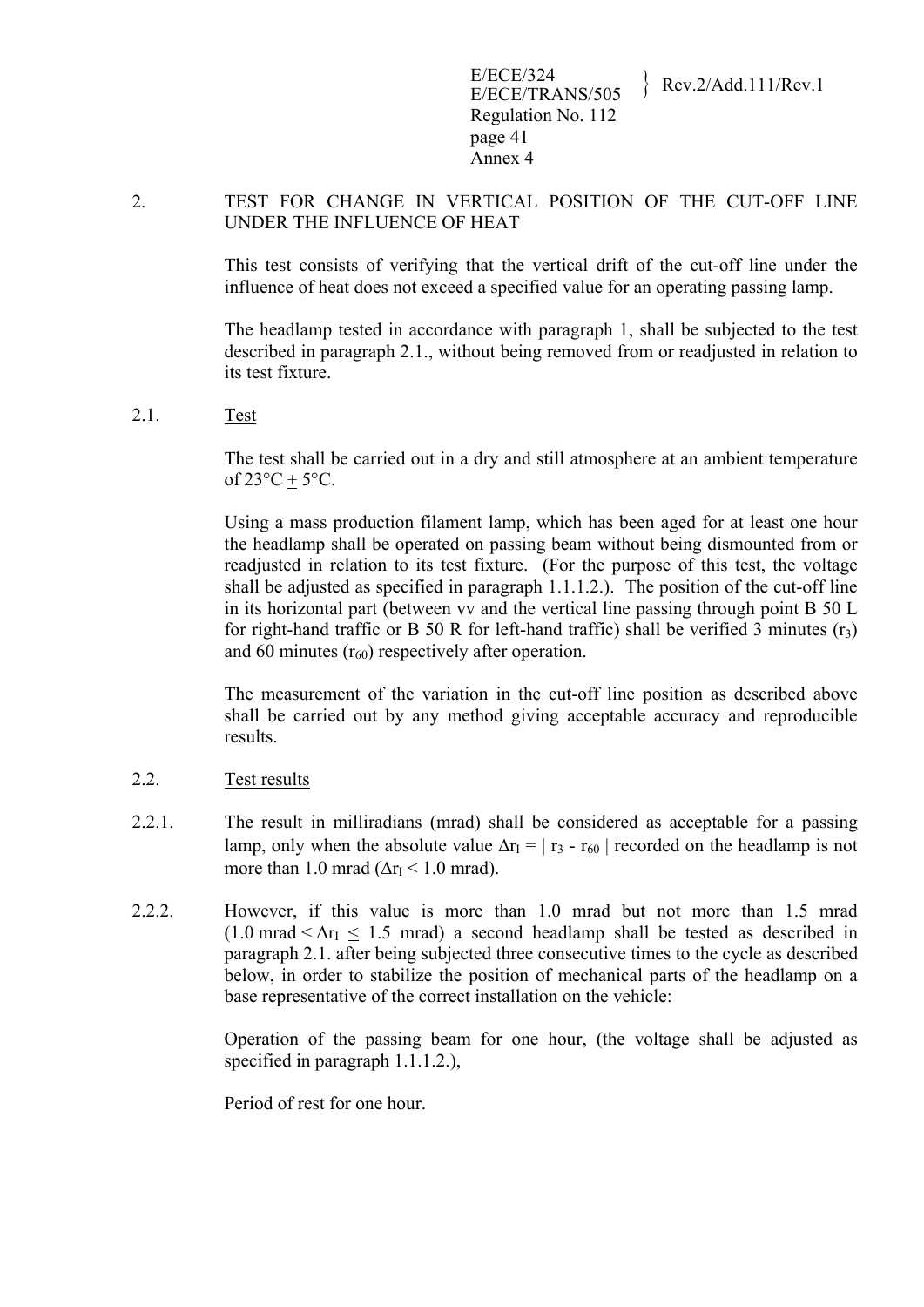# $\text{Rev.2/Add.111/Rev.1}$

E/ECE/324<br>E/ECE/TRANS/505 Regulation No. 112 page 42 Annex 4

> The headlamp type shall be considered as acceptable if the mean value of the absolute values  $\Delta r_I$  measured on the first sample and  $\Delta r_{II}$  measured on the second sample is not more than 1.0 mrad.

$$
\left(\frac{\Delta r_{I} + \Delta r_{II}}{2} \le 1 \text{ mrad}\right)
$$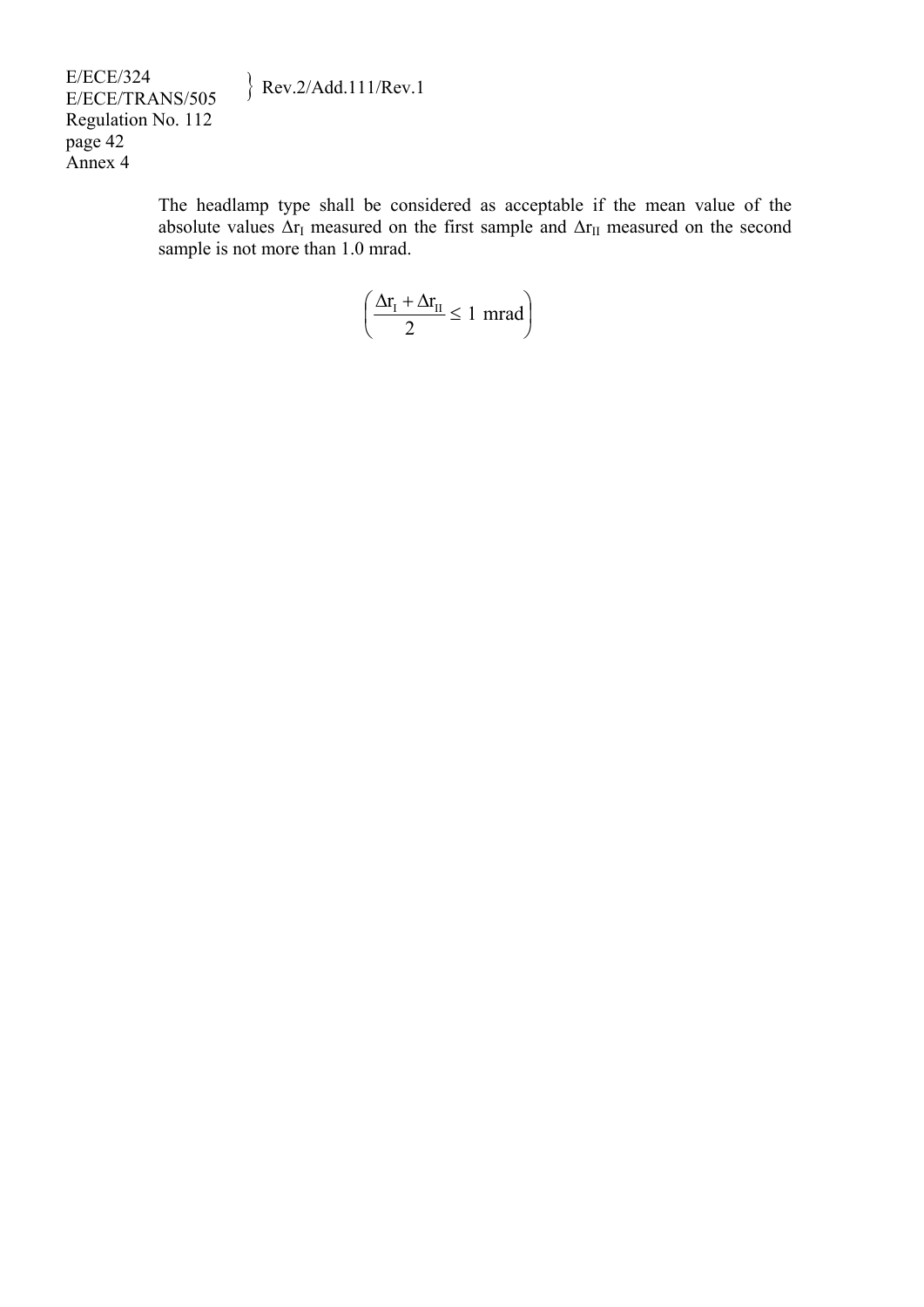#### Annex 4 - Appendix 1

#### OVERVIEW OF OPERATIONAL PERIODS CONCERNING TESTS FOR STABILITY OF PHOTOMETRIC PERFORMANCE

| Abbreviations: | P:    | passing beam lamp                                        |
|----------------|-------|----------------------------------------------------------|
|                | $D$ : | driving beam lamp $(D_1 + D_2)$ means two driving beams) |
|                | F:    | front fog lamp                                           |
|                |       | means a cycle of 15 minutes off and 5 minutes lit.       |
|                |       | means a cycle of 9 minutes off and 1 minutes lit         |

All following grouped headlamps and front fog lamps together with the added marking symbols are given as examples and are not exhaustive.

1. P or D or F (HC or HR or B)

 P, D or F Additional light source of bend light 0 6 12h D or F



### 2.  $P+F$  (HC B) or  $P+D$  (HCR)

Additional light source of bend light

P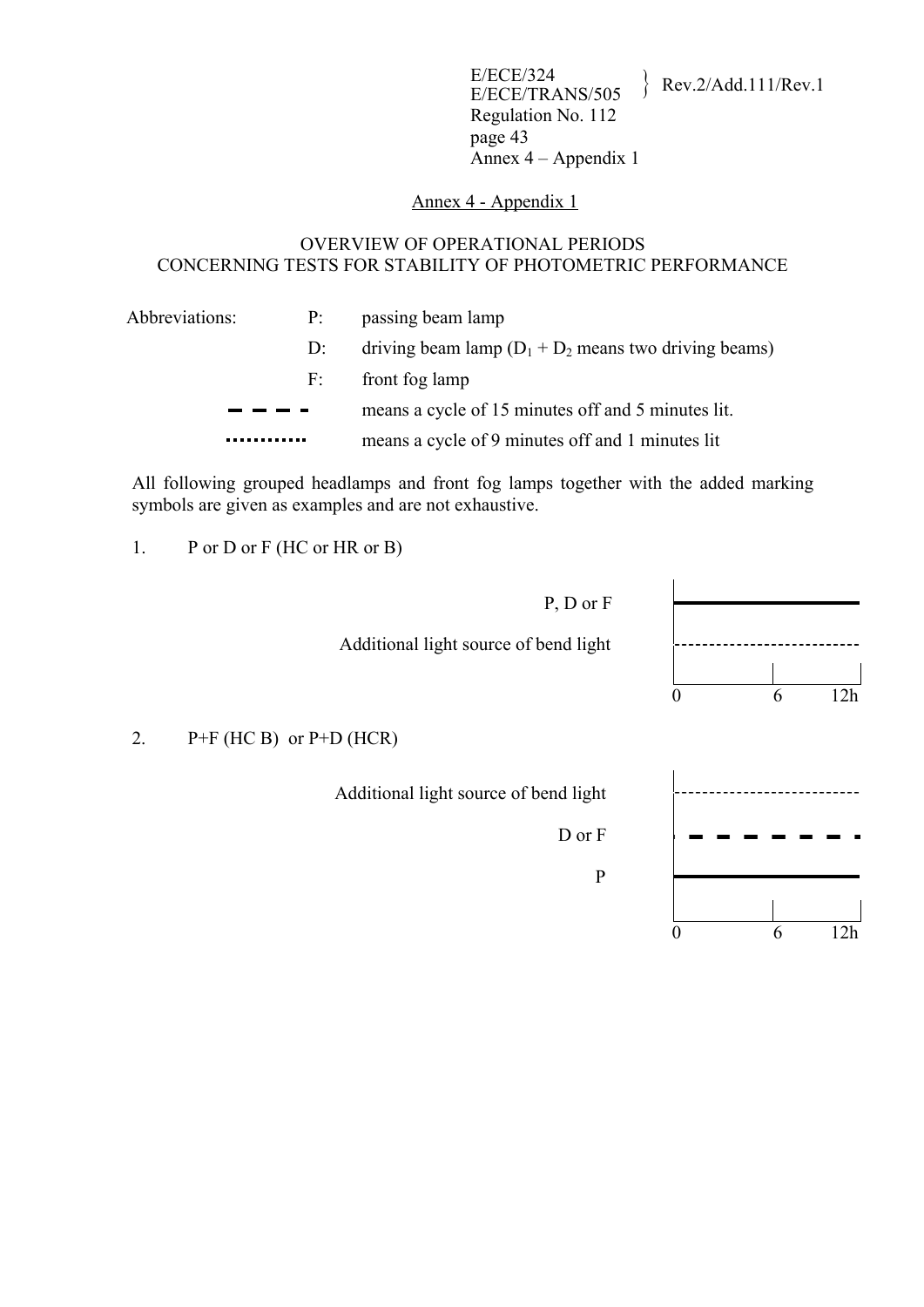E/ECE/324<br>E/ECE/TRANS/505  $\text{Rev.2/Add.111/Rev.1}$ Regulation No. 112 page 44 Annex 4 - Appendix 1

3.  $P+F$  (HC B/) or HC/B or P+D (HC/R)

D or F

P

Additional light source of bend light  $\qquad \qquad$  ~  $\qquad \qquad$  ~  $\qquad \qquad$  ~  $\qquad \qquad$  ~  $\qquad \qquad$  ~  $\qquad \qquad$  ~  $\qquad \qquad$  ~  $\qquad \qquad$  ~  $\qquad \qquad$  ~  $\qquad \qquad$  ~  $\qquad \qquad$  ~  $\qquad \qquad$  ~  $\qquad \qquad$  ~  $\qquad \qquad$  ~  $\qquad \qquad$  ~  $\qquad \qquad$  ~  $\qquad \qquad$ 

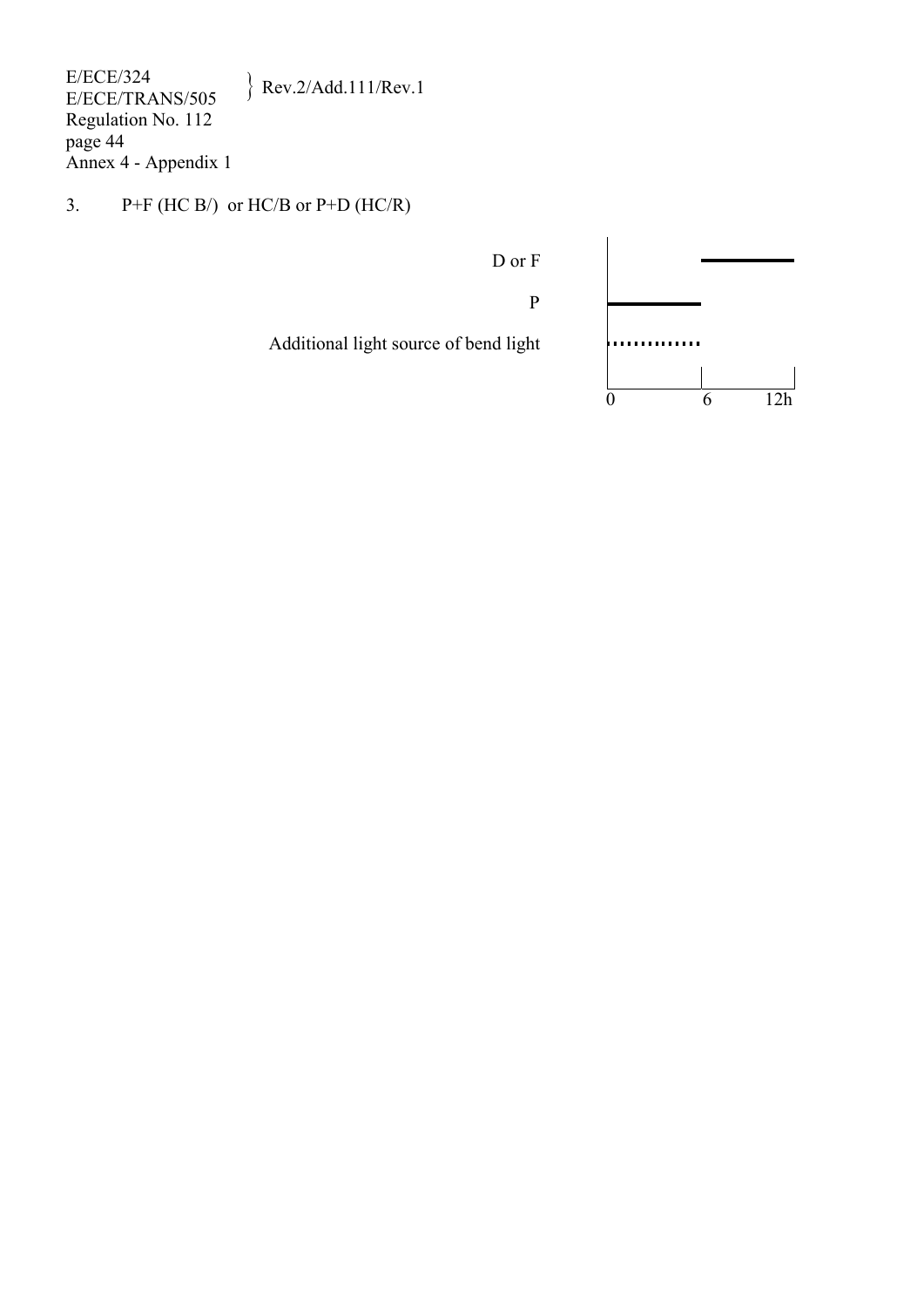### Annex 5

#### MINIMUM REQUIREMENTS FOR CONFORMITY OF PRODUCTION CONTROL PROCEDURES

- 1. GENERAL
- 1.1. The conformity requirements shall be considered satisfied from a mechanical and a geometrical standpoint, if the differences do not exceed inevitable manufacturing deviations within the requirements of this Regulation. This condition also applies to colour.
- 1.2. With respect to photometric performances, the conformity of mass-produced headlamps shall not be contested if, when testing photometric performances of any headlamp chosen at random and equipped with a standard (étalon) filament lamp:
- 1.2.1. no measured value deviates unfavourably by more than 20 per cent from the value prescribed in this Regulation. For values B 50 L (or R) and zone III, the maximum unfavourable deviation may be respectively:

| $B 50 L (or R)$ : | 0.2 1x equivalent 20 per cent  |
|-------------------|--------------------------------|
|                   | 0.3 1x equivalent 30 per cent  |
| Zone III          | 0.3 lx equivalent 20 per cent  |
|                   | 0.45 lx equivalent 30 per cent |

1.2.2. or if

<u>.</u>

- 1.2.2.1. for the passing beam, the values prescribed in this Regulation are met at HV (with a tolerance of  $+$  0.2 lx) and related to that aiming at least one point of each area delimited on the measuring screen (at 25 m) by a circle 15 cm in radius around points B 50 L (or R)  $1/$  (with a tolerance of  $+$  0.1 lx), 75 R (or L), 50 V, 25 R, 25 L, and in the entire area of zone IV which is not more than 22.5 cm above line 25 R and  $25$  L;
- 1.2.2.2. and if, for the driving beam, HV being situated within the isolux  $0.75$  E<sub>max</sub>, a tolerance of  $+20$  per cent for maximum values and  $-20$  per cent for minimum values is observed for the photometric values at any measuring point specified in paragraph 6.3.2. of this Regulation.

<sup>1/</sup> Letters in brackets refer to headlamps intended for left-hand traffic.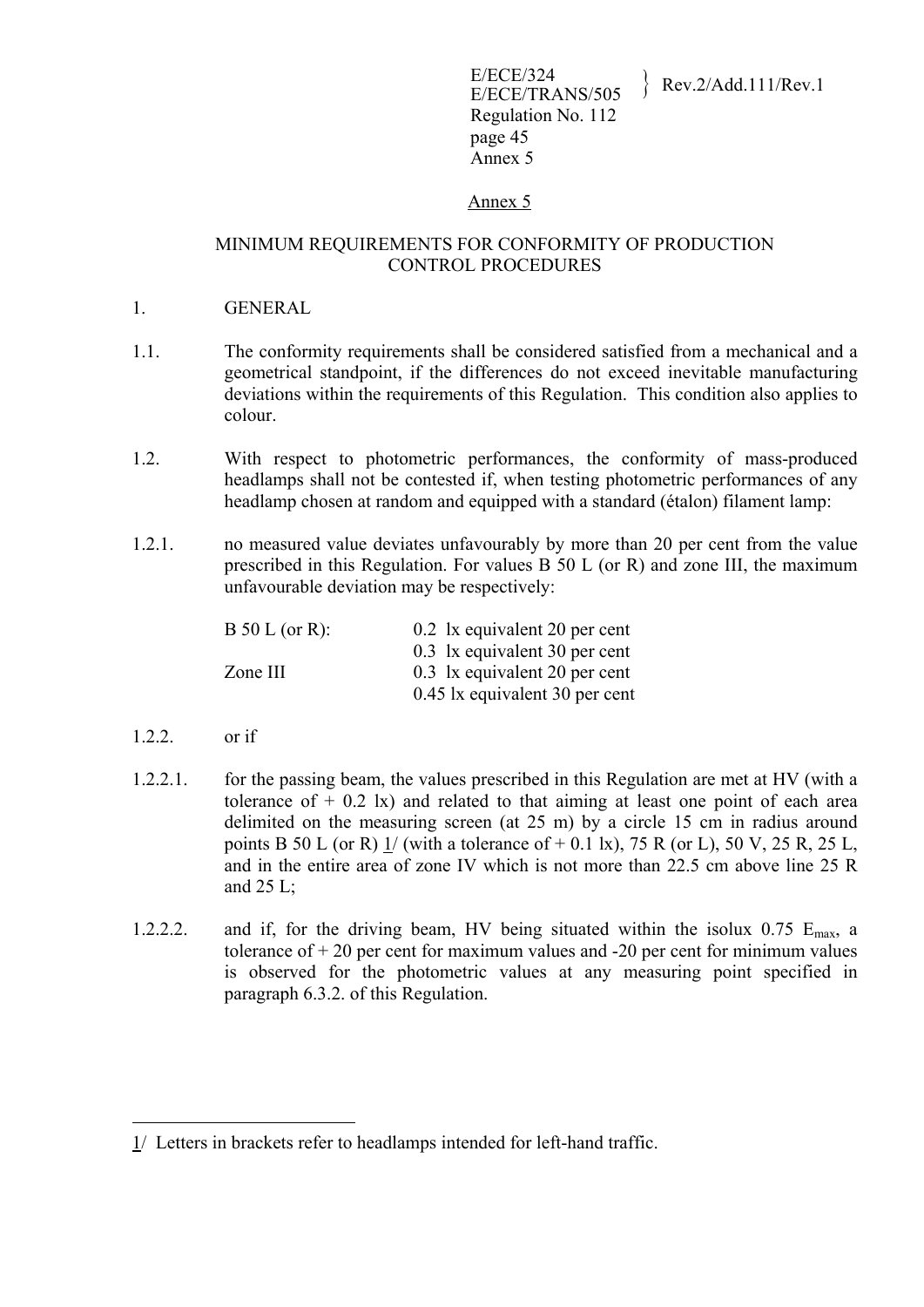- 1.2.3. If the results of the test described above do not meet the requirements, the alignment of the headlamp may be changed, provided that the axis of the beam is not displaced laterally by more than 1° to the right or left. 2/
- 1.2.4. If the results of the tests described above do not meet the requirements, tests shall be repeated using another standard (étalon) filament lamp.
- 1.3. With respect to the verification of the change in vertical position of the cut-off line under the influence of heat, the following procedure shall be applied:

One of the sampled headlamps shall be tested according to the procedure described in paragraph 2.1. of Annex 4 after being subjected three consecutive times to the cycle described in paragraph 2.2.2. of Annex 4.

The headlamp shall be considered as acceptable if Δr does not exceed 1.5 mrad.

If this value exceeds 1.5 mrad but is not more than 2.0 mrad, a second sample shall be subjected to the test after which the mean of the absolute values recorded on both samples shall not exceed 1.5 mrad.

#### 2. MINIMUM REQUIREMENTS FOR VERIFICATION OF CONFORMITY BY THE MANUFACTURER

For each type of headlamp the holder of the approval mark shall carry out at least the following tests, at appropriate intervals. The tests shall be carried out in accordance with the provision of this Regulation.

If any sampling shows non-conformity with regard to the type of test concerned, further samples shall be taken and tested. The manufacturer shall take steps to ensure the conformity of the production concerned.

#### 2.1. Nature of tests

 $\overline{a}$ 

Tests of conformity in this Regulation shall cover the photometric characteristics and the verification of the change in vertical position of the cut-off line under the influence of heat.

#### 2.2. Methods used in tests

2.2.1. Tests shall generally be carried out in accordance with the methods set out in this Regulation.

<sup>2/</sup> See footnote 11/ in the text of this Regulation.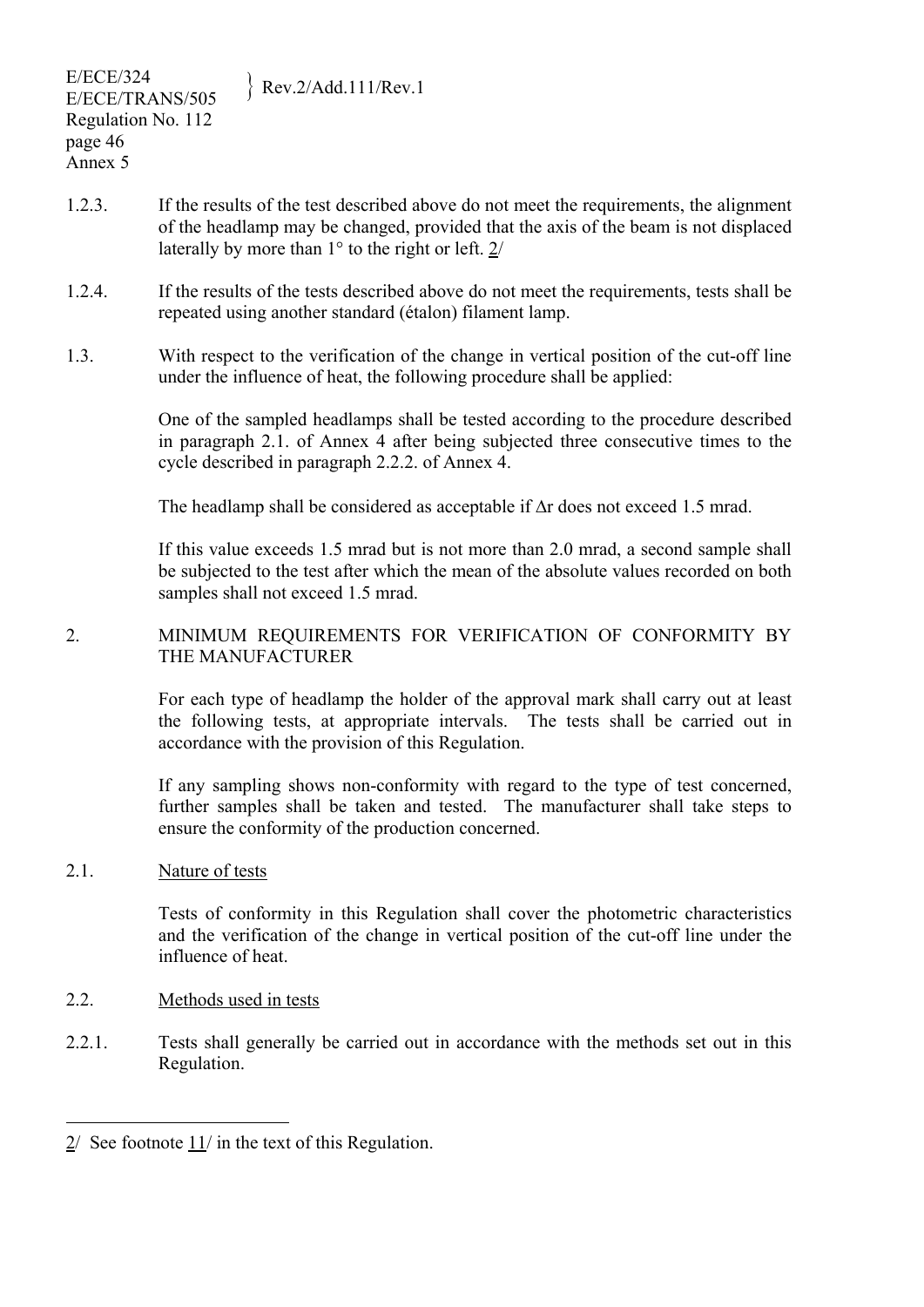E/ECE/324<br>E/ECE/TRANS/505 Rev.2/Add.111/Rev.1 Regulation No. 112 page 47 Annex 5

- 2.2.2. In any test of conformity carried out by the manufacturer, equivalent methods may be used with the consent of the Competent Authority responsible for approval tests. The manufacturer is responsible for proving that the applied methods are equivalent to those laid down in this Regulation.
- 2.2.3. The application of paragraphs 2.2.1. and 2.2.2. requires regular calibration of test apparatus and its correlation with measurement made by a Competent Authority.
- 2.2.4. In all cases the reference methods shall be those of this Regulation, particular for the purpose of administrative verification and sampling.
- 2.3. Nature of sampling

1

Samples of headlamps shall be selected at random from the production of a uniform batch. A uniform batch means a set of headlamps of the same type, defined according to the production methods of the manufacturer.

The assessment shall, in general, cover series production from individual factories. However, a manufacturer may group together records concerning the same type from several factories provided these operate under the same quality system and quality management.

2.4. Measured and recorded photometric characteristics

The sampled headlamps shall be subjected to photometric measurements at the points provided for in the Regulation, the reading being limited at the points  $E_{\text{max}}$ , HV  $3/$ , HL, HR  $4/$  in the case of a driving beam, and to points B  $50$  L (or R), HV, 50 V, 75 R (or L) and 25 L (or R) in the case of the passing beam (see figure in Annex 3).

<sup>3/</sup> When the driving beam is reciprocally incorporated with the passing beam, HV in the case of the driving beam shall be the same measuring point as in the case of the passing beam.

<sup>4/</sup> HL and HR: points "hh" located at 1.125 m to the left and to the right of point HV respectively.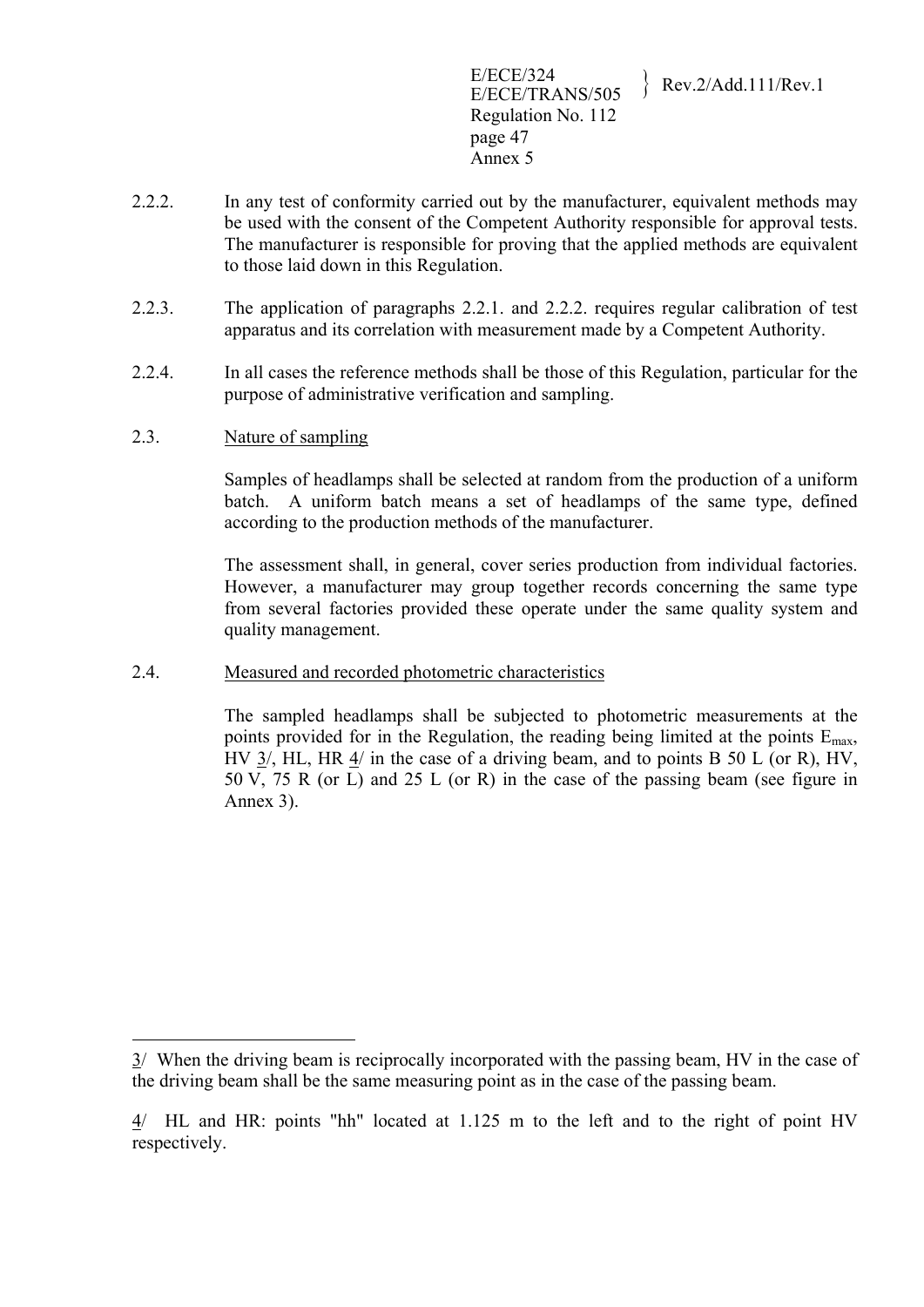#### 2.5. Criteria governing acceptability

The manufacturer is responsible for carrying out a statistical study of the test results and for defining, in agreement with the Competent Authority, criteria governing acceptability of his products in order to meet the specification laid down for verification of conformity of products in paragraph 10.1. of this Regulation.

The criteria governing acceptability shall be such that, with a confidence level of 95 per cent, the minimum probability of passing a spot check in accordance with Annex 7 (first sampling) would be 0.95.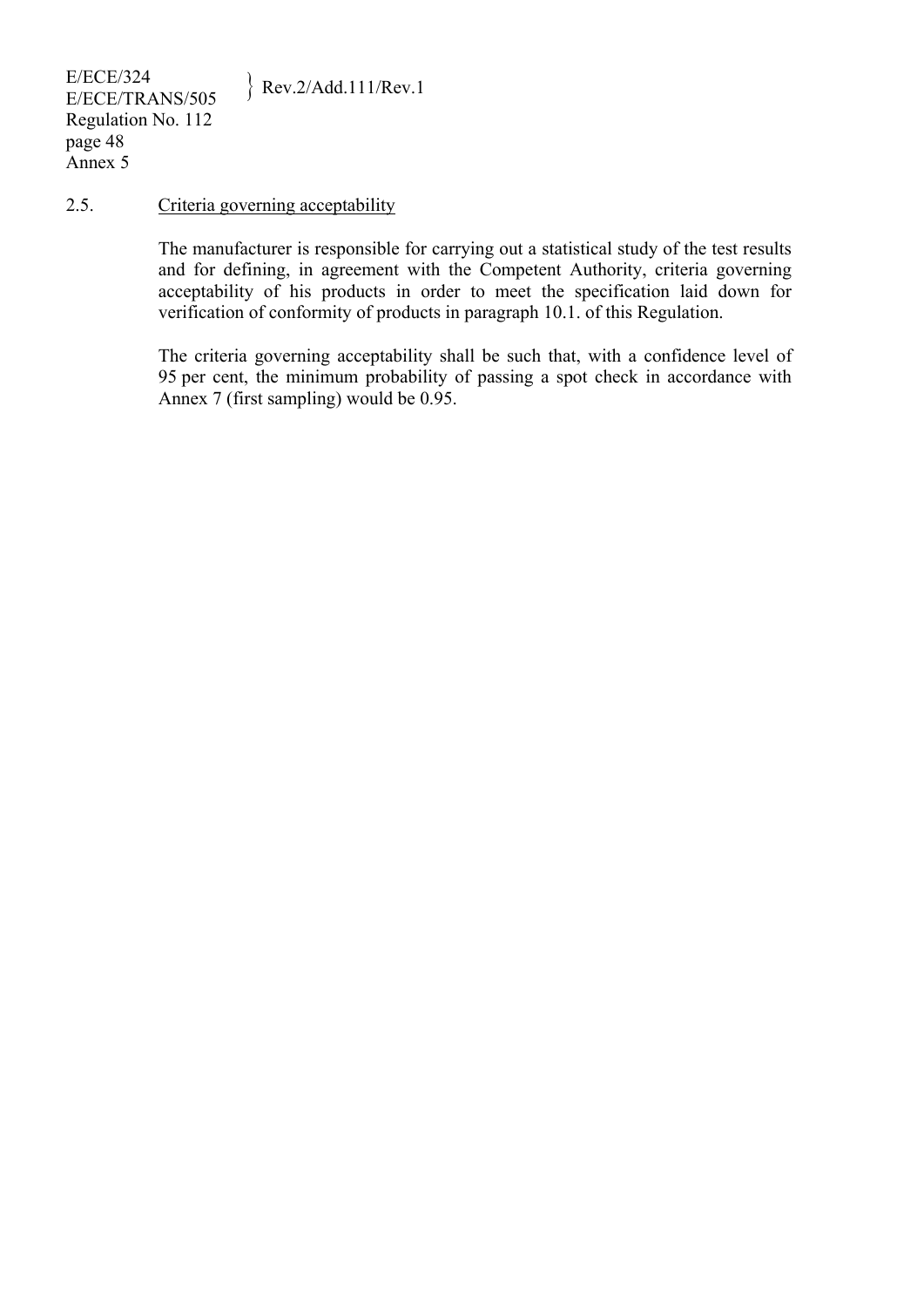#### Annex 6

#### REQUIREMENTS FOR LAMPS INCORPORATING LENSES OF PLASTIC MATERIAL - TESTING OF LENS OR MATERIAL SAMPLES AND OF COMPLETE LAMPS

- 1. GENERAL SPECIFICATIONS
- 1.1. The samples supplied pursuant to paragraph 2.2.4. of this Regulation shall satisfy the specifications indicated in paragraphs 2.1. to 2.5. below.
- 1.2. The two samples of complete lamps supplied pursuant to paragraph 2.2.3. of this Regulation and incorporating lenses of plastic material shall, with regard to the lens material, satisfy the specifications indicated in paragraph 2.6. below.
- 1.3. The samples of lenses of plastic material or samples of material shall be subjected, with the reflector to which they are intended to be fitted (where applicable), to approval tests in the chronological order indicated in table A reproduced in Appendix 1 to this annex.
- 1.4. However, if the lamp manufacturer can prove that the product has already passed the tests prescribed in paragraphs 2.1. to 2.5. below, or the equivalent tests pursuant to another regulation, those tests need not be repeated; only the tests prescribed in Appendix 1, table B, shall be mandatory.
- 2. TESTS
- 2.1. Resistance to temperature changes
- 2.1.1. Tests

Three new samples (lenses) shall be subjected to five cycles of temperature and humidity (RH = relative humidity) change in accordance with the following programme:

3 hours at  $40^{\circ}$ C +  $2^{\circ}$ C and 85-95 per cent RH;

1 hour at  $23^{\circ}$ C + 5°C and 60-75 per cent RH;

15 hours at  $-30^{\circ}\text{C} + 2^{\circ}\text{C}$ ;

1 hour at  $23^{\circ}$ C + 5<sup>o</sup>C and 60-75 per cent RH;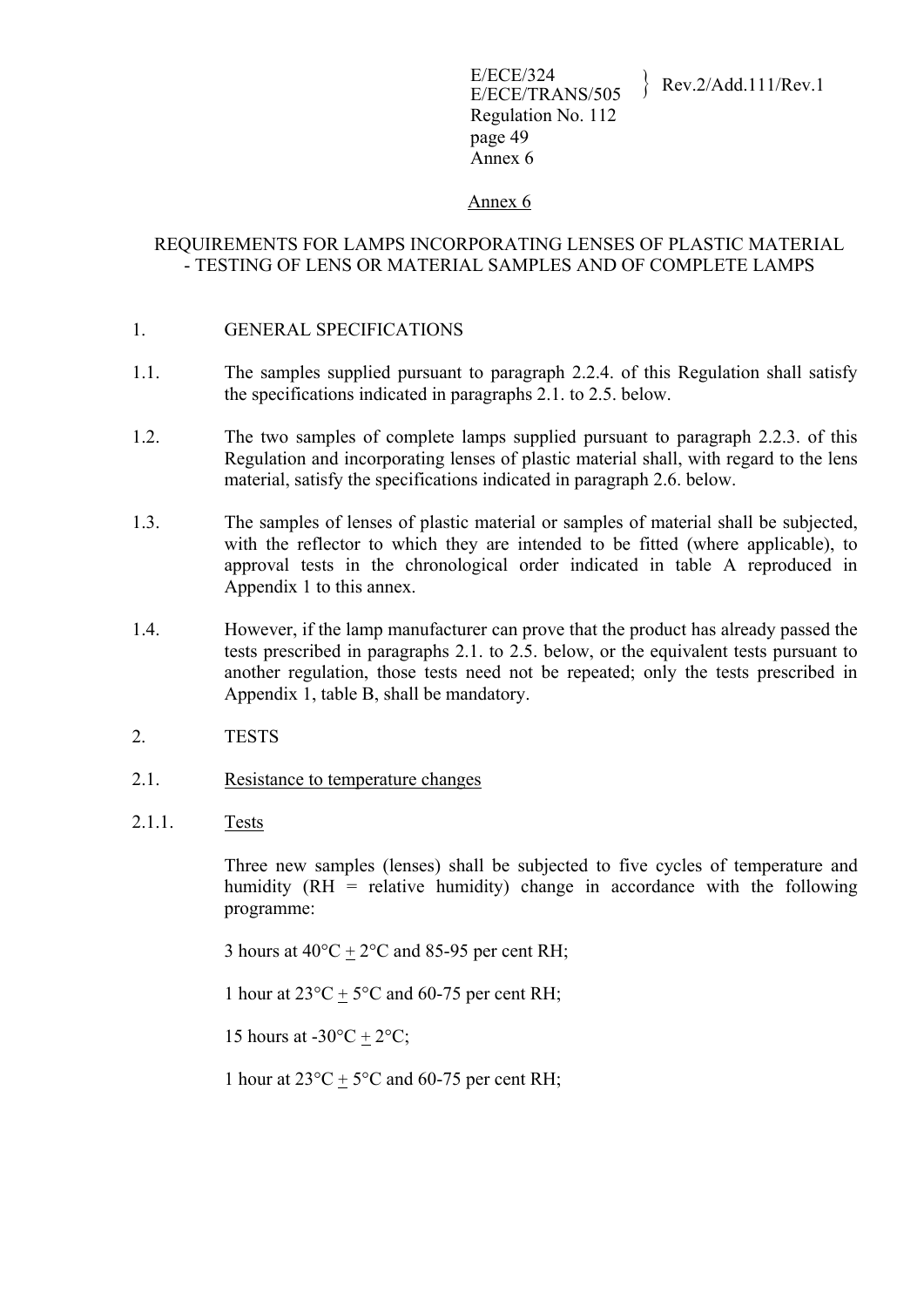3 hours at  $80^{\circ}$ C +  $2^{\circ}$ C;

1 hour at  $23^{\circ}$ C + 5°C and 60-75 per cent RH;

Before this test, the samples shall be kept at  $23^{\circ}$  C  $\pm$  5° C and 60-75 per cent RH for at least four hours.

- Note: The periods of one hour at  $23^{\circ}\text{C} \pm 5^{\circ}\text{C}$  shall include the periods of transition from one temperature to another which are needed in order to avoid thermal shock effects.
- 2.1.2. Photometric measurements
- 2.1.2.1. Method

Photometric measurements shall be carried out on the samples before and after the test.

These measurements shall be made using a standard (étalon) lamp, at the following points:

B 50 L and 50 R for the passing beam of a passing lamp or a passing/driving lamp (B 50 R and 50 L in the case of headlamps intended for left-hand traffic);

Emax route for the driving beam of a driving lamp or a passing/driving lamp.

2.1.2.2. Results

The variation between the photometric values measured on each sample before and after the test shall not exceed 10 per cent including the tolerances of the photometric procedure.

### 2.2. Resistance to atmospheric and chemical agents

#### 2.2.1. Resistance to atmospheric agents

Three new samples (lenses or samples of material) shall be exposed to radiation from a source having a spectral energy distribution similar to that of a black body at a temperature between 5,500 K and 6,000 K. Appropriate filters shall be placed between the source and the samples so as to reduce as far as possible radiations with wave lengths smaller than 295 nm and greater than 2,500 nm. The samples shall be exposed to an energetic illumination of 1,200 W/m<sup>2</sup>  $\pm$  200 W/m<sup>2</sup> for a period such that the luminous energy that they receive is equal to 4,500 MJ/m<sup>2</sup>  $\pm$  200 MJ/m<sup>2</sup>. Within the enclosure, the temperature measured on the black panel placed on a level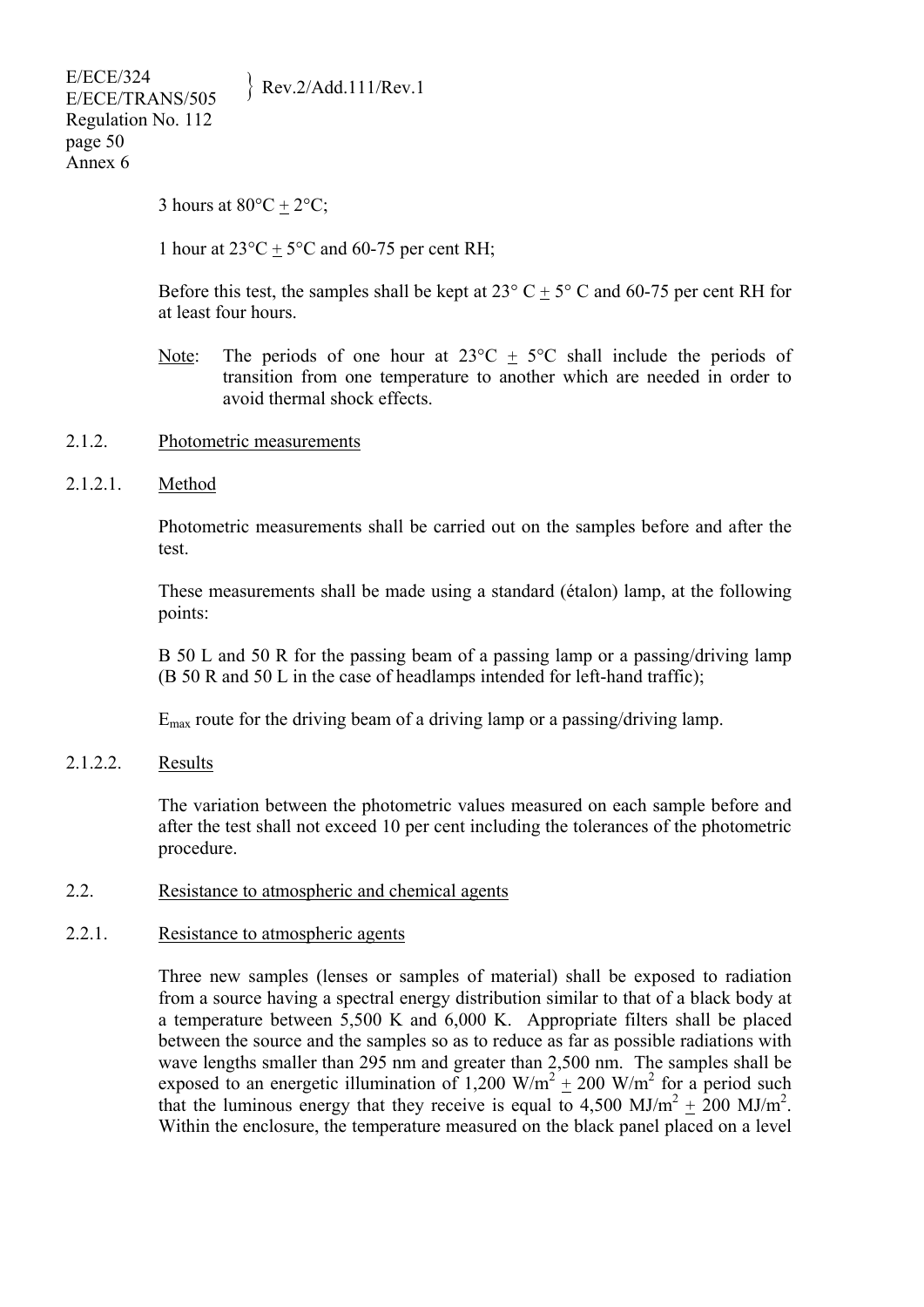with the samples shall be  $50^{\circ}C + 5^{\circ}C$ . In order to ensure a regular exposure, the samples shall revolve around the source of radiation at a speed between 1 and 5 1/min.

The samples shall be sprayed with distilled water of conductivity lower than 1 mS/m at a temperature of  $23^{\circ}\text{C} + 5^{\circ}\text{C}$ , in accordance with the following cycle:

spraying: 5 minutes; drying: 25 minutes.

#### 2.2.2. Resistance to chemical agents

After the test described in paragraph 2.2.1. above and the measurement described in paragraph 2.2.3.1. below have been carried out, the outer face of the said three samples shall be treated as described in paragraph 2.2.2.2. with the mixture defined in paragraph 2.2.2.1. below.

#### 2.2.2.1. Test mixture

The test mixture shall be composed of 61.5 per cent n-heptane, 12.5 per cent toluene, 7.5 per cent ethyl tetrachloride, 12.5 per cent trichloroethylene and 6 per cent xylene (volume per cent).

#### 2.2.2.2. Application of the test mixture

Soak a piece of cotton cloth (as per ISO 105) until saturation with the mixture defined in paragraph 2.2.2.1. above and, within 10 seconds, apply it for 10 minutes to the outer face of the sample at a pressure of 50  $N/cm<sup>2</sup>$ , corresponding to an effort of 100 N applied on a test surface of 14 x 14 mm.

During this 10-minute period, the cloth pad shall be soaked again with the mixture so that the composition of the liquid applied is continuously identical with that of the test mixture prescribed.

During the period of application, it is permissible to compensate the pressure applied to the sample in order to prevent it from causing cracks.

#### 2.2.2.3. Cleaning

At the end of the application of the test mixture, the samples shall be dried in the open air and then washed with the solution described in paragraph 2.3. (Resistance to detergents)  $23^{\circ}C + 5^{\circ}C$ .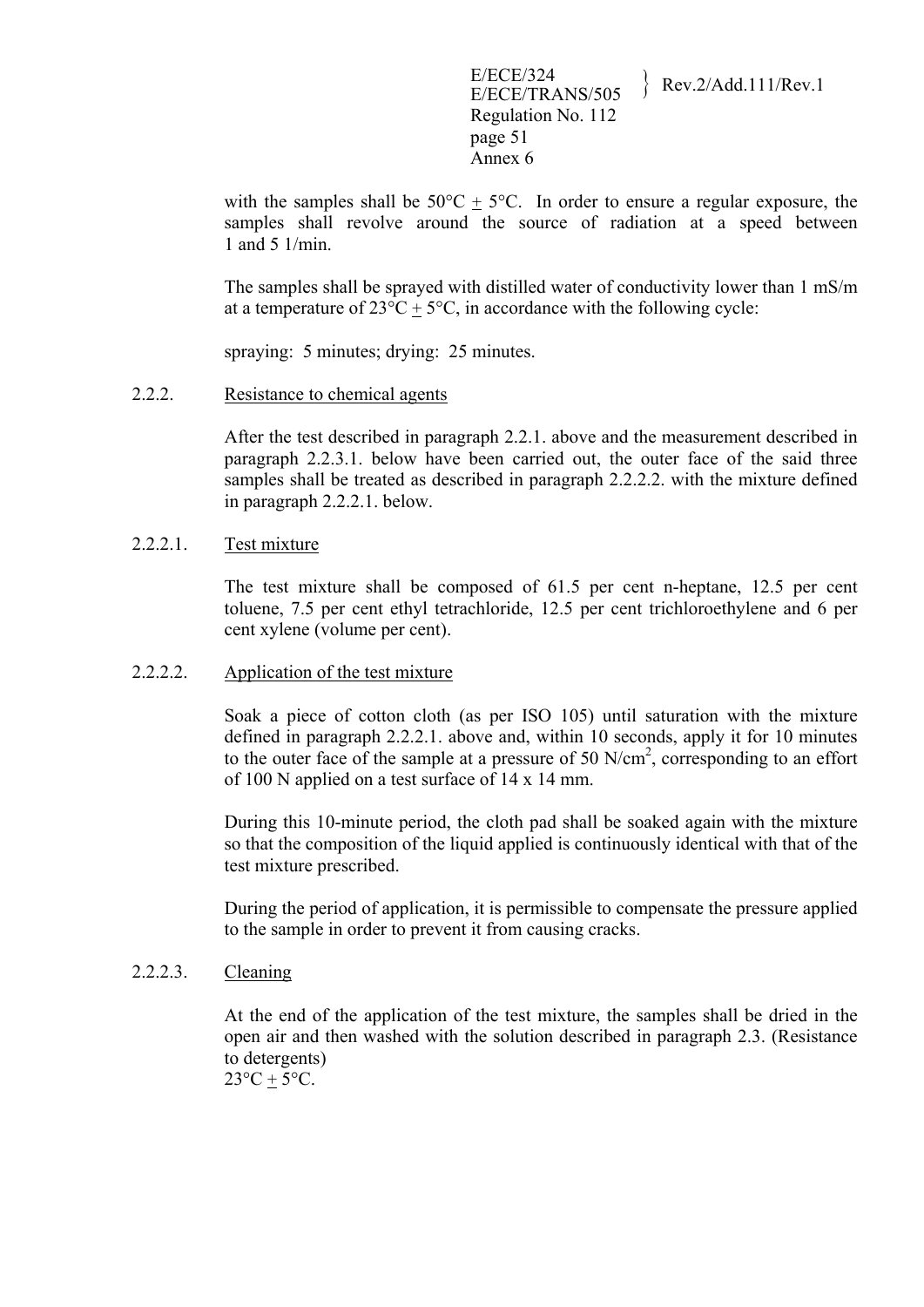Afterwards the samples shall be carefully rinsed with distilled water containing not more than 0.2 per cent impurities at  $23^{\circ}C \pm 5^{\circ}C$  and then wiped off with a soft cloth.

- 2.2.3. Results
- 2.2.3.1. After the test of resistance to atmospheric agents, the outer face of the samples shall be free from cracks, scratches, chipping and deformation, and the mean variation in transmission  $\Delta t$  = 2  $2^{\sim}13$ T  $\frac{T_2 - T_3}{T_2 - T_3}$ , measured on the three samples according to the procedure described in Appendix 2 to this annex shall not exceed 0.020  $(\Delta t_m < 0.020)$ .
- 2.2.3.2. After the test of resistance to chemical agents, the samples shall not bear any traces of chemical staining likely to cause a variation of flux diffusion, whose mean variation  $\Delta d = \frac{1.5 - 1.4}{\pi}$ 2 T  $\frac{T_5 - T_4}{T_5 - T_4}$ , measured on the three samples according to the procedure described in Appendix 2 to this annex shall not exceed  $0.020$  ( $\Delta d_{\rm m}$  < 0.020).
- 2.3. Resistance to detergents and hydrocarbons
- 2.3.1. Resistance to detergents

The outer face of three samples (lenses or samples of material) shall be heated to  $50^{\circ}$ C +  $5^{\circ}$ C and then immersed for five minutes in a mixture maintained at  $23^{\circ}$ C +  $5^{\circ}$ C and composed of 99 parts distilled water containing not more than 0.02 per cent impurities and one part alkylaryl sulphonate.

At the end of the test, the samples shall be dried at  $50^{\circ}C + 5^{\circ}C$ .

The surface of the samples shall be cleaned with a moist cloth.

# 2.3.2. Resistance to hydrocarbons

The outer face of these three samples shall then be lightly rubbed for one minute with a cotton cloth soaked in a mixture composed of 70 per cent n-heptane and 30 per cent toluene (volume per cent), and shall then be dried in the open air.

2.3.3. Results

After the above two tests have been performed successively, the mean value of the variation in transmission  $\Delta t =$ 2 2  $\frac{1}{3}$ T  $\frac{T_2 - T_3}{T_2 - T_3}$ , measured on the three samples according to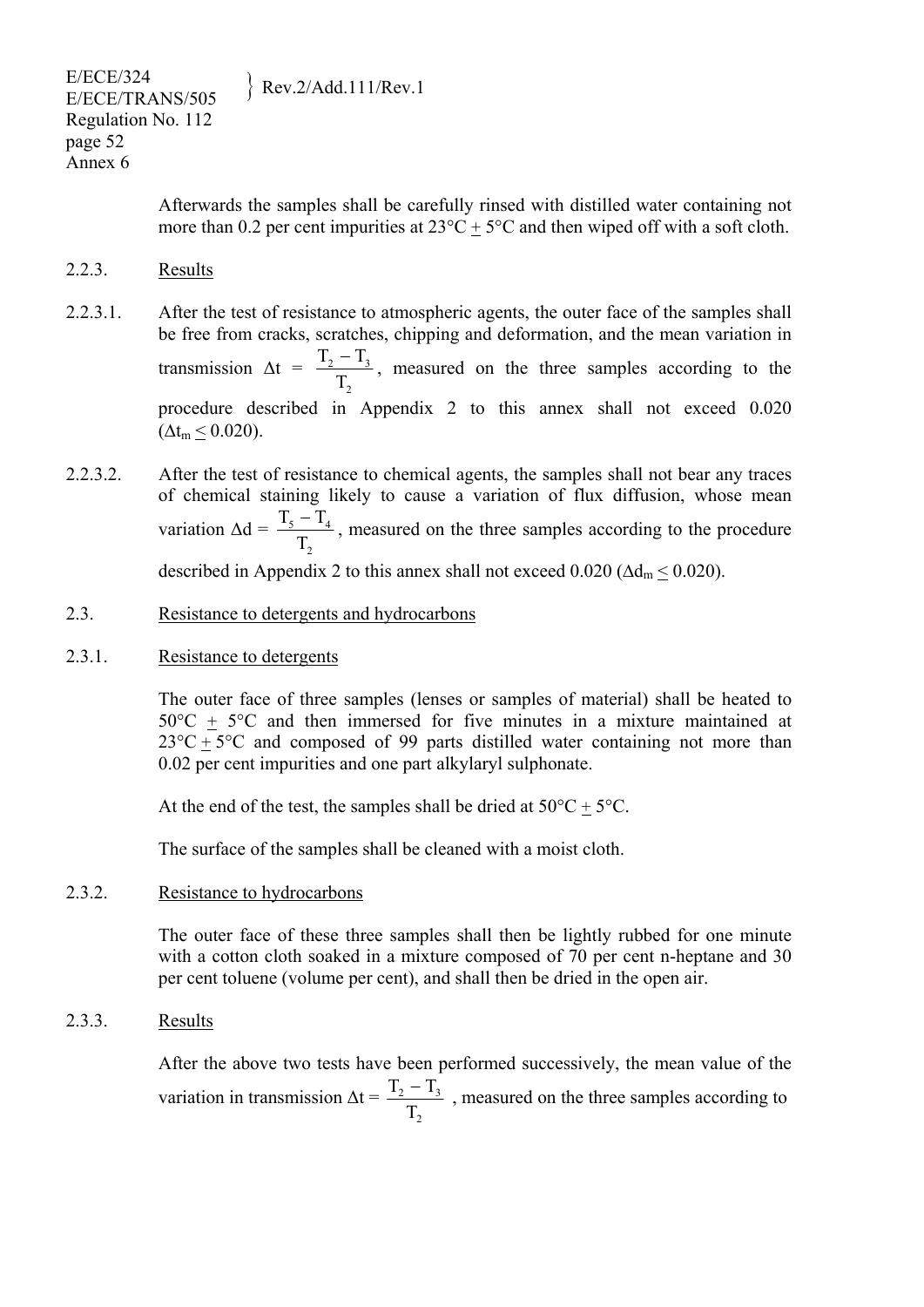E/ECE/324<br>E/ECE/TRANS/505 Rev.2/Add.111/Rev.1 Regulation No. 112 page 53 Annex 6

the procedure described in Appendix 2 to this annex shall not exceed 0.010  $(\Delta t_m < 0.010)$ .

- 2.4. Resistance to mechanical deterioration
- 2.4.1. Mechanical deterioration method

The outer face of the three new samples (lenses) shall be subjected to the uniform mechanical deterioration test by the method described in Appendix 3 to this annex.

2.4.2. Results

After this test, the variations:

in transmission: 
$$
\Delta t = \frac{T_2 - T_3}{T_2}
$$
,

and in diffusion:  $\Delta t$ 

$$
t = \frac{T_5 - T_4}{T_2},
$$

shall be measured according to the procedure described in Appendix 2 in the area specified in paragraph 2.2.4.1.1. of this Regulation. The mean value of the three samples shall be such that:

$$
\Delta t_m \leq 0.100;
$$
  

$$
\Delta d_m \leq 0.050.
$$

### 2.5. Test of adherence of coatings, if any

#### 2.5.1. Preparation of the sample

A surface of 20 mm x 20 mm in area of the coating of a lens shall be cut with a razor blade or a needle into a grid of squares approximately 2 mm x 2 mm. The pressure on the blade or needle shall be sufficient to cut at least the coating.

### 2.5.2. Description of the test

Use an adhesive tape with a force adhesion of 2 N/(cm of width)  $\pm$  20 per cent measured under the standardized conditions specified in Appendix 4 to this annex. This adhesive tape, which shall be at least 25 mm wide, shall be pressed for at least five minutes to the surface prepared as prescribed in paragraph 2.5.1.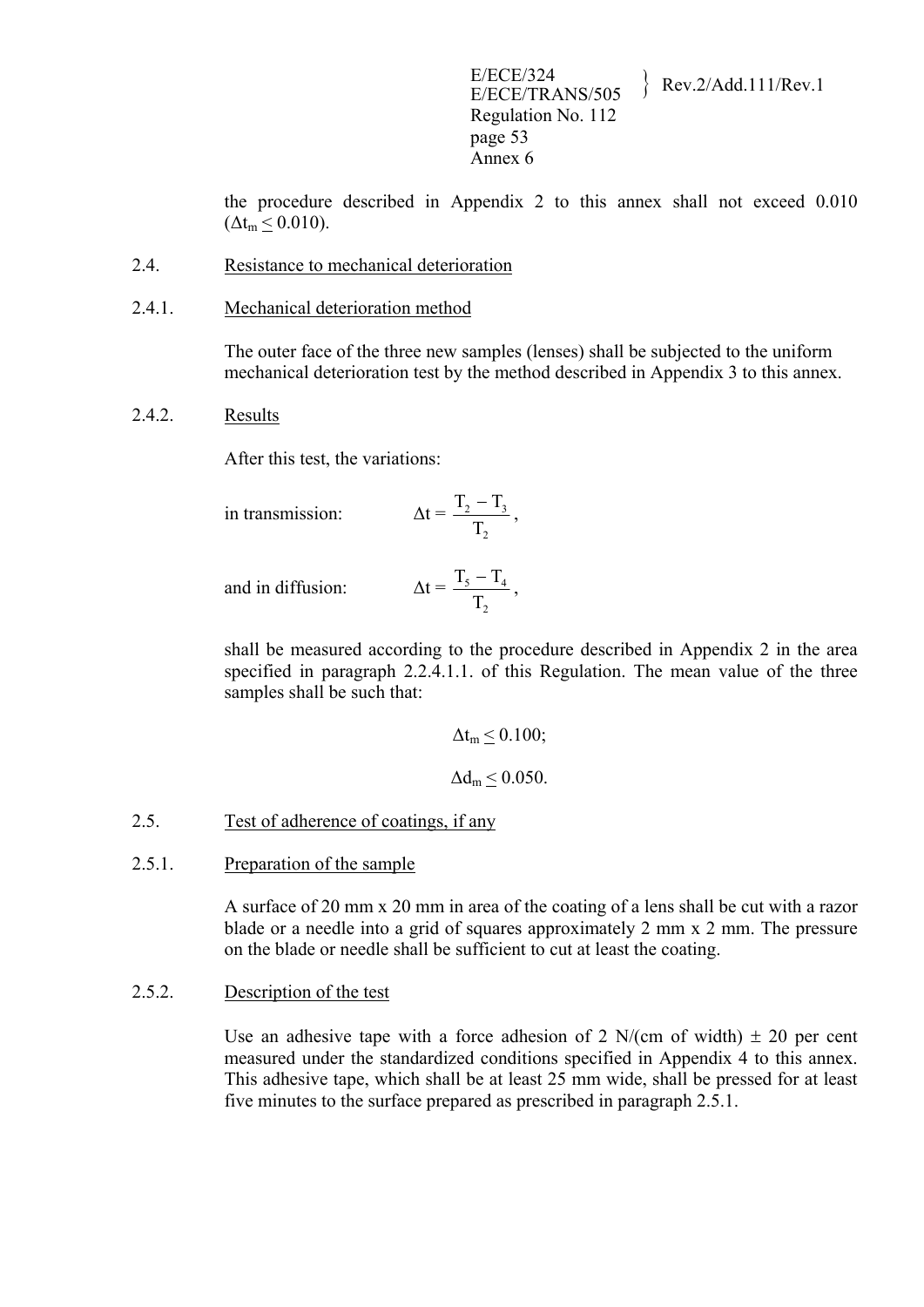E/ECE/324  $E/ECE/324$ <br>E/ECE/TRANS/505 Rev.2/Add.111/Rev.1 Regulation No. 112 page 54 Annex 6

> Then the end of the adhesive tape shall be loaded in such a way that the force of adhesion to the surface considered is balanced by a force perpendicular to that surface. At this stage, the tape shall be torn off at a constant speed of  $1.5 \text{ m/s} + 0.2 \text{ m/s}.$

2.5.3. Results

There shall be no appreciable impairment of the gridded area. Impairments at the intersections between squares or at the edges of the cuts shall be permitted, provided that the impaired area does not exceed 15 per cent of the gridded surface.

### 2.6. Tests of the complete headlamp incorporating a lens of plastic material

- 2.6.1. Resistance to mechanical deterioration of the lens surface
- 2.6.1.1. Tests

The lens of lamp sample No. 1 shall be subjected to the test described in paragraph 2.4.1. above.

2.6.1.2. Results

After the test, the results of photometric measurements carried out on the headlamp in accordance with this Regulation shall not exceed by more than 30 per cent the maximum values prescribed at points B 50 L and HV and not be more than 10 per cent below the minimum values prescribed at point 75 R (in the case of headlamps intended for left-hand traffic, the points to be considered are B 50 R, HV and 75 L).

2.6.2. Test of adherence of coatings, if any

The lens of lamp sample No. 2 shall be subjected to the test described in paragraph 2.5. above.

- 3. VERIFICATION OF THE CONFORMITY OF PRODUCTION
- 3.1. With regard to the materials used for the manufacture of lenses, the lamps of a series shall be recognized as complying with this Regulation if:
- 3.1.1. After the test for resistance to chemical agents and the test for resistance to detergents and hydrocarbons, the outer face of the samples exhibits no cracks, chipping or deformation visible to the naked eye (see paras. 2.2.2., 2.3.1. and 2.3.2.);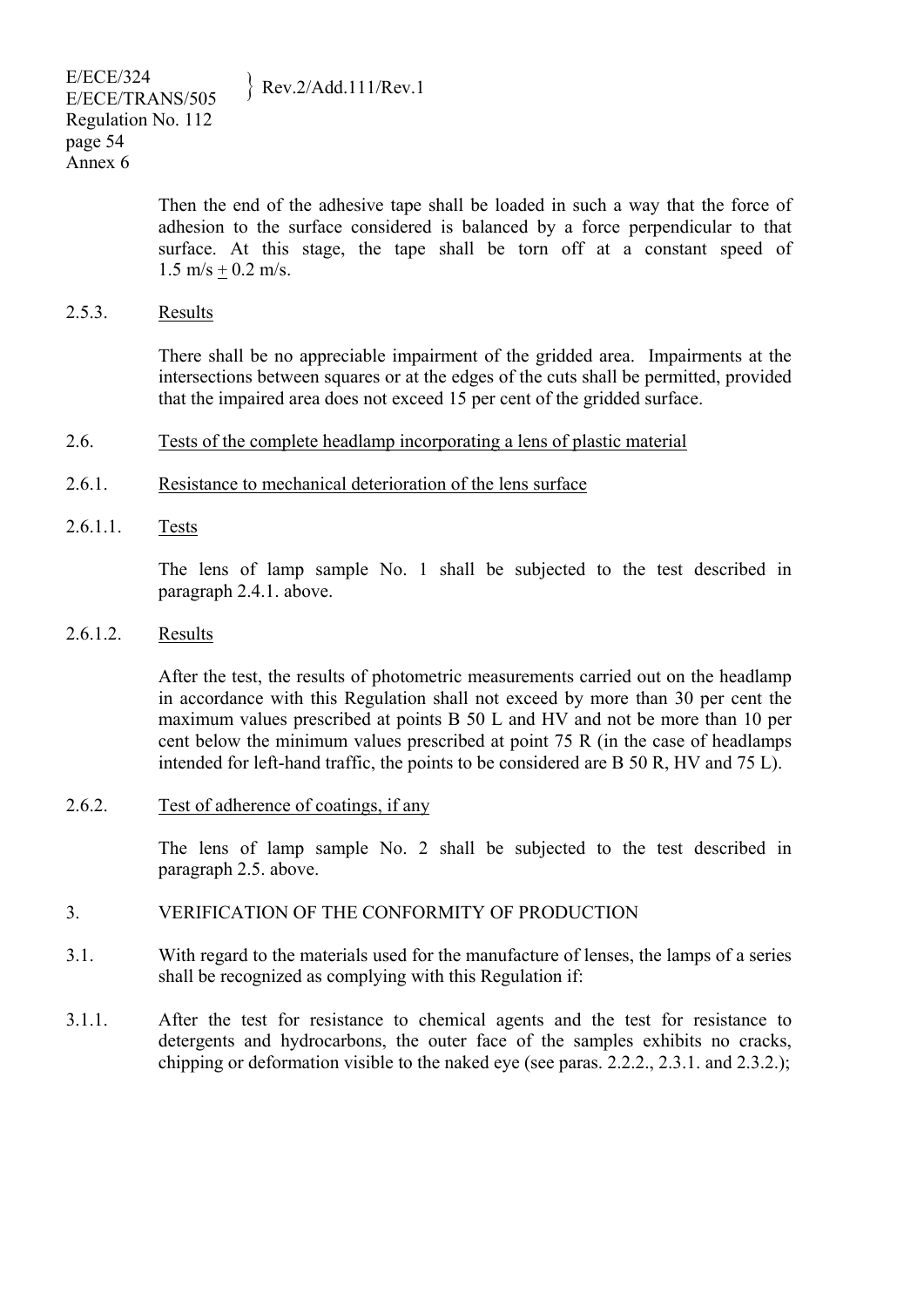E/ECE/324<br>E/ECE/TRANS/505  $\text{Rev.2/Add.111/Rev.1}$ Regulation No. 112 page 55 Annex 6

- 3.1.2. After the test described in paragraph 2.6.1.1., the photometric values at the points of measurement considered in paragraph 2.6.1.2. are within the limits prescribed for conformity of production by this Regulation.
- 3.2. If the test results fail to satisfy the requirements, the tests shall be repeated on another sample of headlamps selected at random.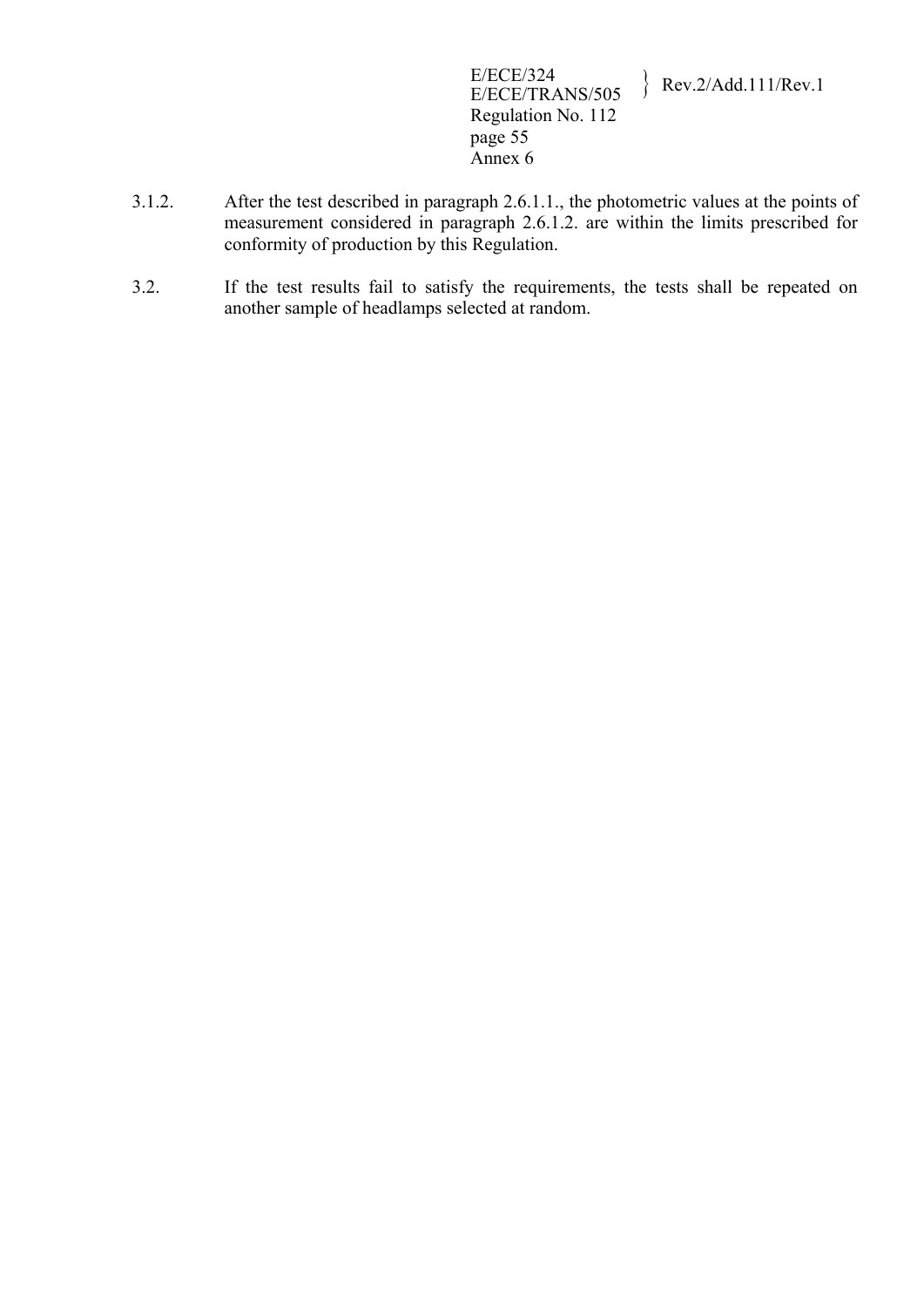# Annex 6 - Appendix 1

# CHRONOLOGICAL ORDER OF APPROVAL TESTS

A. Tests on plastic materials (lenses or samples of material supplied pursuant to paragraph 2.2.4. of this Regulation).

| Samples                                          |              | Lenses or samples of material |                           |                |             |             |             | Lenses      |             |             |             |             |    |
|--------------------------------------------------|--------------|-------------------------------|---------------------------|----------------|-------------|-------------|-------------|-------------|-------------|-------------|-------------|-------------|----|
| Tests                                            | $\mathbf{1}$ | $\overline{2}$                | $\overline{3}$            | $\overline{4}$ | 5           | 6           | 7           | 8           | 9           | 10          | 11          | 12          | 13 |
| Limited photometry (A.6, para. 2.1.2.)<br>1.1.   |              |                               |                           |                |             |             |             |             |             | X           | X           | X           |    |
| Temperature change (A.6, para. 2.1.1.)<br>1.1.1. |              |                               |                           |                |             |             |             |             |             | X           | $\mathbf X$ | $\mathbf X$ |    |
| 1.1.2. Limited photometry (A.6, para. 2.1.2.)    |              |                               |                           |                |             |             |             |             |             | $\mathbf X$ | $\mathbf X$ | $\mathbf X$ |    |
| Transmission measurement<br>1.2.1.               | $\mathbf X$  | $\mathbf X$                   | $\boldsymbol{\mathrm{X}}$ | $\mathbf X$    | $\mathbf X$ | $\mathbf X$ | $\mathbf X$ | $\mathbf X$ | $\mathbf X$ |             |             |             |    |
| 1.2.2.<br>Diffusion measurement                  | X            | $\mathbf X$                   | X                         |                |             |             | $\mathbf X$ | $\mathbf X$ | $\mathbf X$ |             |             |             |    |
| 1.3.<br>Atmospheric agents (A.6, para. 2.2.1.)   | $\mathbf X$  | X                             | X                         |                |             |             |             |             |             |             |             |             |    |
| Transmission measurement<br>1.3.1.               | $\mathbf X$  | X                             | $\boldsymbol{\mathrm{X}}$ |                |             |             |             |             |             |             |             |             |    |
| 1.4.<br>Chemical agents (A.6, para.2.2.2.)       | X            | X                             | X                         |                |             |             |             |             |             |             |             |             |    |
| Diffusion measurement<br>1.4.1.                  | X            | X                             | X                         |                |             |             |             |             |             |             |             |             |    |
| 1.5.<br>Detergents (A.6, para. 2.3.1.)           |              |                               |                           | $\mathbf X$    | $\mathbf X$ | X           |             |             |             |             |             |             |    |
| 1.6.<br>Hydrocarbons (A. 6, para. 2.3.2.)        |              |                               |                           | $\mathbf X$    | $\mathbf X$ | X           |             |             |             |             |             |             |    |
| Transmission measurement<br>1.6.1.               |              |                               |                           | X              | $\mathbf X$ | $\mathbf X$ |             |             |             |             |             |             |    |
| 1.7.<br>Deterioration (A.6, para. 2.4.1.)        |              |                               |                           |                |             |             | $\mathbf X$ | $\mathbf X$ | $\mathbf X$ |             |             |             |    |
| Transmission measurement<br>1.7.1.               |              |                               |                           |                |             |             | X           | $\mathbf X$ | $\mathbf X$ |             |             |             |    |
| Diffusion measurement<br>1.7.2.                  |              |                               |                           |                |             |             | $\mathbf X$ | $\mathbf X$ | X           |             |             |             |    |
| 1.8.<br>Adherence (A.6, para. 2.5.)              |              |                               |                           |                |             |             |             |             |             |             |             |             | X  |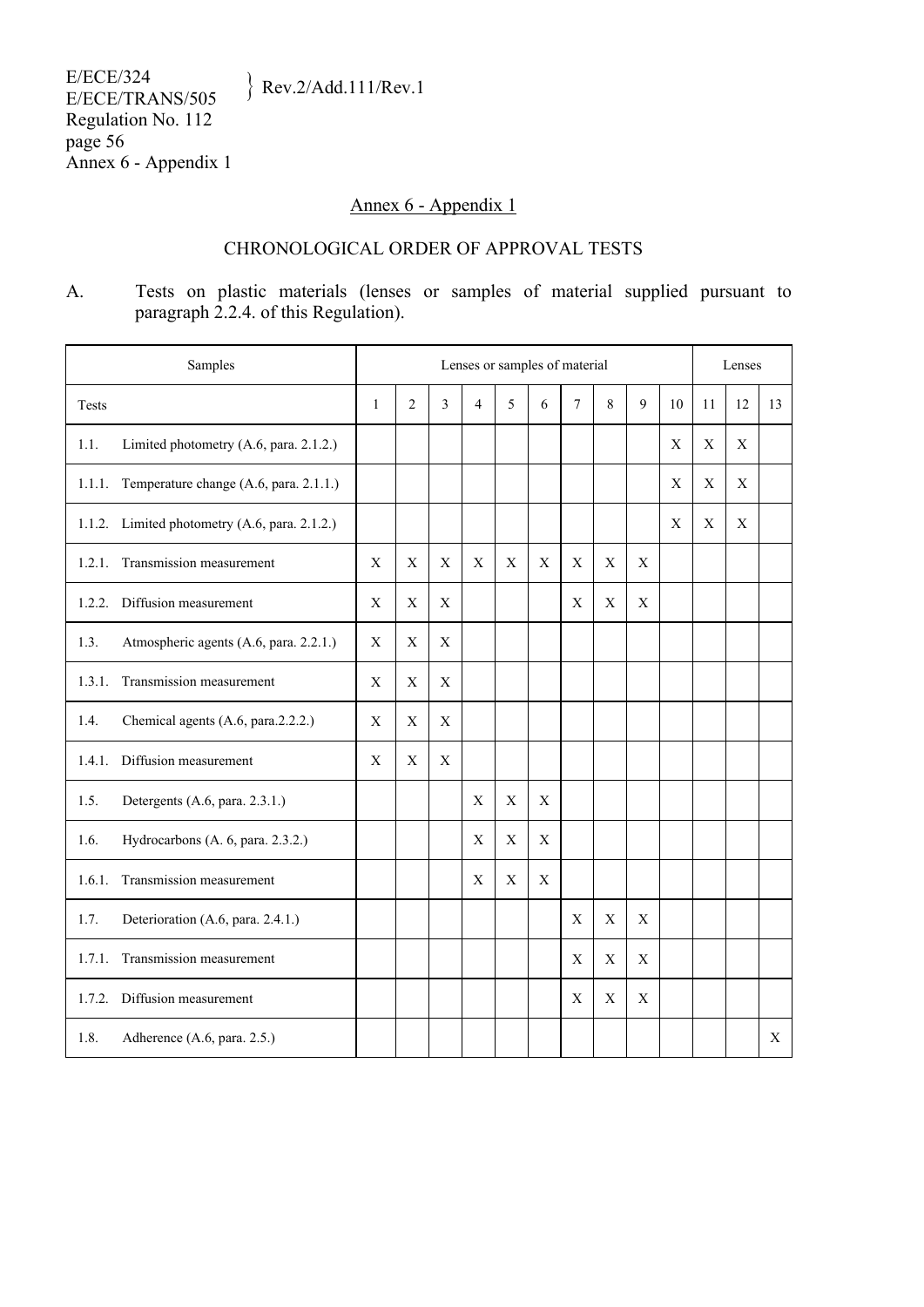E/ECE/324 E/ECE/TRANS/505 } Rev.2/Add.111/Rev.1 Regulation No. 112 page 57 Annex 6 - Appendix 1

B. Tests on complete headlamps (supplied pursuant to paragraph 2.2.3. of this Regulation).

|                                        | Complete headlamp |            |  |  |  |
|----------------------------------------|-------------------|------------|--|--|--|
| <b>Tests</b>                           |                   | Sample No. |  |  |  |
|                                        |                   |            |  |  |  |
| 2.1. Deterioration (para. $2.6.1.1$ .) | X                 |            |  |  |  |
| 2.2. Photometry (para. $2.6.1.2$ .)    | X                 |            |  |  |  |
| 2.3. Adherence (para. $2.6.2$ .)       |                   | X          |  |  |  |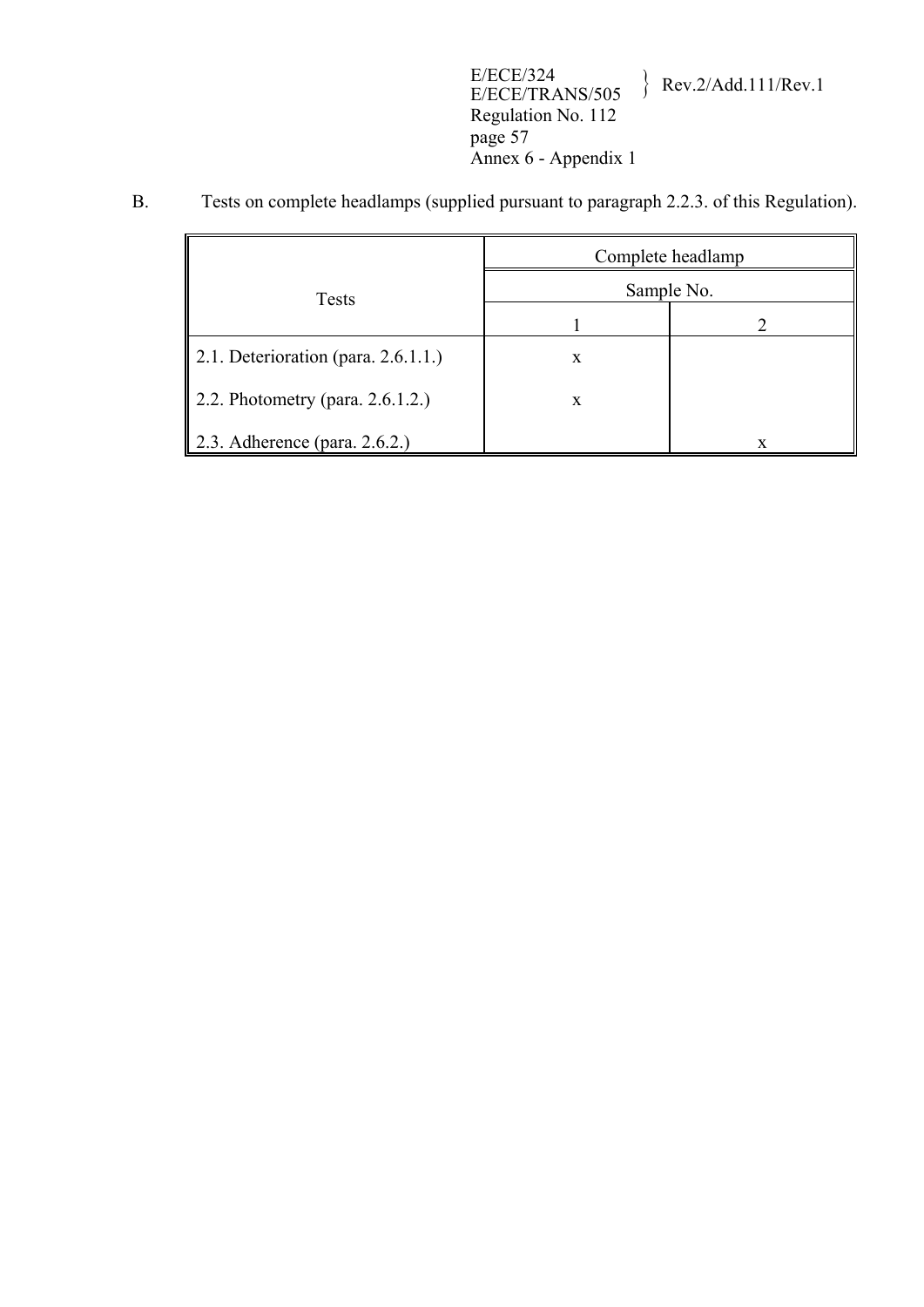### Annex 6 - Appendix 2

#### METHOD OF MEASUREMENT OF THE DIFFUSION AND TRANSMISSION OF LIGHT

#### 1. EQUIPMENT (see figure)

The beam of a collimator K with a half divergence  $\beta/2 = 17.4 \times 10^4$  rd is limited by a diaphragm  $D<sub>r</sub>$  with an opening of 6 mm against which the sample stand is placed.

A convergent achromatic lens  $L_2$ , corrected for spherical aberrations links the diaphragm  $D<sub>\tau</sub>$  with the receiver R; the diameter of the lens  $L_2$  shall be such that it does not diaphragm the light diffused by the sample in a cone with a half top angle of  $\beta/2 = 14^{\circ}$ .

An annular diaphragm D<sub>D</sub>, with angles  $\alpha_0/2 = 1^\circ$  and  $\alpha_{\text{max}}/2 = 12^\circ$  is placed in an image focal plane of the lens  $L_2$ .

The non-transparent central part of the diaphragm is necessary in order to eliminate the light arriving directly from the light source. It shall be possible to remove the central part of the diaphragm from the light beam in such a manner that it returns exactly to its original position.

The distance  $L_2$   $D_{\tau}$  and the focal length  $F_2$  1/of the lens  $L_2$  shall be so chosen that the image of  $D<sub>r</sub>$  completely covers the receiver R.

When the initial incident flux is referred to 1,000 units, the absolute precision of each reading shall be better than 1 unit.

 $\overline{a}$ 

 $\frac{1}{1}$  For L<sub>2</sub> it is recommended to use a focal distance of about 80 mm.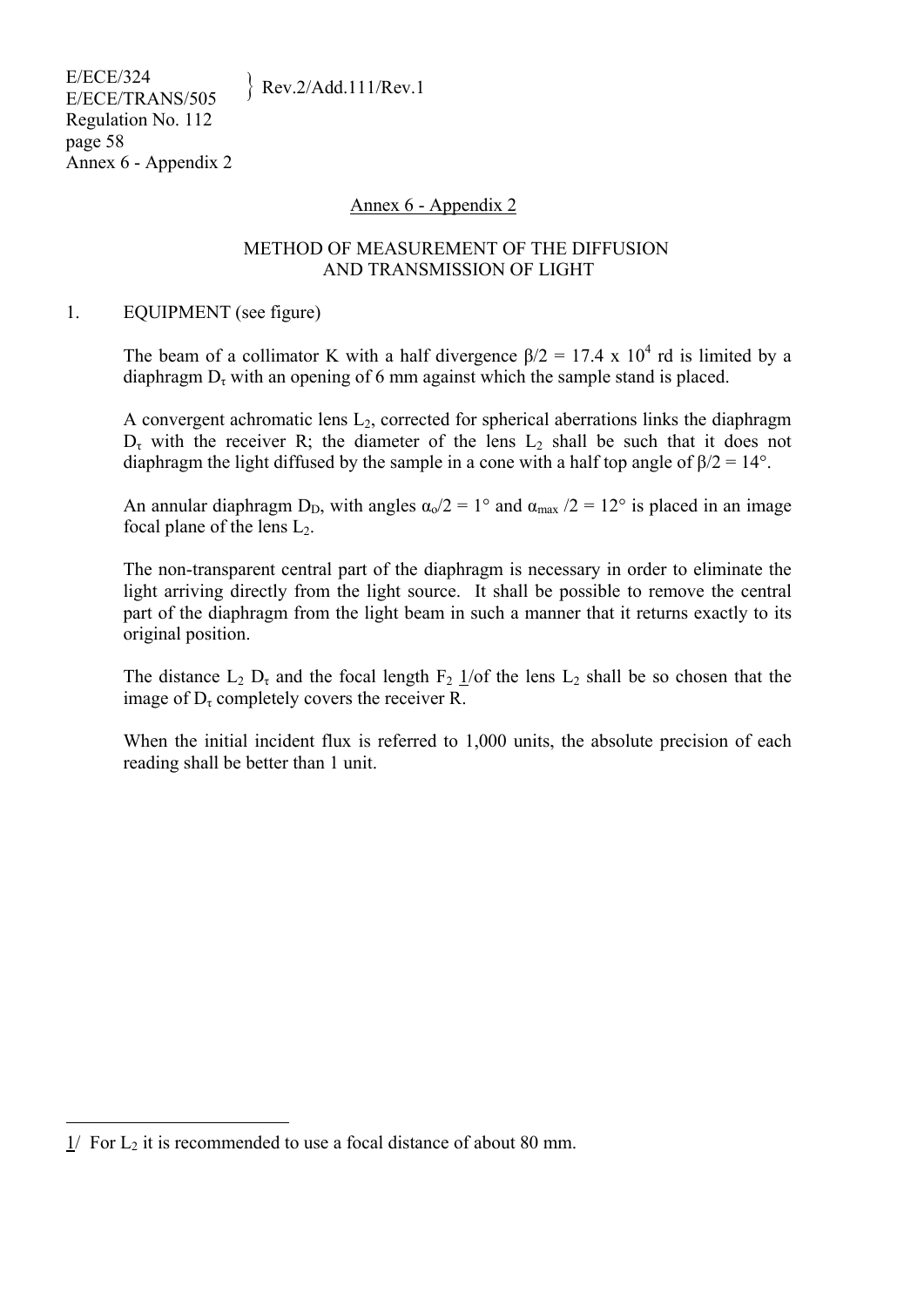# 2. MEASUREMENTS

The following readings shall be taken:

| Reading        | With sample          | With central<br>part of $D_D$ | Quantity represented                                         |
|----------------|----------------------|-------------------------------|--------------------------------------------------------------|
| $T_1$          | no                   | no                            | Incident flux in initial reading                             |
| T <sub>2</sub> | yes<br>(before test) | no                            | Flux transmitted by the new material in<br>a field of 24°    |
| $T_3$          | yes<br>(after test)  | no                            | Flux transmitted by the tested material<br>in a field of 24° |
| T <sub>4</sub> | yes<br>(before test) | yes                           | Flux diffused by the new material                            |
| $T_5$          | yes<br>(after test)  | yes                           | Flux diffused by the tested material                         |



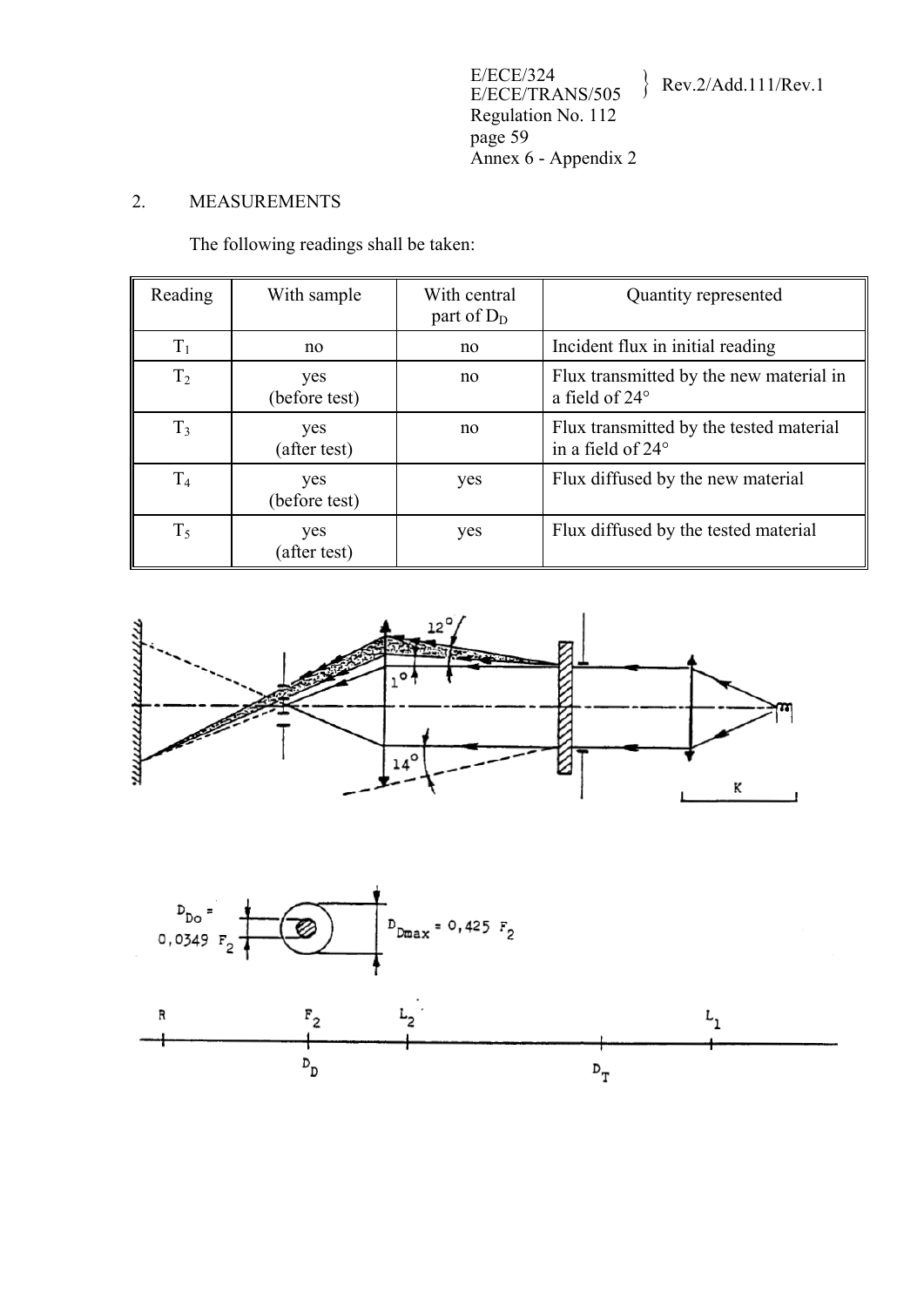#### Annex 6 - Appendix 3

#### SPRAY TESTING METHOD

#### 1. Test equipment

1.1. Spray gun

The spray gun used shall be equipped with a nozzle 1.3 mm in diameter allowing a liquid flow rate of  $0.24 \pm 0.02$  l/minute at an operating pressure of 6.0 bars -0/+0.5 bar.

Under these operation conditions the fan pattern obtained shall be 170 mm 50 mm in diameter on the surface exposed to deterioration, at a distance of 380 mm 10 mm from the nozzle.

1.2. Test mixture

The test mixture shall be composed of:

Silica sand of hardness 7 on the Mohr scale, with a grain size between 0 and 0.2 mm and an almost normal distribution, with an angular factor of 1.8 to 2;

Water of hardness not exceeding 205  $g/m<sup>3</sup>$  for a mixture comprising 25 g of sand per litre of water.

2. Test

The outer surface of the lamp lenses shall be subjected once or more than once to the action of the sand jet produced as described above. The jet shall be sprayed almost perpendicular to the surface to be tested.

The deterioration shall be checked by means of one or more samples of glass placed as a reference near the lenses to be tested. The mixture shall be sprayed until the variation in the diffusion of light on the sample or samples measured by the method described in Appendix 2, is such that:

$$
\Delta d = \frac{T_{_5}-T_{_4}}{T_{_2}} = 0.0250 \pm 0.0025
$$

Several reference samples may be used to check that the whole surface to be tested has deteriorated homogeneously.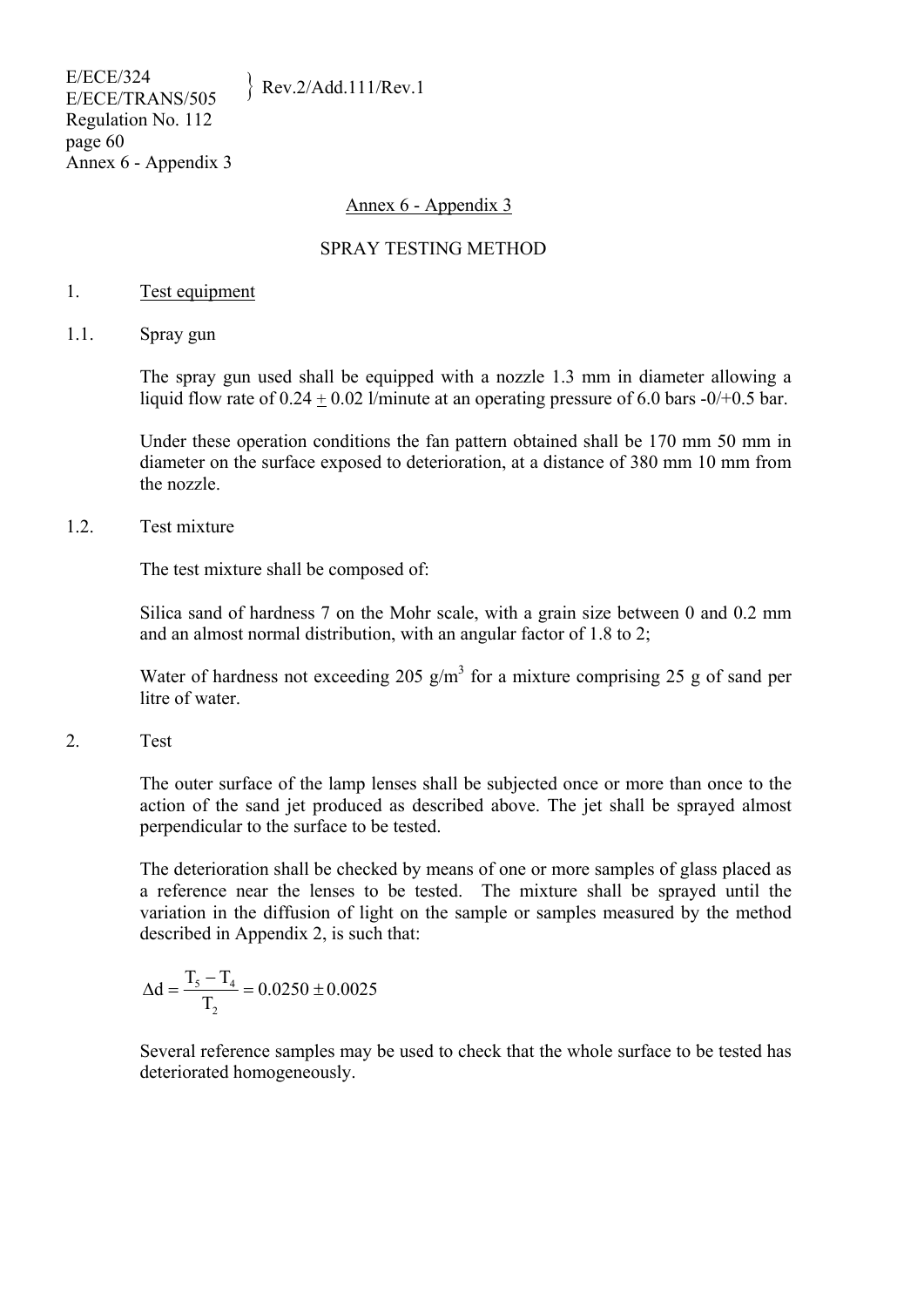#### Annex 6 - Appendix 4

#### ADHESIVE TAPE ADHERENCE TEST

#### 1. PURPOSE

This method allows to determine under standard conditions the linear force of adhesion of an adhesive tape to a glass plate.

#### 2. PRINCIPLE

Measurement of the force necessary to unstick an adhesive tape from a glass plate at an angle of 90°.

#### 3. SPECIFIED ATMOSPHERIC CONDITIONS

The ambient conditions shall be at  $23^{\circ}$  C + 5° C and 65  $\pm$  15 per cent RH.

#### 4. TEST PIECES

Before the test, the sample roll of adhesive tape shall be conditioned for 24 hours in the specified atmosphere (see para. 3 above).

Five test pieces each 400 mm long shall be tested from each roll. These test pieces shall be taken from the roll after the first three turns were discarded.

#### 5. PROCEDURE

The test shall be under the ambient conditions specified in paragraph 3.

Take the five test pieces while unrolling the tape radially at a speed of approximately 300 mm/s, then apply them within 15 seconds in the following manner:

Apply the tape to the glass plate progressively with a slight length-wise rubbing movement of the finger, without excessive pressure, in such a manner as to leave no air bubble between the tape and the glass plate.

Leave the assembly in the specified atmospheric conditions for 10 minutes.

Unstick about 25 mm of the test piece from the plate in a plane perpendicular to the axis of the test piece.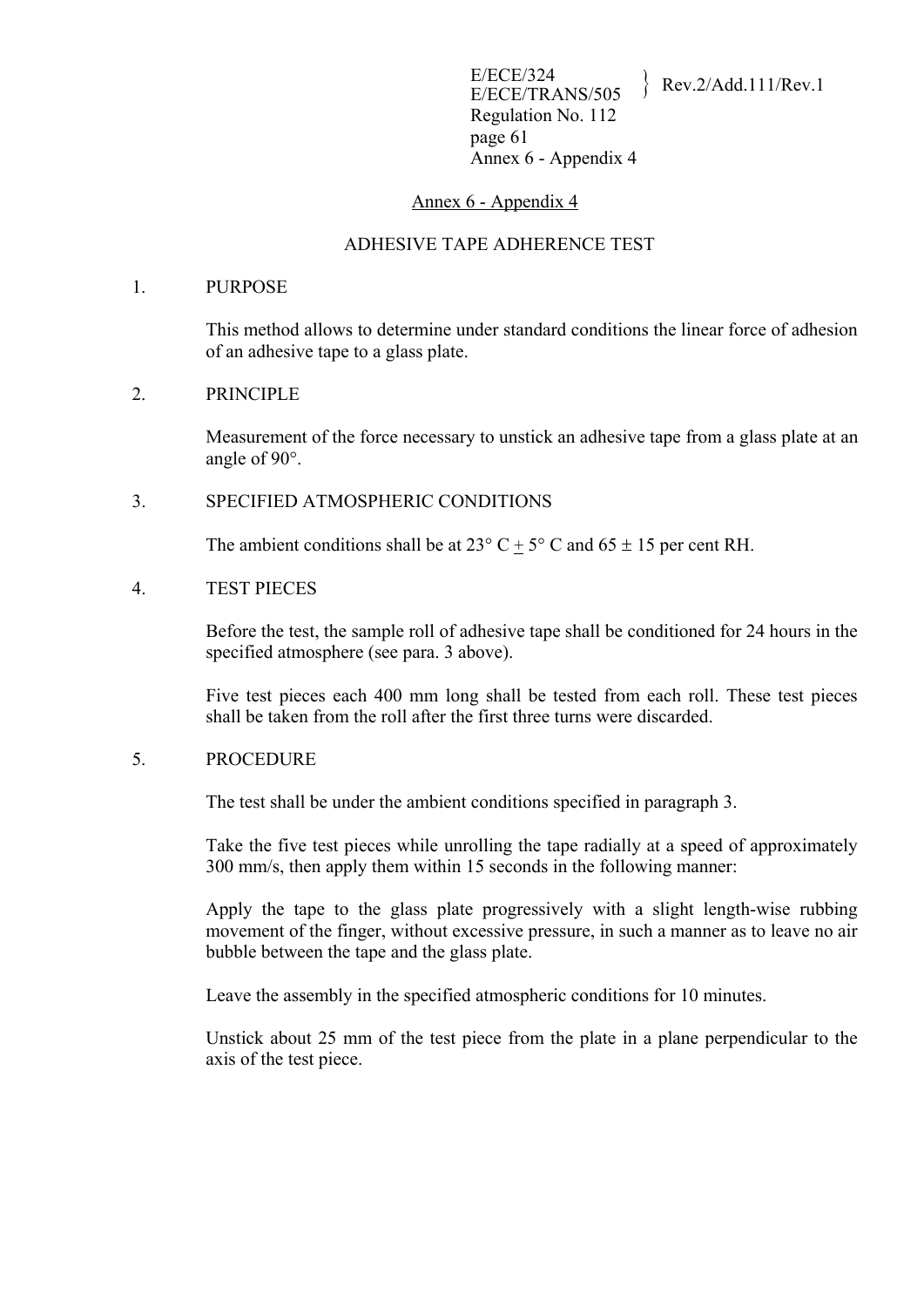Fix the plate and fold back the free end of the tape at 90°. Apply force in such a manner that the separation line between the tape and the plate is perpendicular to this force and perpendicular to the plate.

Pull to unstick at a speed of 300 mm/s  $\pm$  30 mm/s and record the force required.

#### 6. RESULTS

The five values obtained shall be arranged in order and the median value taken as a result of the measurement. This value shall be expressed in Newtons per centimetre of width of the tape.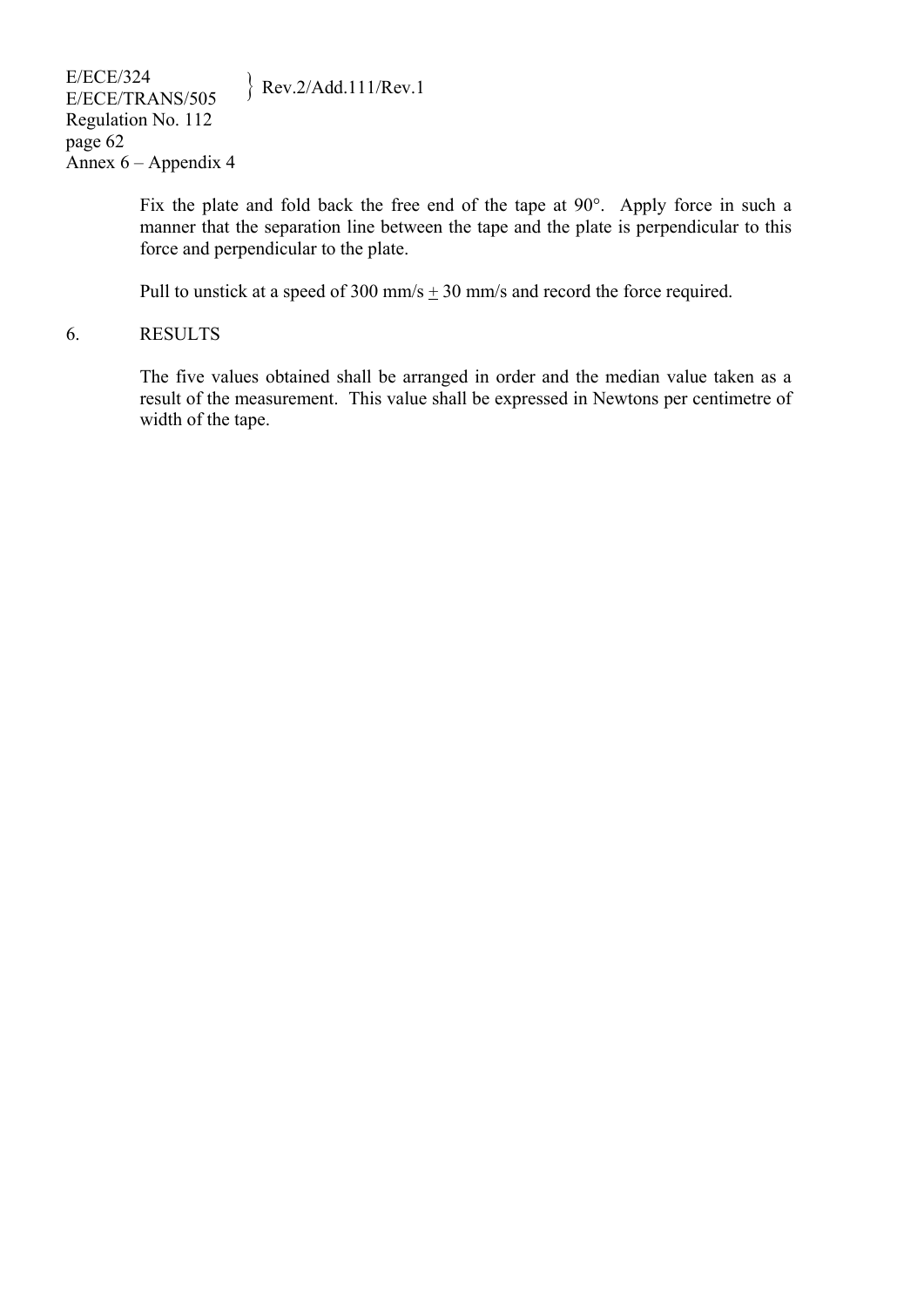# Annex 7

#### MINIMUM REQUIREMENTS FOR SAMPLING BY AN INSPECTOR

- 1. GENERAL
- 1.1. The conformity requirements shall be considered satisfied from a mechanical and a geometrical standpoint in accordance with the requirements of this Regulation, if any, if the differences do not exceed inevitable manufacturing deviations. This condition also applies to colour.
- 1.2. With respect to photometric performances, the conformity of mass-produced headlamps shall not be contested if, when testing photometric performances of any headlamp chosen at random and equipped with a standard filament lamp:
- 1.2.1. no measured value deviates unfavourably by more than 20 per cent from the value prescribed in this Regulation. For values B 50 L (or R) and zone III, the maximum unfavourable deviation may be respectively:

| $B 50 L (or R)$ : | 0.2 1x equivalent 20 per cent  |
|-------------------|--------------------------------|
|                   | 0.3 1x equivalent 30 per cent  |
| Zone III          | 0.3 1x equivalent 20 per cent  |
|                   | 0.45 lx equivalent 30 per cent |

1.2.2. or if

<u>.</u>

- 1.2.2.1. for the passing beam, the values prescribed in this Regulation are met at HV (with a tolerance of 0.2 lx) and related to that aiming at least one point of each area delimited on the measuring screen (at 25 m) by a circle 15 cm in radius around points B 50 L (or R) (with a tolerance of 0.1 lx), 75 R (or L), 50 V, 25 R, 25 L, and in the entire area of zone IV which is not more than 22.5 cm above line 25 R and  $25 L$ ;
- 1.2.2.2. and if, for the driving beam, HV being situated within the isolux  $0.75$  E<sub>max</sub>, a tolerance of  $+20$  per cent for maximum values and  $-20$  per cent for minimum values is observed for the photometric values at any measuring point specified in paragraph 6.3.2. of this Regulation. The reference mark is disregarded.
- 1.2.3. If the results of the test described above do not meet the requirements, the alignment of the headlamp may be changed, provided that the axis of the beam is not displaced laterally by more than 1° to the right or left. 1/

<sup>1/</sup> See footnote 11/ in the text of this Regulation.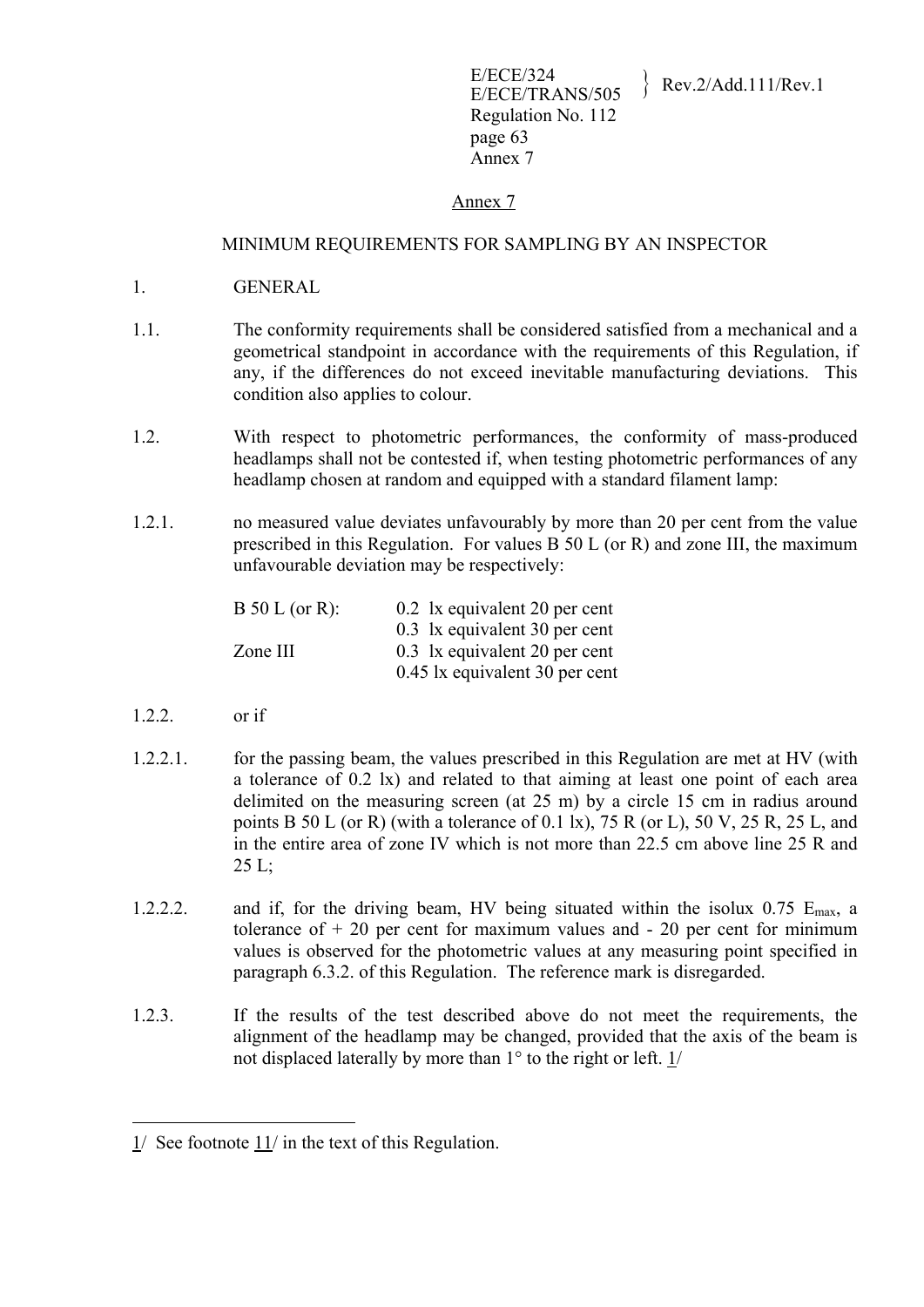- 1.2.4. If the results of the tests described above do not meet the requirements, tests shall be repeated using another standard filament lamp.
- 1.2.5. Headlamps with apparent defects are disregarded.
- 1.2.6. The reference mark is disregarded.
- 2. FIRST SAMPLING

In the first sampling four headlamps are selected at random. The first sample of two is marked A, the second sample of two is marked B.

- 2.1. The conformity is not contested
- 2.1.1. Following the sampling procedure shown in Figure 1 of this annex the conformity of mass-produced headlamps shall not be contested if the deviations of the measured values of the headlamps in the unfavourable directions are:
- 2.1.1.1. sample A

| AI: | one headlamp<br>one headlamp            | not more than              | 0 per cent<br>20 per cent |
|-----|-----------------------------------------|----------------------------|---------------------------|
| A2: | both headlamps<br>but<br>go to sample B | more than<br>not more than | 0 per cent<br>20 per cent |

2.1.1.2. sample B

| both headlamps<br>$B1$ : | 0 per cent |
|--------------------------|------------|
|--------------------------|------------|

- 2.1.2. or if the conditions of paragraph 1.2.2. for sample A are fulfilled.
- 2.2. The conformity is contested
- 2.2.1. Following the sampling procedure shown in Figure 1 of this annex the conformity of mass-produced headlamps shall be contested and the manufacturer requested to make his production meet the requirements (alignment) if the deviations of the measured values of the headlamps are: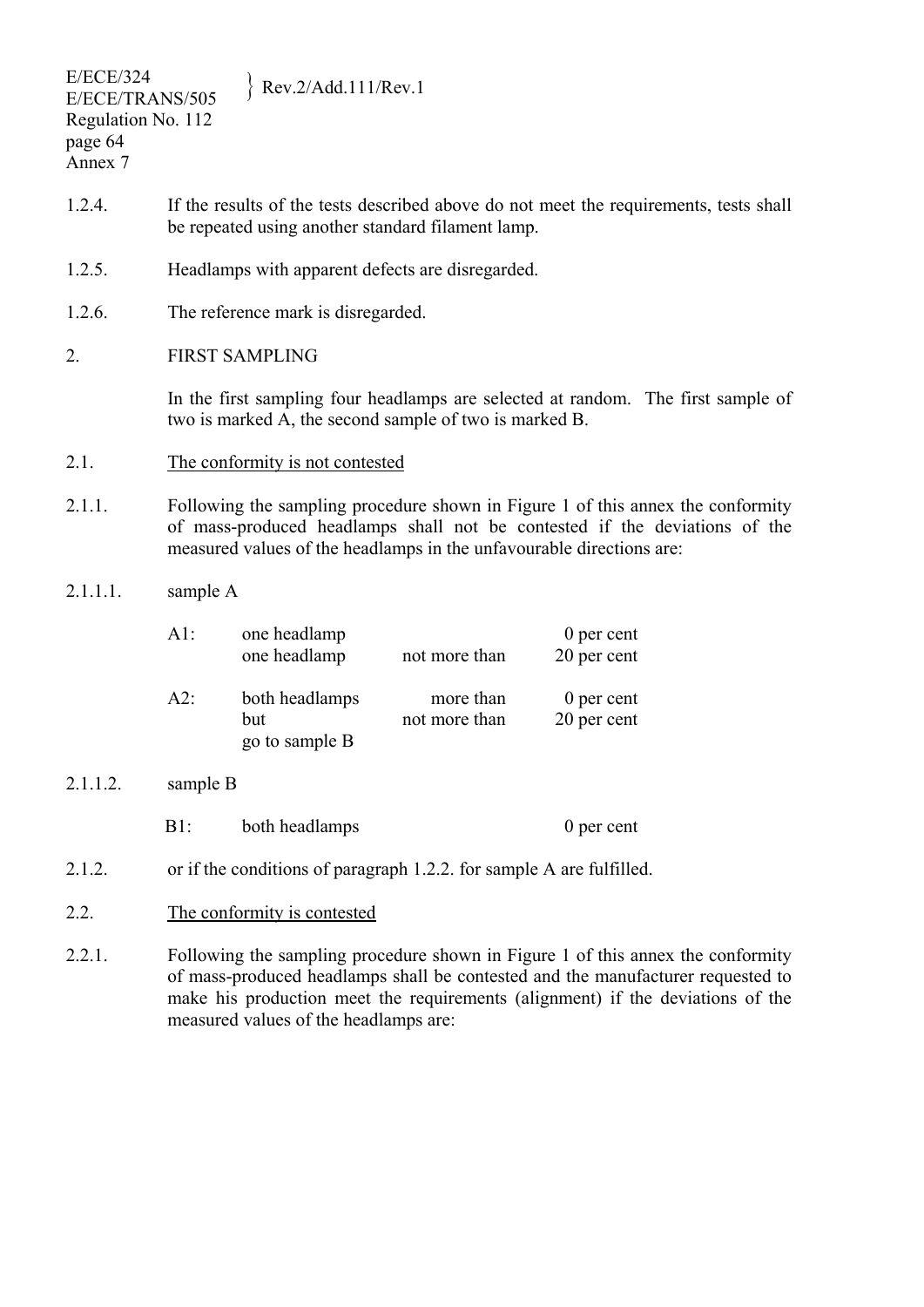E/ECE/324<br>E/ECE/TRANS/505 Regulation No. 112 page 65 Annex 7

E/ECE/TRANS/505 } Rev.2/Add.111/Rev.1

| 2.2.1.1. | sample A |
|----------|----------|
|----------|----------|

|          | $A3$ :   | one headlamp<br>one headlamp<br>but                      | not more than<br>more than<br>not more than | 20 per cent<br>20 per cent<br>30 per cent |
|----------|----------|----------------------------------------------------------|---------------------------------------------|-------------------------------------------|
| 2.2.1.2. | sample B |                                                          |                                             |                                           |
|          | B2:      | in the case of A2<br>one headlamp<br>but<br>one headlamp | more than<br>not more than<br>not more than | 0 per cent<br>20 per cent<br>20 per cent  |
|          | $B3$ :   | in the case of A2<br>one headlamp<br>one headlamp<br>but | more than<br>not more than                  | 0 per cent<br>20 per cent<br>30 per cent  |

- 2.2.2. or if the conditions of paragraph 1.2.2. for sample A are not fulfilled.
- 2.3. Approval withdrawn

Conformity shall be contested and paragraph 11 applied if, following the sampling procedure shown in Figure 1 of this annex, the deviations of the measured values of the headlamps are:

### 2.3.1. sample A

 $2.3.2.$ 

|        | $A4$ :   | one headlamp<br>one headlamp                             | not more than<br>more than              | 20 per cent<br>30 per cent               |
|--------|----------|----------------------------------------------------------|-----------------------------------------|------------------------------------------|
|        | $A5$ :   | Both headlamps                                           | more than                               | 20 per cent                              |
| 2.3.2. | sample B |                                                          |                                         |                                          |
|        | B4:      | in the case of A2<br>one headlamp<br>but<br>one headlamp | more than<br>not more than<br>more than | 0 per cent<br>20 per cent<br>20 per cent |
|        | $B5$ :   | in the case of A2<br>both headlamps                      | more than                               | 20 per cent                              |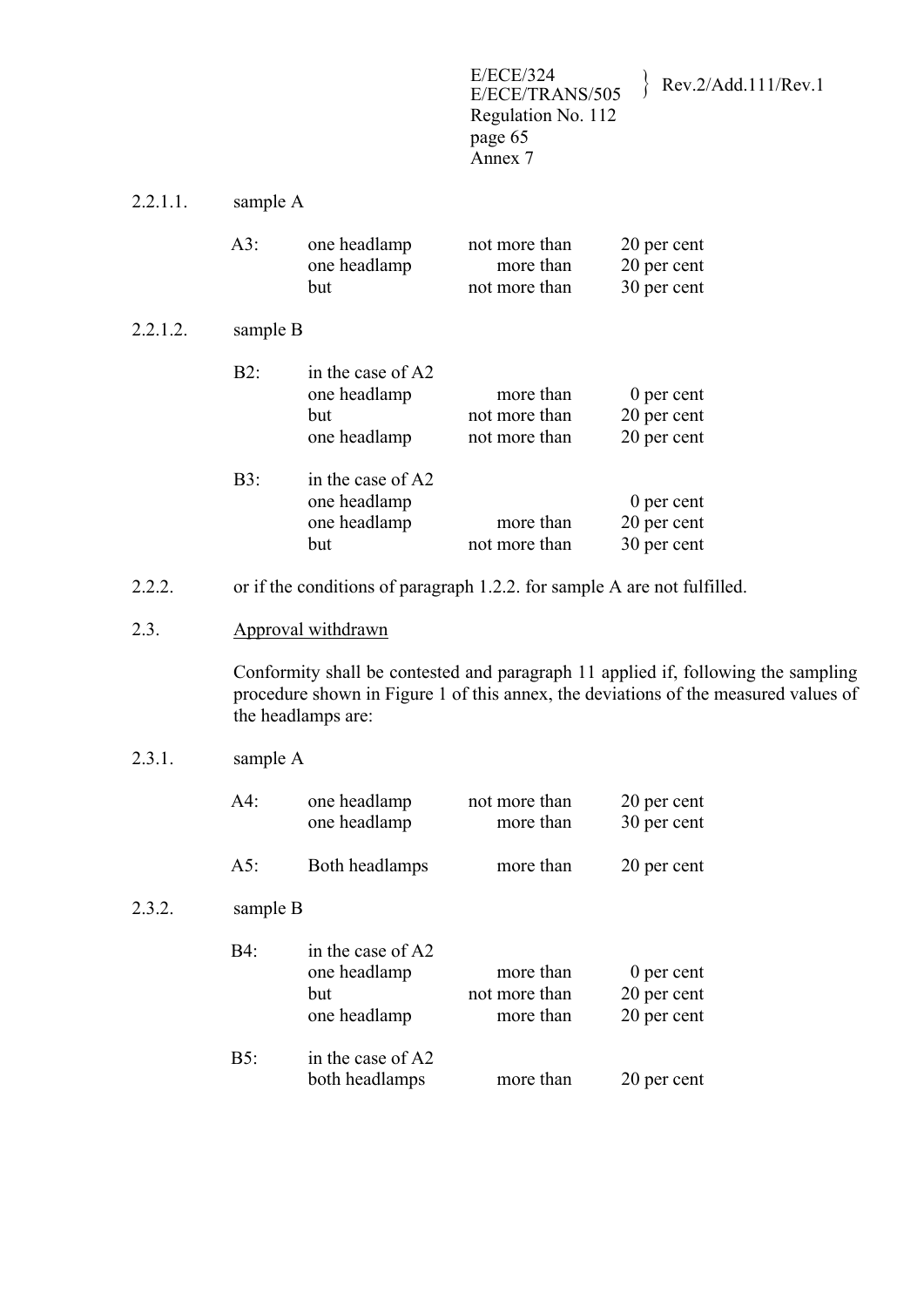| <b>E/ECE/324</b><br>E/ECE/TRANS/505<br>Regulation No. 112<br>page 66<br>Annex 7 |                                                                                                                                                                                                        | Rev.2/Add.111/Rev.1                               |                            |                             |
|---------------------------------------------------------------------------------|--------------------------------------------------------------------------------------------------------------------------------------------------------------------------------------------------------|---------------------------------------------------|----------------------------|-----------------------------|
|                                                                                 | <b>B6:</b>                                                                                                                                                                                             | in the case of A2<br>one headlamp<br>one headlamp | more than                  | 0 per cent<br>30 per cent   |
| 2.3.3.                                                                          | or if the conditions of paragraph 1.2.2. for samples A and B are not fulfilled.                                                                                                                        |                                                   |                            |                             |
| 3.                                                                              | REPEATED SAMPLING                                                                                                                                                                                      |                                                   |                            |                             |
|                                                                                 | In the case of A3, B2, B3 a repeated sampling, third sample $C$ of two headlamps,<br>selected from stock manufactured after alignment, is necessary within two months'<br>time after the notification. |                                                   |                            |                             |
| 3.1.                                                                            | The conformity is not contested                                                                                                                                                                        |                                                   |                            |                             |
| 3.1.1.                                                                          | Following the sampling procedure shown in Figure 1 of this annex the conformity<br>of mass-produced headlamps shall not be contested if the deviations of the<br>measured values of the headlamps are: |                                                   |                            |                             |
| 3.1.1.1.                                                                        | sample C                                                                                                                                                                                               |                                                   |                            |                             |
|                                                                                 | $C1$ :                                                                                                                                                                                                 | one headlamp<br>one headlamp                      | not more than              | $0$ per cent<br>20 per cent |
|                                                                                 | $C2$ :                                                                                                                                                                                                 | both headlamps<br>but<br>go to sample D           | more than<br>not more than | 0 per cent<br>20 per cent   |
| 3.1.1.2.                                                                        | sample D                                                                                                                                                                                               |                                                   |                            |                             |
|                                                                                 | $D1$ :                                                                                                                                                                                                 | in the case of C2<br>both headlamps               | $0$ per cent               |                             |
| 3.1.2.                                                                          | or if the conditions of paragraph 1.2.2. for sample C are fulfilled.                                                                                                                                   |                                                   |                            |                             |
| 3.2.                                                                            | The conformity is contested                                                                                                                                                                            |                                                   |                            |                             |
| 3.2.1.                                                                          | Following the sampling procedure shown in Figure 1 of this annex the conformity<br>of mass-produced headlamps shall be contested and the manufacturer requested to                                     |                                                   |                            |                             |

make his production meet the requirements (alignment) if the deviations of the

measured values of the headlamps are: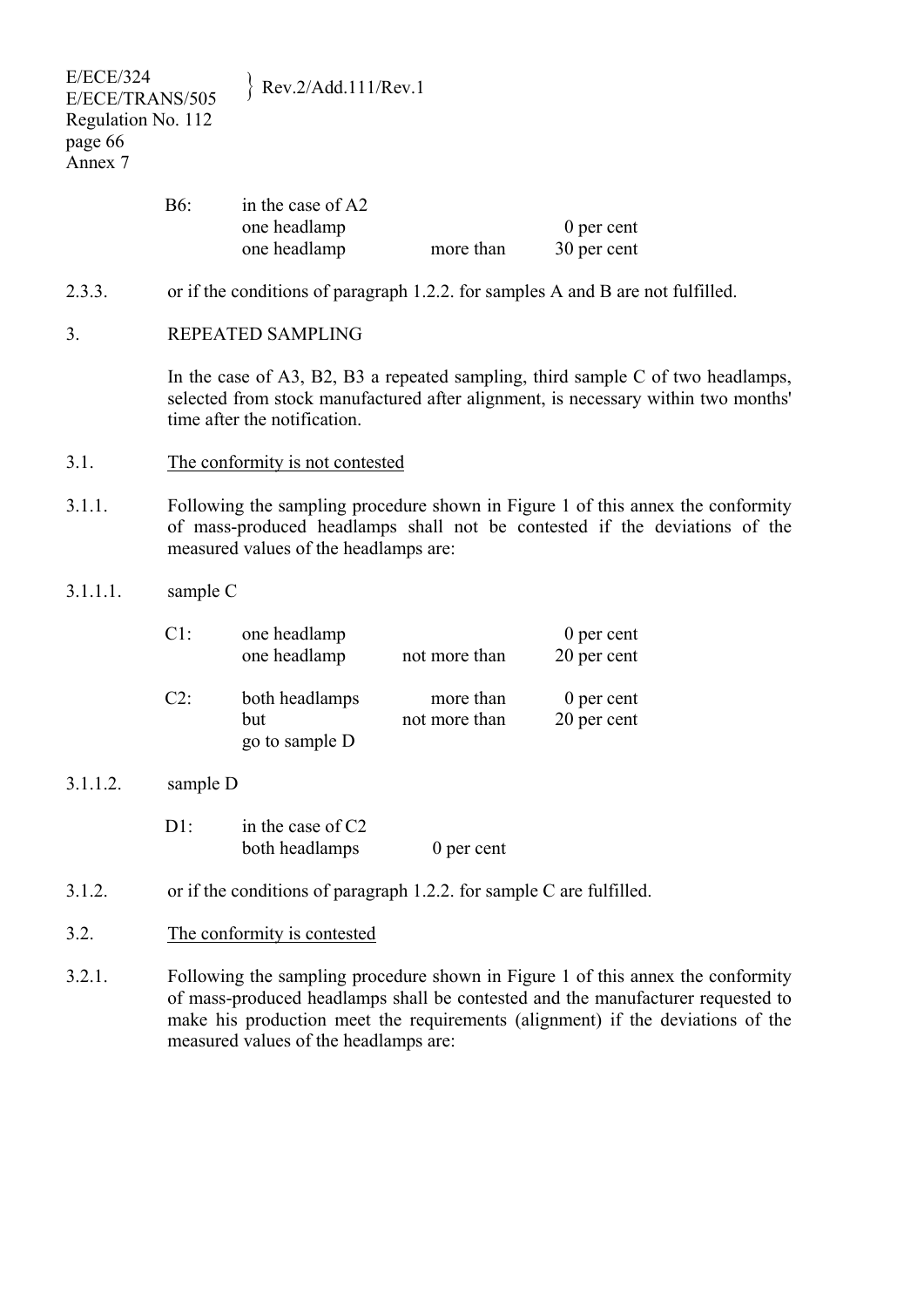E/ECE/324<br>E/ECE/TRANS/505 Rev.2/Add.111/Rev.1 Regulation No. 112 page 67 Annex 7

3.2.1.1. sample D

| $D2$ : | in the case of $C2$ |               |             |
|--------|---------------------|---------------|-------------|
|        | one headlamp        | more than     | 0 per cent  |
|        | but                 | not more than | 20 per cent |
|        | one headlamp        | not more than | 20 per cent |

- 3.2.1.2. or if the conditions of paragraph 1.2.2. for sample C are not fulfilled.
- 3.3. Approval withdrawn

Conformity shall be contested and paragraph 11 applied if, following the sampling procedure shown in Figure 1 of this annex, the deviations of the measured values of the headlamps are:

3.3.1. sample C

| $C3$ : | one headlamp   | not more than | 20 per cent |
|--------|----------------|---------------|-------------|
|        | one headlamp   | more than     | 20 per cent |
| $C4$ : | both headlamps | more than     | 20 per cent |

#### 3.3.2. sample D

| D3 | in the case of $C2$ |                |             |
|----|---------------------|----------------|-------------|
|    | one headlamp        | 0 or more than | 0 per cent  |
|    | one headlamp        | more than      | 20 per cent |

- 3.3.3. or if the conditions of paragraph 1.2.2. for samples C and D are not fulfilled.
- 4. CHANGE OF THE VERTICAL POSITION OF THE CUT-OFF LINE

With respect to the verification of the change in vertical position of the cut-off line under the influence of heat, the following procedure shall be applied:

One of the headlamps of sample A after sampling procedure in Figure 1 of this annex shall be tested according to the procedure described in paragraph 2.1. of Annex 4 after being subjected three consecutive times to the cycle described in paragraph 2.2.2. of Annex 4.

The headlamp shall be considered as acceptable if Δr does not exceed 1.5 mrad.

If this value exceeds 1.5 mrad but is not more than 2.0 mrad, the second headlamp of sample A shall be subjected to the test after which the mean of the absolute values recorded on both samples shall not exceed 1.5 mrad.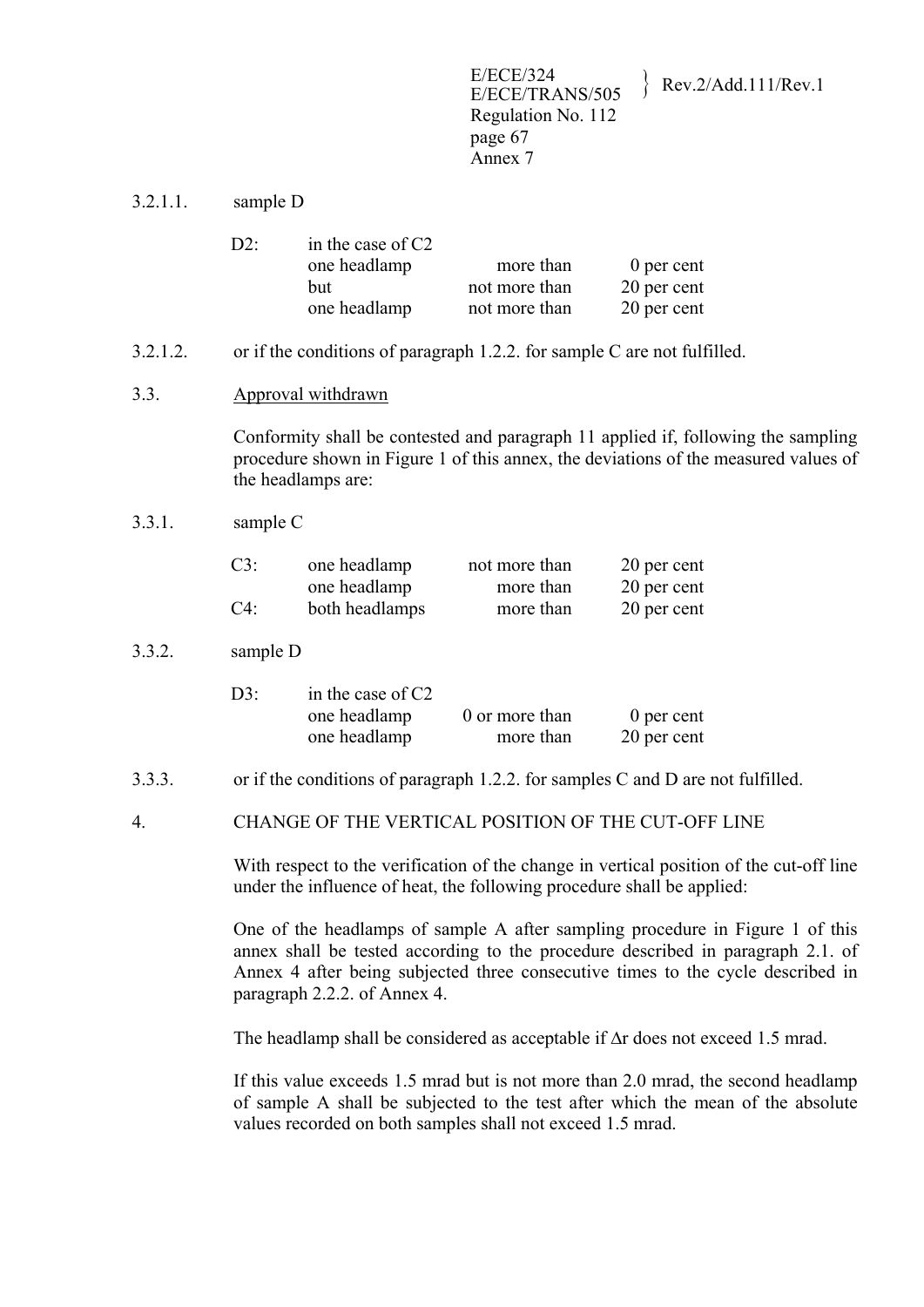E/ECE/324  $E/ECE/324$ <br>E/ECE/TRANS/505 Rev.2/Add.111/Rev.1 Regulation No. 112 page 68 Annex 7

> However, if this value of 1.5 mrad on sample A is not complied with, the two headlamps of sample B shall be subjected to the same procedure and the value of Δr for each of them shall not exceed 1.5 mrad.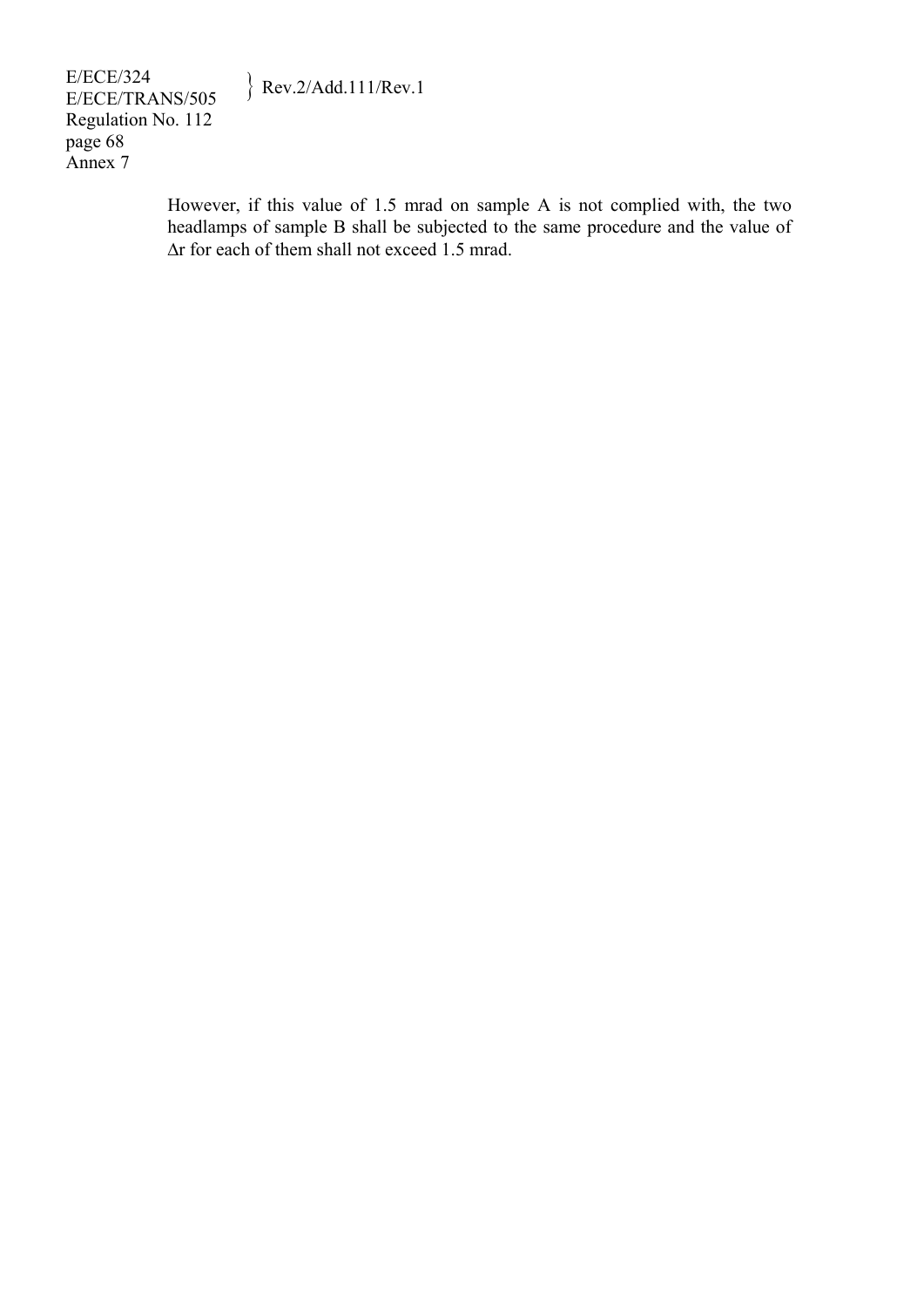E/ECE/324<br>E/ECE/TRANS/505 Regulation No. 112 page 69 Annex 7

Rev.2/Add.111/Rev.1

Figure 1

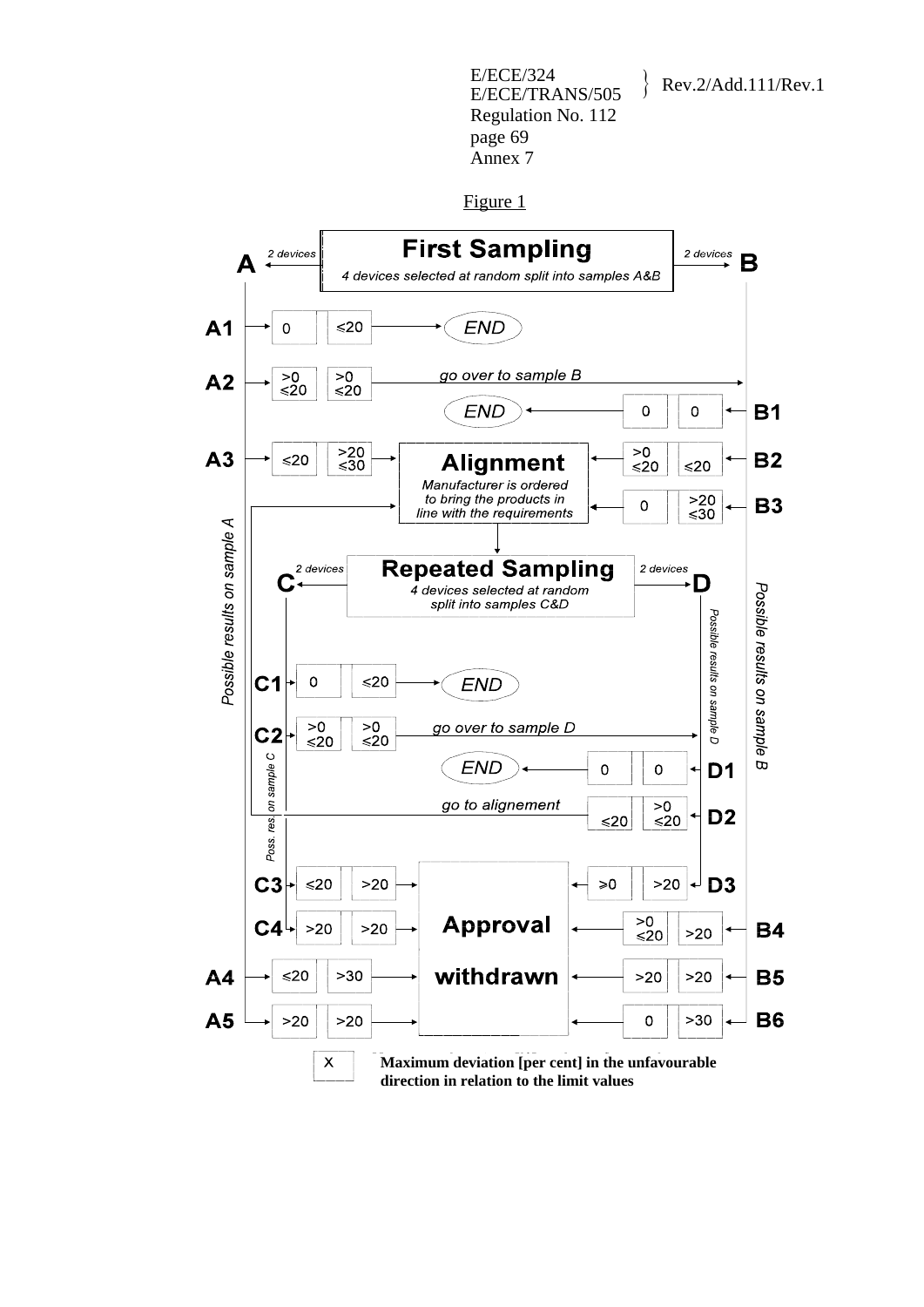### Annex 8

#### OVERVIEW OF OPERATIONAL PERIODS CONCERNING TESTS FOR STABILITY OF PHOTOMETRIC PERFORMANCE

| Abbreviations: P: passing beam lamp                                                                              |
|------------------------------------------------------------------------------------------------------------------|
| D: driving beam lamp $(D_1 + D_2)$ means two driving beams)                                                      |
| F: front fog lamp                                                                                                |
| $\bullet$ $\bullet$ $\bullet$ $\bullet$ $\bullet$ $\bullet$ : means a cycle of 15 minutes off and 5 minutes lit. |
|                                                                                                                  |

All following grouped headlamps and front fog lamps together with the added class B marking symbols are given as examples and are not exhaustive.